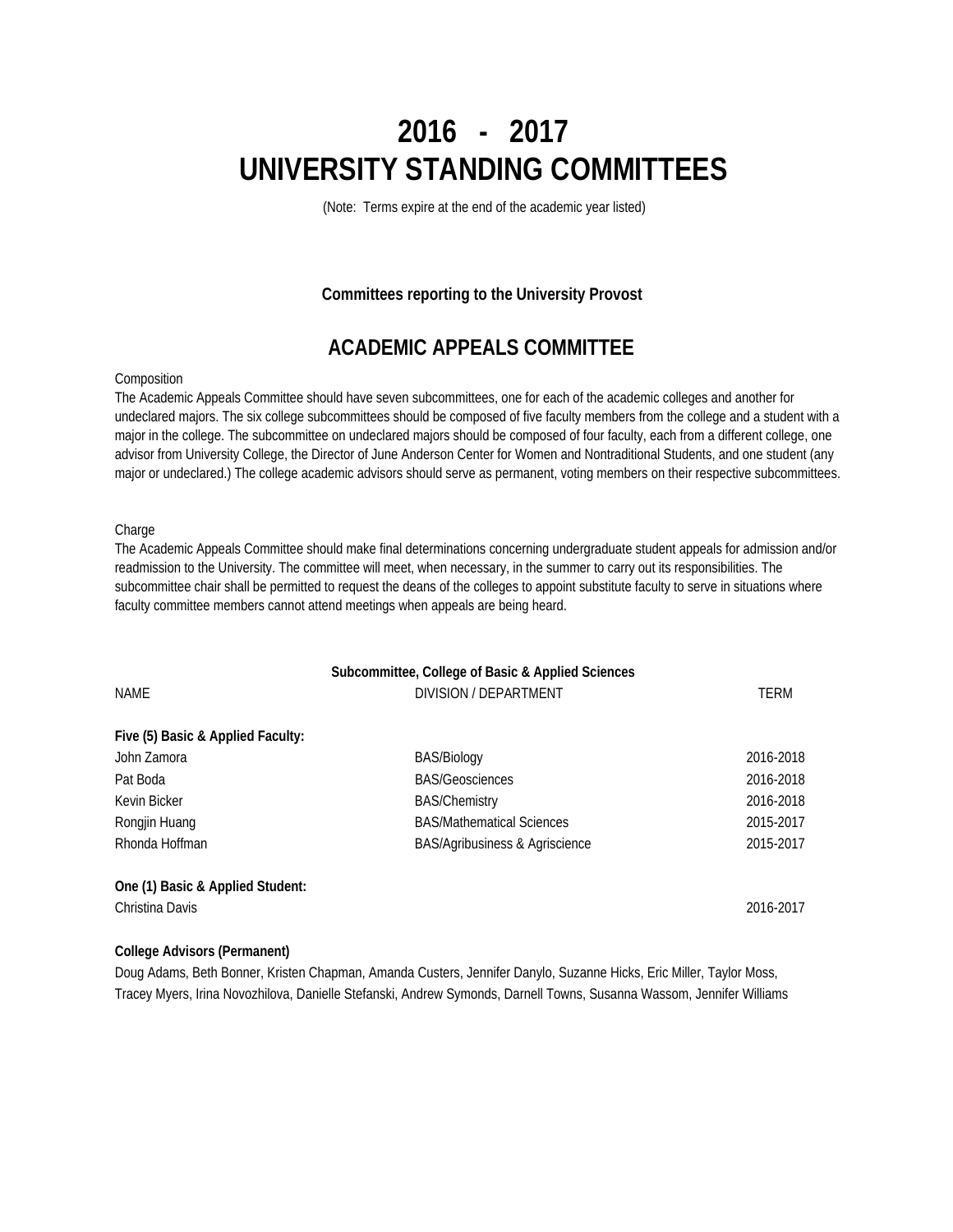|                                                | Subcommittee, College of Behavioral & Health Sciences                                                                   |             |
|------------------------------------------------|-------------------------------------------------------------------------------------------------------------------------|-------------|
| <b>NAME</b>                                    | <b>DIVISION / DEPARTMENT</b>                                                                                            | TERM        |
| Five (5) Behavioral & Health Faculty:          |                                                                                                                         |             |
| Barbara Lancaster                              | <b>BHS/Nursing</b>                                                                                                      | 2016-2018   |
| <b>TBD</b>                                     |                                                                                                                         | 2016-2018   |
| William Shulman                                | <b>BHS/Criminal Justice Administration</b>                                                                              | 2015-2017   |
| Janet Colson                                   | <b>BHS/Human Sciences</b>                                                                                               | 2016-2017   |
| Kathryn Blankenship                            | BHS/Health & Human Performance                                                                                          | 2015-2017   |
| One (1) Behavioral & Health Sciences Student:  |                                                                                                                         |             |
| Ricdarius Dickerson                            |                                                                                                                         | 2016-2017   |
| <b>College Advisors (Permanent)</b>            |                                                                                                                         |             |
|                                                | Jennifer Austin, Chloe Calhoun, Gerald Christian, Crystal Ellis, Riley Finch, Sarah Fossett, Amy Foster, Helen Gleason, |             |
| Danielle Rochelle, Sheila Withers              | Carla Hatfield, Brelinda Johnson, Stacey Jones, Bonnie McCarty, Judy Monroe, Erin Nance, Natalie Neel, Joanne Picker,   |             |
|                                                | Subcommittee, College of Business                                                                                       |             |
| <b>NAME</b>                                    | <b>DIVISION / DEPARTMENT</b>                                                                                            | <b>TERM</b> |
| Five (5) Business Faculty:                     |                                                                                                                         |             |
| <b>Steven Morris</b>                           | <b>BUS/Computer Information Systems</b>                                                                                 | 2016-2018   |
| <b>TBD</b>                                     |                                                                                                                         | 2016-2018   |
| DeAnna Kempf, Chair                            | <b>BUS/Marketing</b>                                                                                                    | 2015-2017   |
| Wayne Rollins                                  | <b>BUS/Marketing</b>                                                                                                    | 2015-2017   |
| John Wermert                                   | <b>BUS/Accounting</b>                                                                                                   | 2015-2017   |
| One (1) Business Student:                      |                                                                                                                         |             |
| Travis Lytle                                   |                                                                                                                         | 2016-2017   |
| <b>College Advisors (Permanent)</b>            |                                                                                                                         |             |
| Paula Calahan, Gretchen Leming, Meredith Young |                                                                                                                         |             |
|                                                | Subcommittee, College of Education                                                                                      |             |
| <b>NAME</b>                                    | <b>DIVISION / DEPARTMENT</b>                                                                                            | TERM        |
| Five (5) Education Faculty:                    |                                                                                                                         |             |
| <b>TBD</b>                                     |                                                                                                                         | 2016-2018   |
| TBD                                            |                                                                                                                         | 2016-2018   |
| Charles Milligan                               | <b>COE/Educational Leadership</b>                                                                                       | 2015-2017   |
| Kevin Krahenbul                                | <b>COE/Educational Leadership</b>                                                                                       | 2015-2017   |
| <b>Willis Means</b>                            | <b>COE/Elementary &amp; Special Education</b>                                                                           | 2016-2017   |
| One (1) Education Student:                     |                                                                                                                         |             |

Simone LeClaire 2016-2017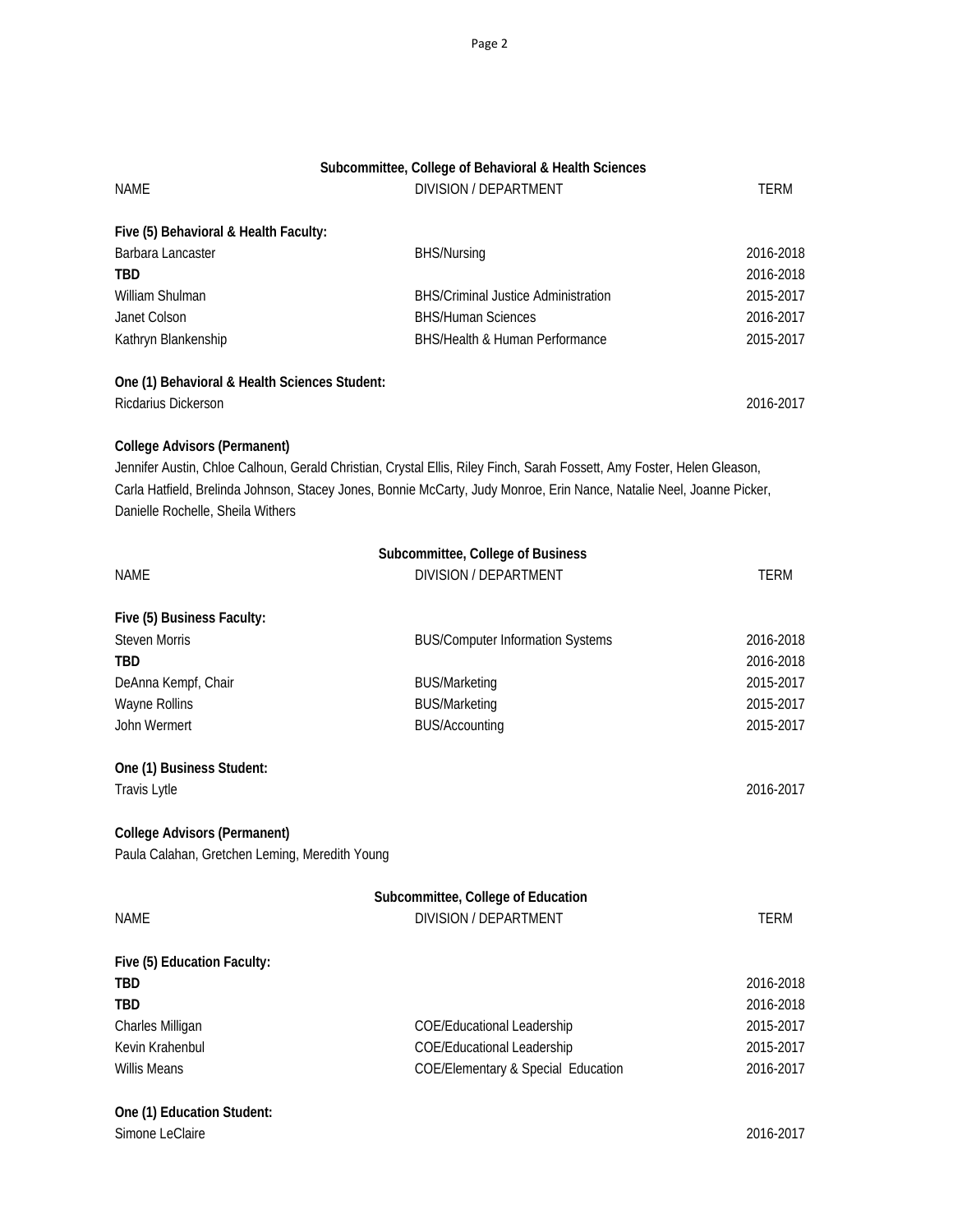### **College Advisors (Permanent)**

June Adams, Alicia Abney, Bryanna Licciardi, Jim Rost

|                                                                    | Subcommittee, College of Liberal Arsts         |             |
|--------------------------------------------------------------------|------------------------------------------------|-------------|
| <b>NAME</b>                                                        | <b>DIVISION / DEPARTMENT</b>                   | <b>TERM</b> |
| Five (5) Liberal Arts Faculty:                                     |                                                |             |
| <b>Alfred Lutz</b>                                                 | LA/English                                     | 2016-2018   |
| <b>TBD</b>                                                         |                                                | 2016-2018   |
| <b>TBD</b>                                                         |                                                | 2015-2017   |
| Kathleen O'Connell                                                 | LA/Art                                         | 2015-2017   |
| Louis Haas                                                         | LA/History                                     | 2015-2017   |
| One (1) Liberal Arts Student:                                      |                                                |             |
| Skye Irish                                                         |                                                | 2016-2017   |
| <b>College Advisors (Permanent)</b><br>Sonja Burk, Lucy Langworthy |                                                |             |
|                                                                    | Subcommittee, College of Media & Entertainment |             |
| <b>NAME</b>                                                        | <b>DIVISION / DEPARTMENT</b>                   | <b>TERM</b> |
| Five (5) Media & Entertainment Faculty:                            |                                                |             |
| Phillip Loubere                                                    | ME/School of Journalism                        | 2016-2018   |
| <b>TBD</b>                                                         |                                                | 2016-2018   |
| Karen Dearing                                                      | Library                                        | 2016-2018   |
| Jeffrey Izzo                                                       | ME/Recording Industry                          | 2015-2017   |
| Allie Sultan                                                       | ME/School of Journalism                        | 2015-2017   |
| One (1) Media & Entertainment Student:                             |                                                |             |
| Jacob Harrell                                                      |                                                | 2016-2017   |
| <b>College Advisors (Permanent)</b>                                |                                                |             |

Olivia Hayes Young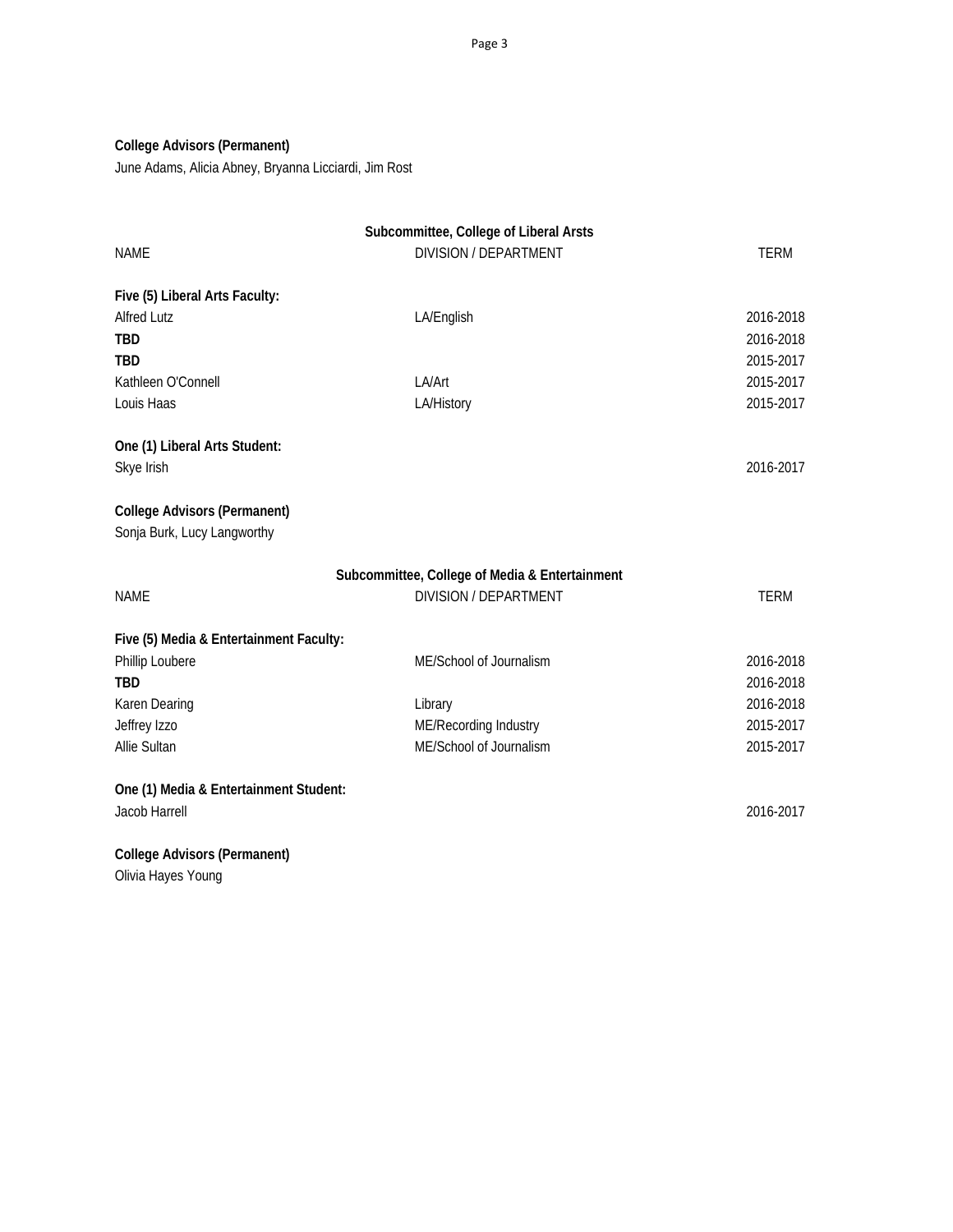| Subcommittee, University College / Undeclared Majors    |                         |             |  |
|---------------------------------------------------------|-------------------------|-------------|--|
| <b>NAME</b>                                             | DIVISION / DEPARTMENT   | <b>TERM</b> |  |
| Four (4) At-Large Faculty (Each from different College) |                         |             |  |
| <b>TBD</b>                                              |                         | 2016-2018   |  |
| Jo Williams                                             | Library                 | 2016-2018   |  |
| Joan Raines                                             | UC / University Studies | 2015-2017   |  |
| <b>TBD</b>                                              |                         | 2016-2017   |  |
| One (1) At-Large Student:<br>Juanita Graham             |                         | 2016-2017   |  |
| College Advisors (Permanent)                            |                         |             |  |

Olivia Hayes Young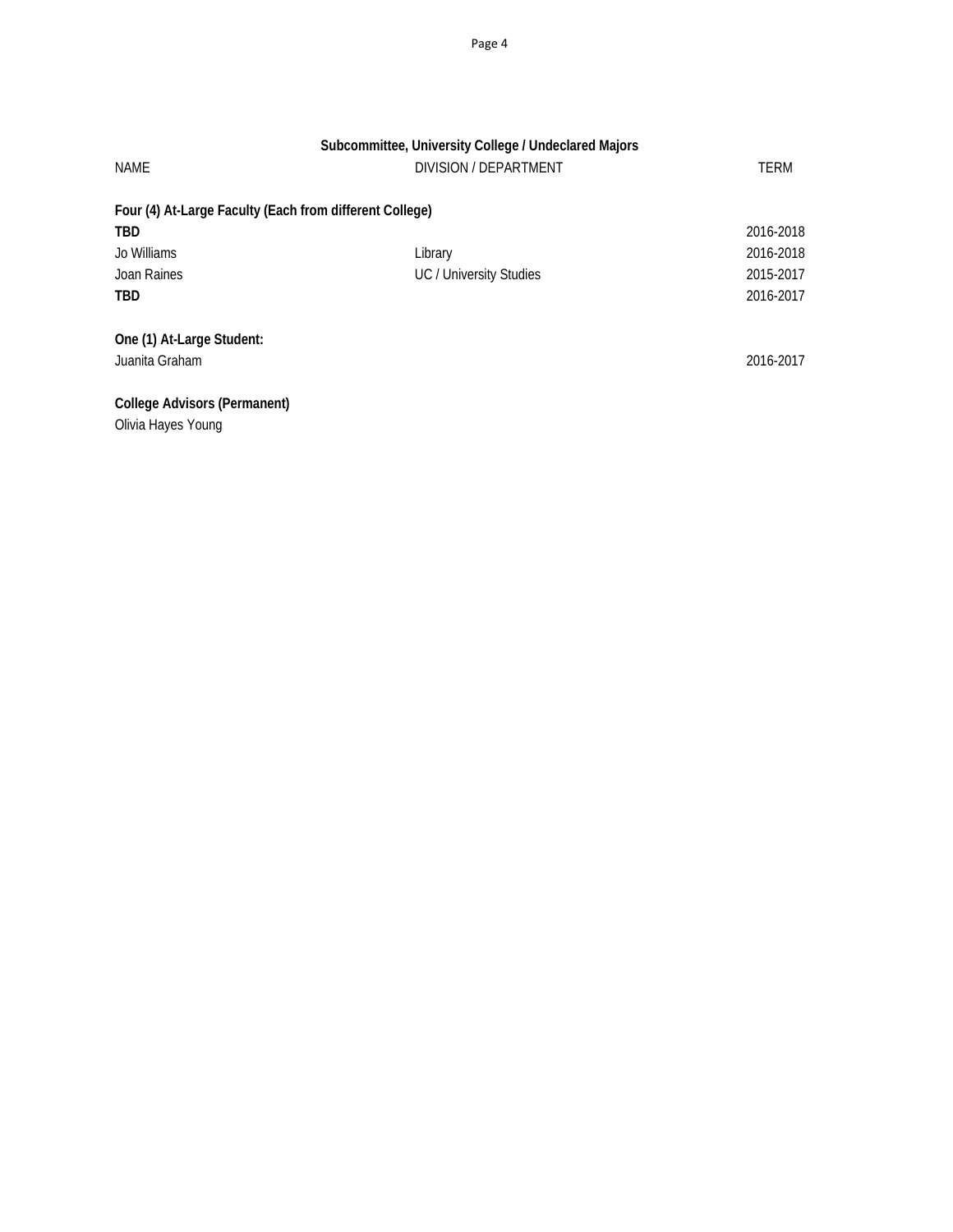# **ACADEMIC MISCONDUCT**

### Composition

A pool of committee members shall be composed of three faculty members from each academic cohort to serve two-year staggered terms, and ten students who will serve one year terms. The President, upon recommendation of the Faculty Senate and the Student Government Association, shall appoint all committee members. In order to convene a hearing, at least five (5) committee members must be present. Of those five, two (2) must be students. The Vice Provost for Academic Affairs shall select members from the committee pool to hear matters that come before it.

### Charge

The Committee shall consider matters concerning academic misconduct and shall follow the procedures set forth in MTSU Policy III:00:08 Academic Misconduct. The Committee will determine whether the student's conduct constitutes academic misconduct. If so, it will determine whether disciplinary sanctions should be imposed. If not, it will determine whether any grade assigned by the faculty member based on academic misconduct was appropriate.

| <b>NAME</b>                                        | DIVISION / DEPARTMENT                         | <b>TERM</b> |
|----------------------------------------------------|-----------------------------------------------|-------------|
| Three (3) Faculty From Each Undergraduate College: |                                               |             |
| <b>Steve Gossett</b>                               | <b>BAS/Aerospace</b>                          | 2014-2017   |
| <b>Ashley Morris</b>                               | BAS/Biology                                   | 2016-2019   |
| Terrence Lee                                       | <b>BAS/Chemistry</b>                          | 2015-2018   |
| Kenneth Lancaster                                  | <b>BHS/Social Work</b>                        | 2014-2017   |
| Elizabeth Quinn                                    | <b>BHS/Criminal Justice Administration</b>    | 2016-2019   |
| Rudy Dunlap                                        | BHS/Health and Human Performance              | 2015-2018   |
| Denise Leggett                                     | <b>BUS/Accounting</b>                         | 2014-2017   |
| DeAnna Kempf                                       | <b>BUS/Marketing</b>                          | 2016-2019   |
| Earl Thomas                                        | <b>BUS/Management</b>                         | 2015-2018   |
| Amy Elleman                                        | <b>COE/Elementary &amp; Special Education</b> | 2014-2017   |
| <b>TBD</b>                                         |                                               | 2016-2019   |
| <b>Donald Snead</b>                                | <b>COE/Educational Leadership</b>             | 2015-2018   |
| Jeong Hwa (Jid) Lee                                | LA/English                                    | 2014-2017   |
| Angela Mertig                                      | LA/Sociology & Anthropology                   | 2016-2019   |
| Kathryn Sikes                                      | LA/History                                    | 2015-2018   |
| Dianna Rust                                        | <b>UC/University Studies</b>                  | 2014-2017   |
| Trevor de Clercq                                   | ME/Recording Industry                         | 2016-2019   |
| Suzanne Mangrum                                    | Library                                       | 2015-2018   |
| Ten (10) Students:                                 |                                               |             |
| Nick Lembo                                         | Student                                       | 2016-2017   |
| <b>Travis Lytle</b>                                | Student                                       | 2016-2017   |
| Elizabeth Anderson                                 | Student                                       | 2016-2017   |
| Chidima Abaecheta                                  | Student                                       | 2016-2017   |
| Matilda Gamble                                     | Student                                       | 2016-2017   |
| <b>Taylor Orr</b>                                  | Student                                       | 2016-2017   |
| Skye Irish                                         | Student                                       | 2016-2017   |
| Diana Villanueva                                   | Student                                       | 2016-2017   |
| Connor McDonald                                    | Student                                       | 2016-2017   |
| Akmal Ishimetov                                    | Student                                       | 2016-2017   |
| Newtona (Tina) Johnson                             | Interim Vice Provost for Academic Affairs     | Ex-Officio  |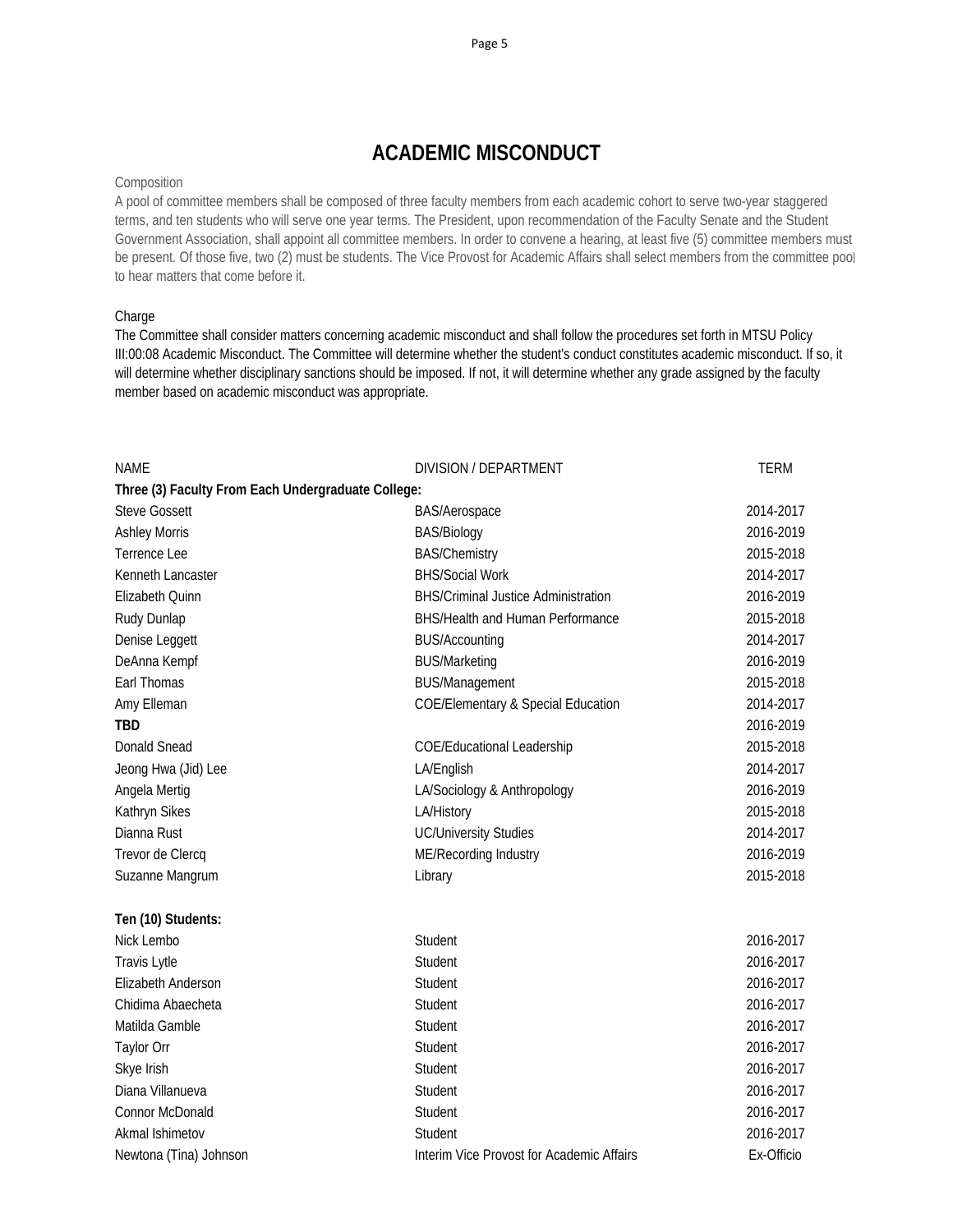# **ACADEMIC SCHEDULING**

### **(Special Purpose Committee)**

### Composition

The Academic Scheduling Committee is a special purpose committee that is composed of one faculty member from each academic cohort, a representative from the Chair's Council, and a representative from the academic deans who each serve on rotating two year terms as long as they are employed in these positions. The Faculty Senate President and Student Government President are included and serve for their term in office. Specific administrative offices are also represented on the committee through the inclusion of the Academic Space and Technology Planning Director, Financial Aid Director, Bursar, Registrar, Enrollment Technical Services Director, Controller, Scheduling Specialist, University College Associate Dean, and Housing Associate Director and are members of the committee as long as they hold the specified position.

The Academic Space and Technology Planning Director serves as the coordinator for the committee and is an ex officio member. All other members are voting members. The committee chair may be selected from any voting member.

### **Charge**

The general purpose of the committee is to coordinate and review scheduling issues, to research and discuss solutions, and to recommend strategies, including new academic course schedules, to the University. The issues that the committee would consider include, but are not limited to, recommendations to the TBR common calendar, MTSU standard meeting times and days, and summer and accelerated terms. The committee may be called to meet as necessary to recommend to the University.

| <b>NAME</b>                                      | DIVISION / DEPARTMENT                    | <b>TERM</b> |
|--------------------------------------------------|------------------------------------------|-------------|
| One (1) Faculty From Each Undergraduate College: |                                          |             |
| <b>TBD</b>                                       |                                          | 2016-2018   |
| Jeong Hwa (Jid) Lee                              | LA/English                               | 2016-2018   |
| Rachel Kirk                                      | Library                                  | 2016-2018   |
| <b>Tammy Melton</b>                              | <b>BAS/Chemistry</b>                     | 2015-2017   |
| David Kelly                                      | BHS/Psychology                           | 2015-2017   |
| Stan Gambill                                     | <b>BUS/Computer Information Systems</b>  | 2015-2017   |
| Deborah Belcher                                  | Chair's Council Rep.                     | 2015-2017   |
| David Urban                                      | Academic Dean                            | 2015-2017   |
| Mary Martin                                      | <b>Faculty Senate President</b>          | 2016-2017   |
| Madison Tracy                                    | <b>SGA President</b>                     | 2016-2017   |
| Stephen White                                    | Director, Financial Aid                  | Permanent   |
| <b>Becky Bussell</b>                             | <b>Bursar</b>                            | Permanent   |
| Susan Fieldhouse                                 | Registrar                                | Permanent   |
| Teresa Thomas                                    | Director, EnrollIment Technical Services | Permanent   |
| Alan Thomas                                      | Controller                               | Permanent   |
| <b>Tammy Maples</b>                              | <b>Scheduling Specialist</b>             | Permanent   |
| David Gotcher                                    | Associate Dean, University College       | Permanent   |
| Vicki Justice-Lowe                               | Associate Director, Housing              | Permanent   |
| David Edgar                                      | Specialist, Space Planning               | Ex-Officio  |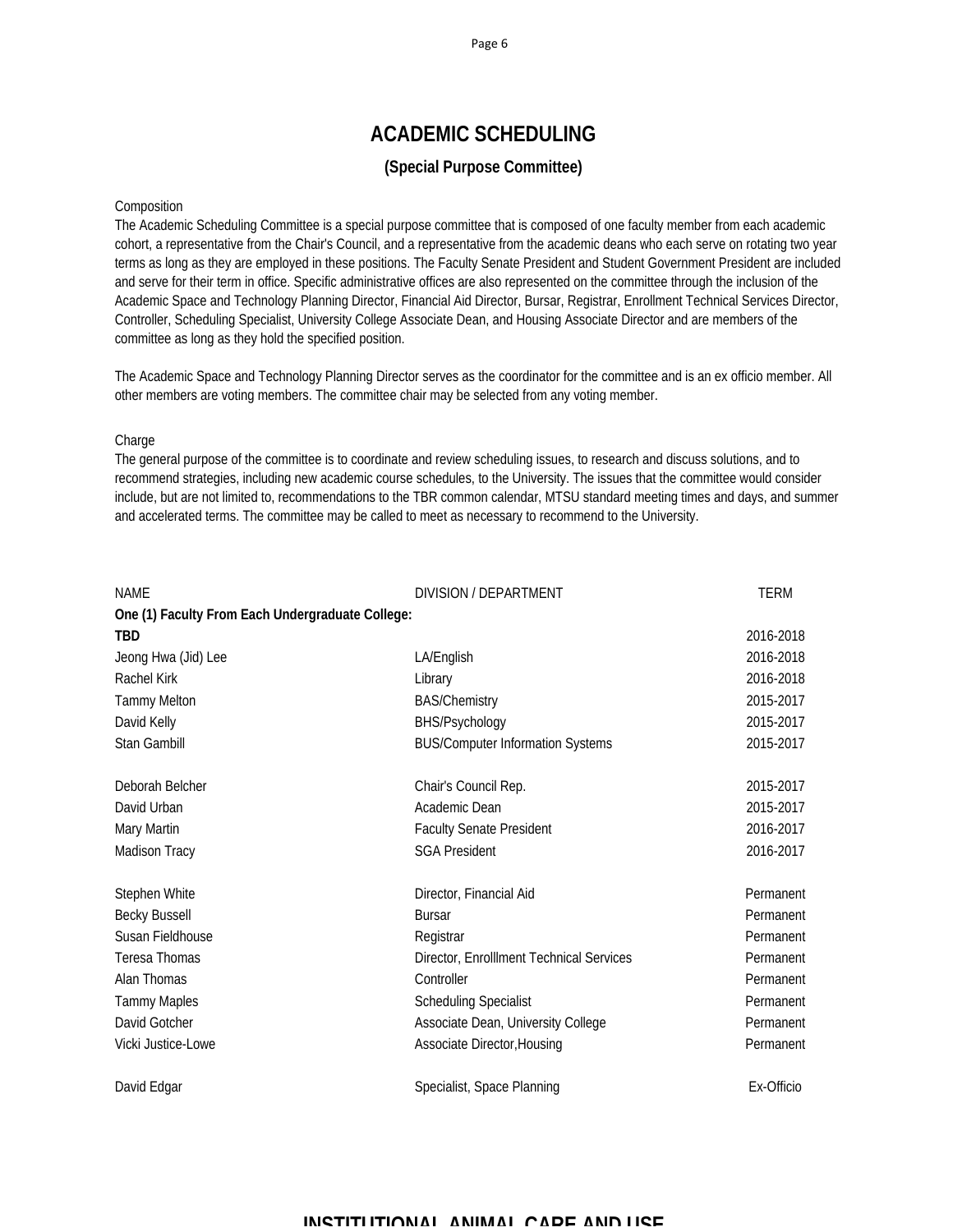### **INSTITUTIONAL ANIMAL CARE AND USE**

### **(Special Purpose Committee)**

#### Composition

Members of the Institutional Animal Care and Use Committee ("IACUC") are recommended by the Vice Provost for Research and Dean of Graduate Studies (VPR/Dean). The IACUC should be composed of no less than five members and must include an attending Veterinarian, one practicing scientist experienced in research involving animals, one member whose primary concerns are in a nonscientific area, and one individual who is not affiliated with the institution or the immediate member of a family affiliated with the institution. One graduate student may also serve on the committee, but it is not a requirement. All committee appointments, except students, will be three year terms. The Research Compliance Officer should serve as ex-officio. The committee should be empowered to request outside consultants as the need arises. If a fee is involved in a consultant's appearance before the committee, the Vice Provost for Research and Dean of Graduate Studies should approve the payment of such fee. The committee reports to the Vice Provost for Research.

#### **Charge**

The IACUC must be able to ascertain the acceptability of proposed research in terms of institutional commitment, regulations, applicable law and standard professional conduct and practice. The IACUC shall review any research proposal in which animal subjects are involved to determine the conformity with guidelines imposed upon the University by Federal and state regulations. The committee, or its designee, should inspect all animal facilities including animal study areas/satellite facilities and field study sites once every six months using USDA Regulations/Guides as the basis for inspections.

| <b>NAME</b>         | DIVISION / DEPARTMENT             | <b>TERM</b> |
|---------------------|-----------------------------------|-------------|
| Matt Klukowski      | BAS/Biology                       | 2014-2017   |
| <b>Brian Miller</b> | BAS/Biology                       | 2014-2017   |
| Jason Jessen        | <b>BAS/Biology</b>                | 2015-2018   |
| Gore Ervin          | BAS/Biology                       | 2015-2018   |
| Jessica Carter      | BAS/Agribusiness/Agriscience      | 2014-2017   |
| <b>Phil Oliver</b>  | LA/Philosophy                     | 2016-2019   |
| Jette Halladay      | LA/Theatre & Dance                | 2016-2017   |
| Jeffrey Izzo        | ME/Recording Industry             | 2016-2017   |
| John Haffner        | Veterinarian                      |             |
| Anthony Tuggle      | <b>Community Representative</b>   |             |
| Jackie Eller        | Interim Vice Provost for Research | Ex-Officio  |
| Moses Prabu         | Compliance Officer                | Ex-Officio  |
| Doug Brinsko        | Environmental Health & Safety     | Ex-Officio  |
| Cynthia Allen       | Environmental Health & Safety     | Ex-Officio  |
| Fatima Adeyemo      | Environmental Health & Safety     | Ex-Officio  |
|                     |                                   |             |

### **ATHLETIC COMMITTEE**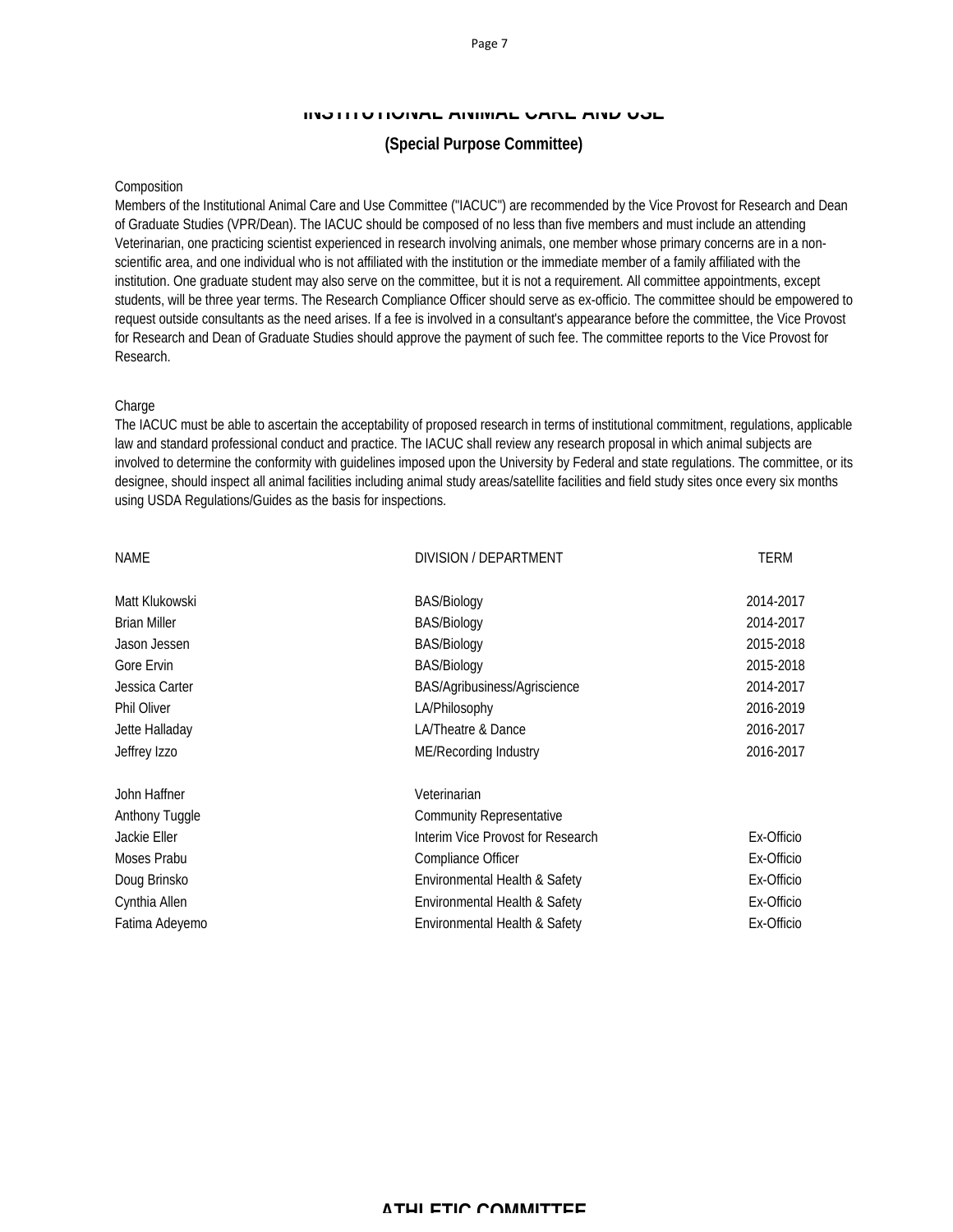#### **ATHLETIC COMMITTEE**

#### Composition

The Athletic Committee should be composed of one faculty member from each academic college and two at-large faculty members to serve three-year terms; two students, and an additional member appointed by the President to serve as the University's permanent representative to Conference USA. The Vice President for Marketing and Communications, Athletic Director, the outgoing chair, and the Senior Women's Administrator should serve as ex-officio members. Also, the President of the Blue Raider Athletic Association should serve as an ex-officio member. The chair-elect should be selected at the first fall meeting of the committee with a term of office as chair beginning with the following summer term. The chair-elect should preside in the absence of the chair. The guidelines under which the committee operates should be consistent with Conference USA and NCAA regulations. The committee will meet, when necessary, in the summer to carry out its responsibilities.

#### **Charge**

The general purpose of the committee is to review matters brought before it relating to varsity athletics at MTSU and to make recommendations to the President. The Athletic Committee should monitor adherence to NCAA and Conference USA rules and ensure operation of the athletic program at a high level of integrity. The committee should act to encourage school spirit and sportsmanship in athletics and to use the athletic program as a medium to promote public relations at the University. Further, the committee should seek to improve opportunities for women and minorities where there is evidence these groups are underrepresented. The Athletic Committee, at its discretion, should also advise the Athletic Director and the President on any matter pertaining to athletics and MTSU.

| <b>NAME</b>                                                | DIVISION / DEPARTMENT                      | <b>TERM</b> |
|------------------------------------------------------------|--------------------------------------------|-------------|
| One (1) Faculty Each Undergraduate College (3 year terms): |                                            |             |
| Ron Kates                                                  | LA/English                                 | 2014-2017   |
| <b>TBD</b>                                                 |                                            | 2016-2019   |
| Kevin Krahenbuhl                                           | <b>COE/Educational Leadership</b>          | 2016-2019   |
| <b>Charles Dahan</b>                                       | ME/Recording Industry                      | 2016-2019   |
| <b>Buddy Freeman</b>                                       | <b>BUS/Computer Information Systems</b>    | 2015-2018   |
| <b>Claire Cook</b>                                         | <b>BHS/Human Sciences</b>                  | 2015-2018   |
| Two (2) At-Large Faculty:                                  |                                            |             |
| Paula Thomas                                               | <b>BUS/Accounting</b>                      | 2014-2017   |
| William Whitehill                                          | BHS/Health & Human Performance             | 2016-2019   |
| Two (2) Students:                                          |                                            |             |
| Denarius Stinson                                           | Student                                    | 2016-2017   |
| Lauren Alcorn                                              | Student                                    | 2016-2017   |
| Terry Whiteside                                            | President's Rep.                           | Permanent   |
| Chris Massaro                                              | <b>Athletic Director</b>                   | Ex-Officio  |
| Diane Turnham                                              | Senior Women's Administration              | Ex-Officio  |
| Thomas Jurkanin                                            | Outgoing Chair/Athletic                    | Ex-Officio  |
| Megan Flippin                                              | President, BRAA                            | Ex-Officio  |
| Andrew Oppmann                                             | Vice President, Marketing & Communications | Ex-Officio  |

# **ATHLETIC COMPLIANCE**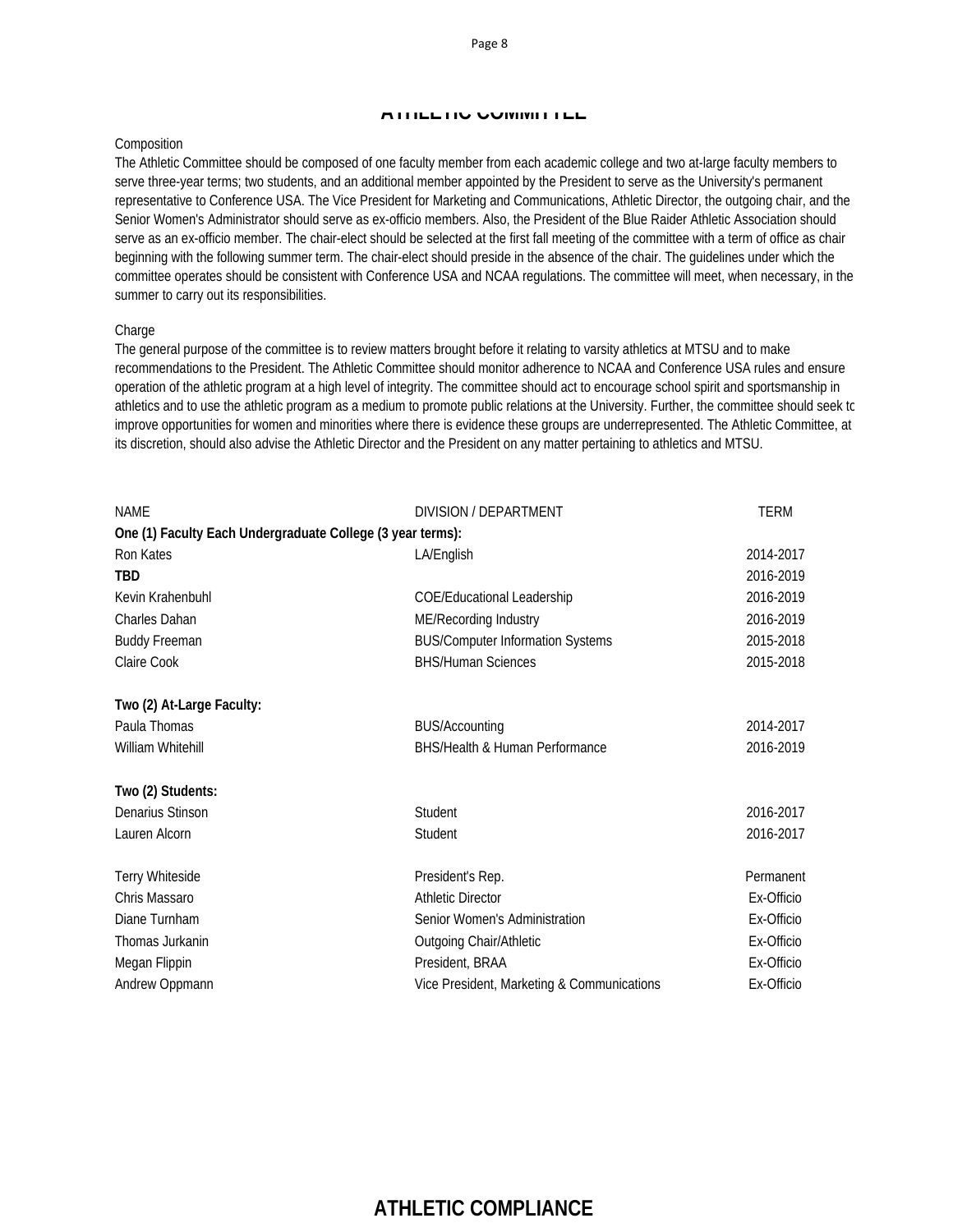### **(Special Purpose Committee)**

### Composition

Committee members will include the Athletic Certification Officer, Faculty Athletics Representative, Athletic Academic Advisor, Director of Student-Athlete Enhancement Center/Athletic Academic Advisor, Director of Financial Aid & Scholarship Office, Assistant Director of Financial Aid & Scholarship Office, Asst. Athletic Director for Compliance, Director of Housing and Residential Life, Associate Director for Operations for Housing and Residential Life, a representative of the International Affairs Department, Associate Vice Provost for Admissions and Enrollment Services, Registrar, and three at-large faculty members (no more than one from any college).

### **Charge**

The Athletic Compliance Committee will report to the University Provost and will oversee all athletic compliance areas including financial aid, academics, and all athletic rules and regulations given by the University, Conference USA and the National Collegiate Athletic Association. The actions of the committee will assure that all athletics programs, the institution, and friends of the University are in compliance with these standards. The committee will meet, when necessary, in the summer to carry out its responsibilities.

| <b>NAME</b>                 | DIVISON / DEPARTMENT                        | <b>TERM</b> |
|-----------------------------|---------------------------------------------|-------------|
| Three (3) At-Large Faculty: |                                             |             |
| <b>Garrett Salmon</b>       | <b>BHS/Nursing</b>                          | 2016-2018   |
| Sekou Franklin              | <b>LA/Political Science</b>                 | 2016-2018   |
| Stacy Merida                | ME/Recording Industry                       | 2015-2017   |
| Todd Wyant                  | Director, Student Athletic Enhancement      | Permanent   |
| <b>Wynnifred Counts</b>     | Athletic Academic Advising                  | Permanent   |
| Donna Victory               | Coordinator, Athletic Eligibility           | Permanent   |
| Robbie Snapp                | <b>Financial Aid Officer</b>                | Permanent   |
| <b>Terry Whiteside</b>      | Faculty Athletic Rep                        | Permanent   |
| Daryl Simpson               | Assistant Athletic Director, Compliance     | Permanent   |
| <b>TBD</b>                  | Housing Administration, Director            | Permanent   |
| Randolph Scott              | International Affairs Representative        | Permanent   |
| Laurie Witherow             | Assistant Vice Provost, Enrollment Services | Permanent   |
| Ed Gilbert                  | ARAMARK                                     | Permanent   |
| Vicki Justice-Lowe          | Housing Administration                      | Permanent   |
| Susan Fieldhouse            | Registrar                                   | Permanent   |
| Stephen White               | Director, Financial Aid                     | Permanent   |
| Jeff Whitwell               | Director, Phillips Bookstore                | Permanent   |
|                             |                                             |             |

# **CAREER ACHIEVEMENT**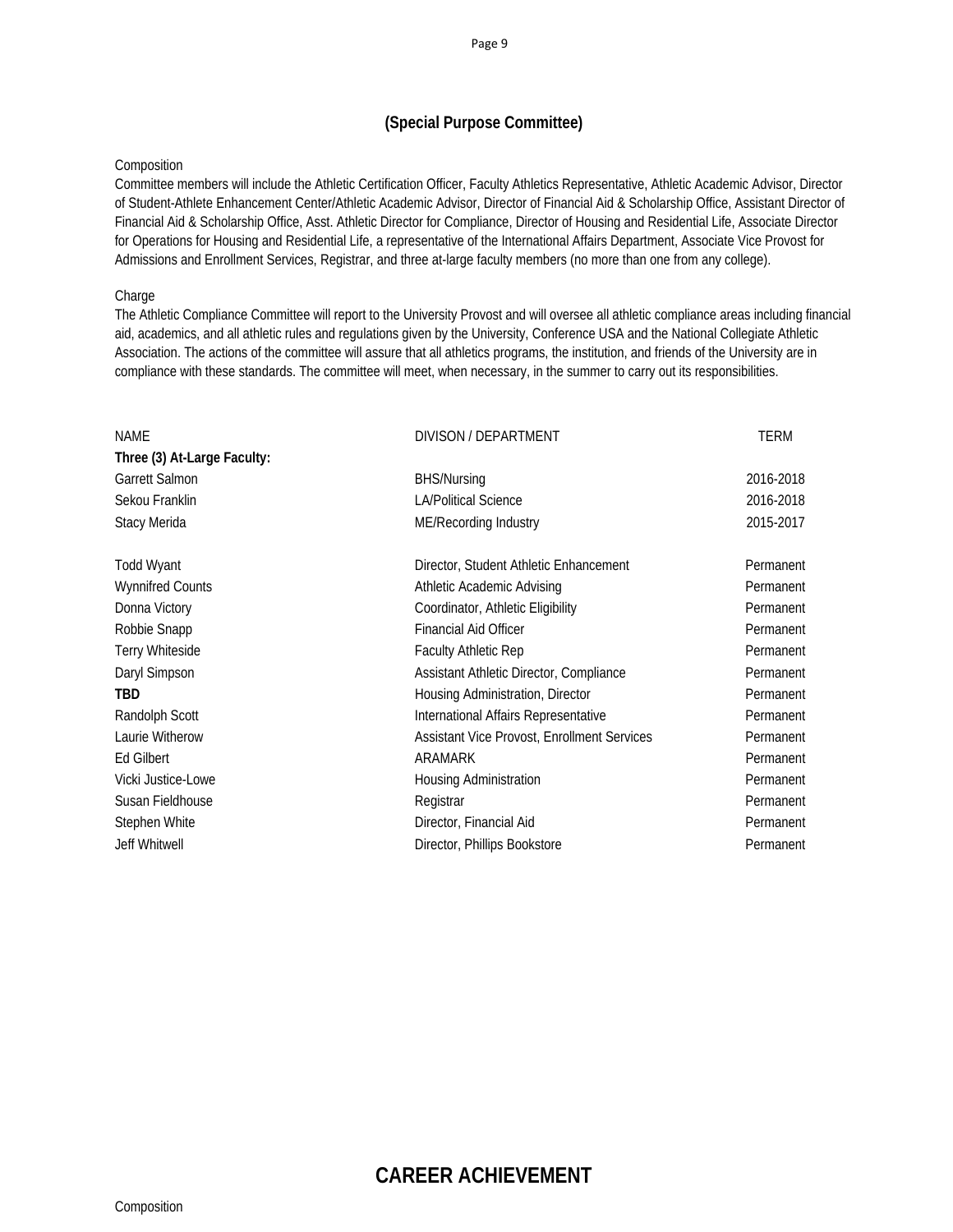The Career Achievement Award Committee should be composed of two tenured faculty members from each of the six academic colleges. The faculty members must hold the rank of professor or associate professor. Members will serve two-year staggered terms. In addition, one representative chosen by the University Provost from among the academic college deans (including the deans of the Honors College, University College and the College of Graduate Studies) will serve on an annual basis.

### **Charge**

The Career Achievement Award Committee, working with an MTSU Foundation Selection Committee, will select a faculty member to receive the University's Career Achievement Award. The committee, in conjunction with the Office of the University Provost, will solicit nominations of faculty and, based on data submitted by the nominees, and select the names of three finalists to forward to the MTSU Foundation.

| <b>NAME</b>        | DIVISION / DEPARTMENT                                                                  | TERM      |
|--------------------|----------------------------------------------------------------------------------------|-----------|
|                    | Two (2) Tenured Faculty (Professor or Associate Professor) Each Undergraduate College: |           |
| Jim Burton         | <b>BUS/Accounting</b>                                                                  | 2016-2018 |
| Sandra Poirer      | <b>BHS/Human Sciences</b>                                                              | 2016-2018 |
| <b>TBD</b>         |                                                                                        | 2016-2018 |
| TBD                |                                                                                        | 2016-2018 |
| <b>TBD</b>         |                                                                                        | 2016-2018 |
| Meredith Higgs     | <b>UC/University Studies</b>                                                           | 2016-2018 |
| Norma Dunlap       | <b>BAS/Chemistry</b>                                                                   | 2015-2017 |
| Leigh Ann McInnis  | BHS/School of Nursing                                                                  | 2015-2017 |
| <b>TBD</b>         |                                                                                        | 2016-2017 |
| Virginia Dansby    | <b>COE/Educational Leadership</b>                                                      | 2015-2017 |
| Janet McCormick    | LA/Comm Studies & Organizational Comm                                                  | 2015-2017 |
| Rachel Kirk        | Library                                                                                | 2015-2017 |
|                    |                                                                                        |           |
| <b>Bud Fischer</b> | Dean, Basic & Applied Sciences                                                         | 2016-2017 |

# **COUNCIL ON TEACHER EDUCATION**

**(Special Purpose Committee)**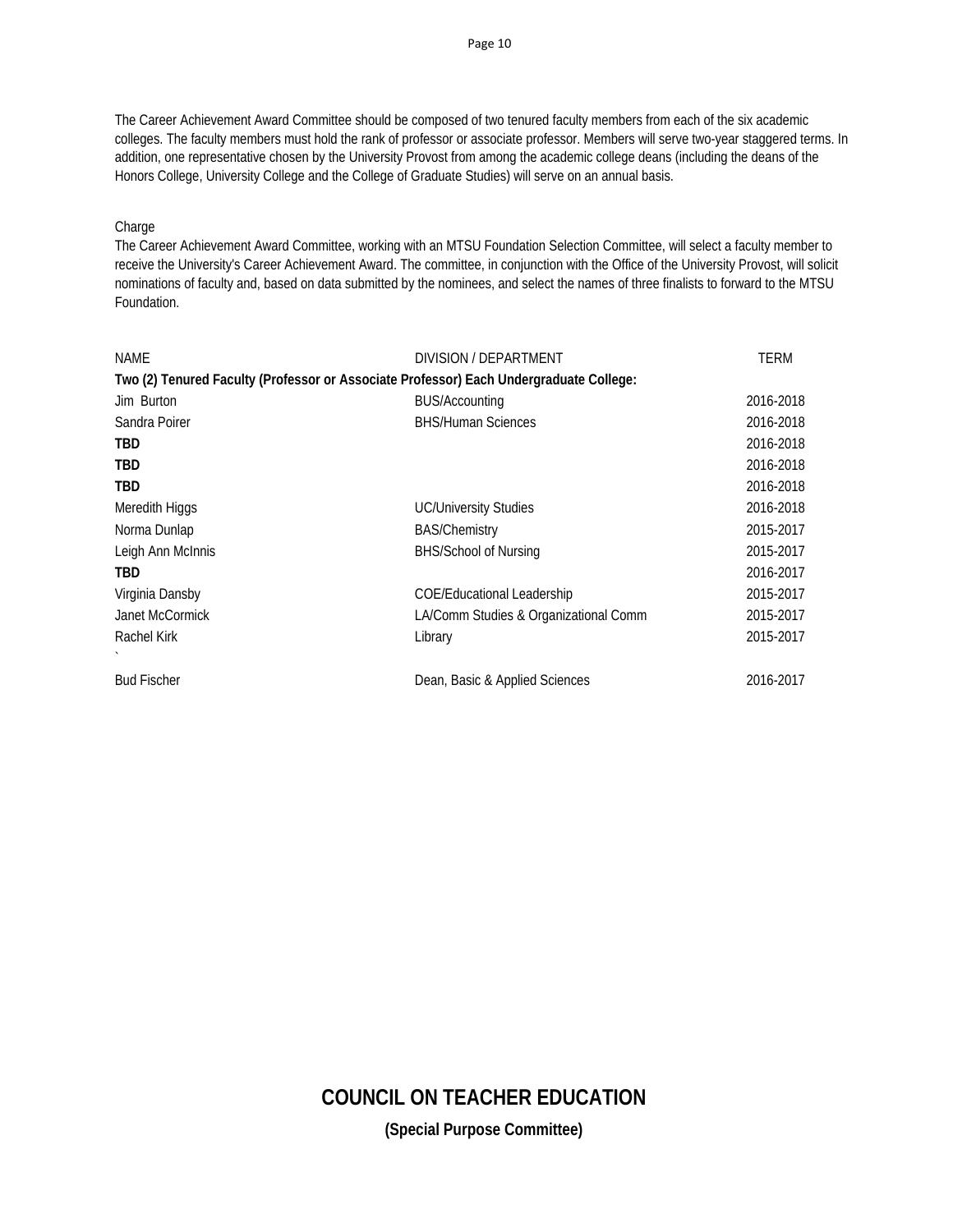### **Composition**

The Council on Teacher Education should be composed of the Dean of the College of Education to serve as chair; chairs of the departments of professional education (Elementary and Special Education and Educational Leadership); two faculty in professional education within the College of Education; three faculty assigned to professional education roles in departments outside the College of Education; two students (one graduate when possible and one undergraduate); two licensed practitioners from the public school system; and the Director of Clinical and Laboratory Experiences and the Associate Dean for Teacher Education as ex-officio members.

### Charge

The Council on Teacher Education recommends policy and program development decisions to the Dean of the College of Education. In addressing policy, it specifies broad purposes and aims, assumptions, and other substantive and practical matters that represent official positions within the professional education unit. Such policies directly address components such as levels of acceptable student achievement, admission to teacher education, course credits, graduate requirements, state approval and certification. Program development decisions address, in general, the substance of curriculum, and more specifically, how curricula are to be implemented and/or how students are to proceed through given programs. (For further information, see http://www.mtsu.edu/policies/general-policies/I-01-02.php).

| <b>NAME</b><br>Lana Seivers                     | DIVISON / DEPARTMENT                                                          | <b>TERM</b><br>Chair |
|-------------------------------------------------|-------------------------------------------------------------------------------|----------------------|
| Robyn Ridgley                                   | Dean, College of Education<br>Interim Chair, Elementary and Special Education |                      |
| Jim Huffman                                     | Chair, Educational Leadership                                                 |                      |
|                                                 |                                                                               |                      |
| Two (2) Education Faculty:                      |                                                                               |                      |
| <b>Terri Tharp</b>                              | <b>COE/Elementary and Special Education</b>                                   | 2016-2018            |
| <b>Terry Weeks</b>                              | COE/Educational Leadership                                                    | 2015-2017            |
| Three (3) Faculty Outside College of Education: |                                                                               |                      |
| Jennifer Vannatta-Hall                          | LA/School of Music                                                            | 2016-2018            |
| <b>Andrew Polk</b>                              | LA/History                                                                    | 2015-2017            |
| <b>Cindi Smith-Walters</b>                      | <b>BAS/Biology</b>                                                            | 2015-2017            |
| Two (2) Public School Licensed Practitioners:   |                                                                               |                      |
| Richard Zago                                    | Assistant Director, Rutherford County Schools                                 | 2016-2017            |
| <b>Tammy Garrett</b>                            | Principal, Hobgood Elementary                                                 | 2016-2017            |
| Two (2) Students:                               |                                                                               |                      |
| Christine Hickman                               | Graduate Student                                                              | 2016-2017            |
| Jasmine Dowell                                  | Undergraduate Student                                                         | 2016-2017            |
| <b>Bobbi Lussier</b>                            | Executive Director, Clinical/Lab Experiences                                  | Ex-Officio           |
| <b>Rick Vanosdall</b>                           | Associate Dean, College of Education                                          | Ex-Officio           |

# **CURRICULUM**

**Composition** 

The Curriculum Committee should be composed of two faculty members from each academic college and two students, preferably upper l t ti Th Di ti Th Di ti Th Di ti Th Di ti Th Di ti Th Di ti Th Di ti Th Di ti Th Di ti Th Di ti Th Di ti Th D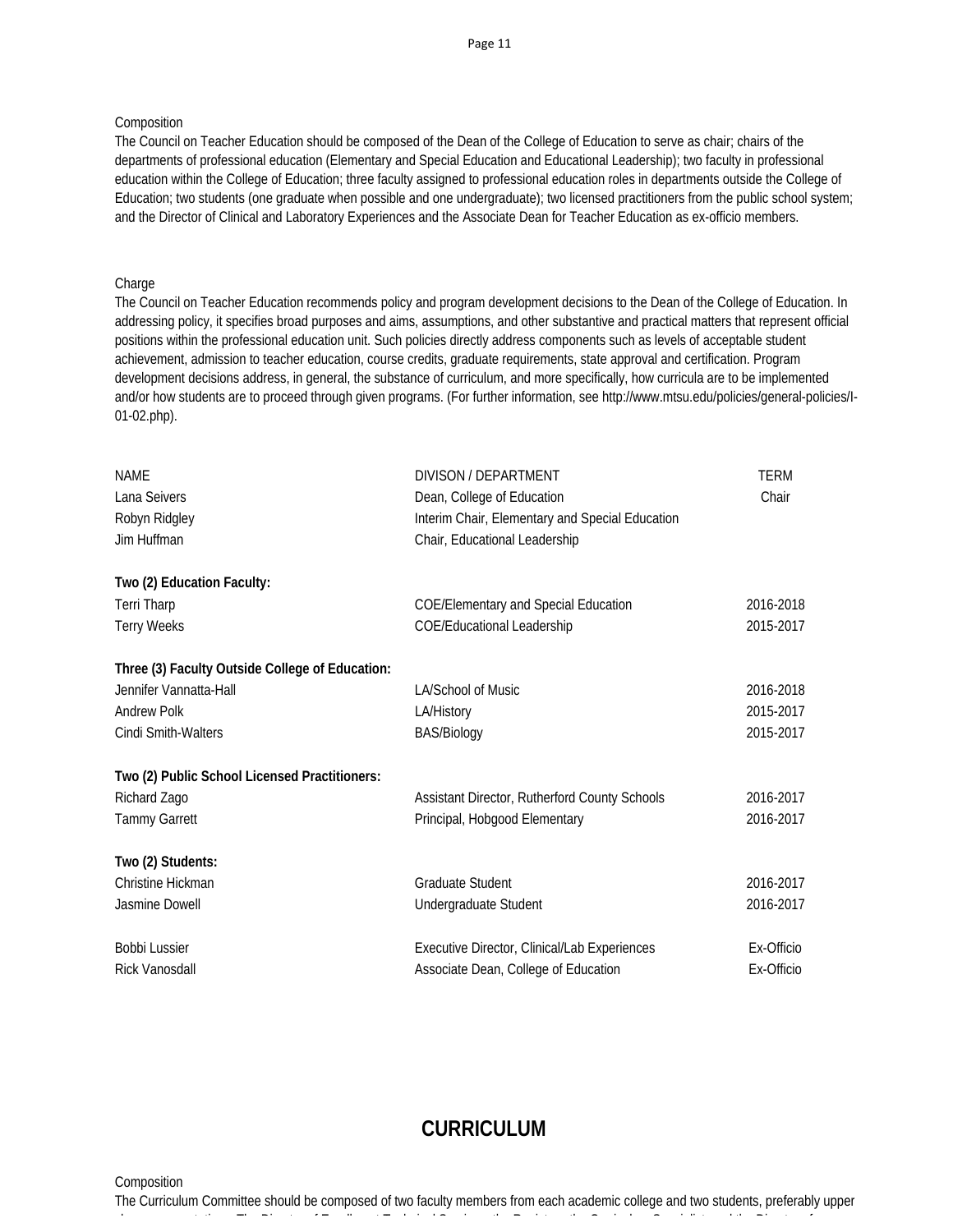class representatives. The Director of Enrollment Technical Services, the Registrar, the Curriculum Specialist, and the Director of General Education should serve as ex-officio members. The committee will annually select a Vice Chairperson and a Secretary. The Vice Chairperson will automatically become Chairperson for the next year. All academic deans should be kept well informed of the deliberations of the committee and should be extended an open invitation to attend all meetings as ex-officio members.

#### Charge

The committee may be called to meet during the summer months. The Curriculum Committee should consider course and curriculum changes proposed by departments, colleges, and administrators and report recommendations to the University Provost. The Committee should study the University curriculum and recommend actions to prevent needless duplication of offerings.

| <b>NAME</b>                                     | DIVISION / DEPARTMENT                   | <b>TERM</b> |
|-------------------------------------------------|-----------------------------------------|-------------|
| Two (2) Faculty Each Undergraduate College:     |                                         |             |
| Lei Miao                                        | <b>BAS/Engineering Technology</b>       | 2016-2018   |
| <b>TBD</b>                                      |                                         | 2016-2018   |
| Virginia Hemby-Grubb                            | <b>BUS/Marketing</b>                    | 2016-2018   |
| TBD                                             |                                         | 2016-2018   |
| Peter McCluskey                                 | LA/English                              | 2016-2018   |
| Mike Boyle                                      | <b>UC/University Studies</b>            | 2016-2018   |
| Terrence Lee                                    | <b>BAS/Chemistry</b>                    | 2015-2017   |
| Alan Musicant                                   | BHS/Psychology                          | 2015-2017   |
| Sean Salter                                     | <b>BUS/Economics and Finance</b>        | 2016-2017   |
| Kathryn Boudreau-Henry                          | <b>COE/Educational Leadership</b>       | 2015-2017   |
| Marsha Barsky                                   | <b>LA/Theatre and Dance</b>             | 2016-2017   |
| Karen Reed                                      | Library                                 | 2015-2017   |
| Theresa McBreen                                 | LA/Foreign Languages and Literatures    | 2016-2017   |
| Two (2) Students / Upper Class Representatives: |                                         |             |
| <b>Shantel Pettigrew</b>                        | <b>Upper Class Student</b>              | 2016-2017   |
| Daisha Arnold                                   | <b>Upper Class Student</b>              | 2016-2017   |
| Sheila Otto                                     | Director, General Education             | Ex-Officio  |
| Teresa Thomas                                   | Director, Enrollment Technical Services | Ex-Officio  |
| Susan Fieldhouse                                | Registrar                               | Ex-Officio  |
| Mitzi Brandon                                   | Curriculum Specialist                   | Ex-Officio  |

# **FACULTY APPEALS COMMITTEE**

#### **Composition**

The committee shall be composed of two tenured, full professors from each academic cohort. There should be race and gender diversity on the committee secured by temporarily expanding the committee, if necessary. Tenured minority race faculty of lower academic rank should be appointed to achieve a diverse committee if there are an insufficient number of minority race full professors. Conflicts of interest should be avoided. In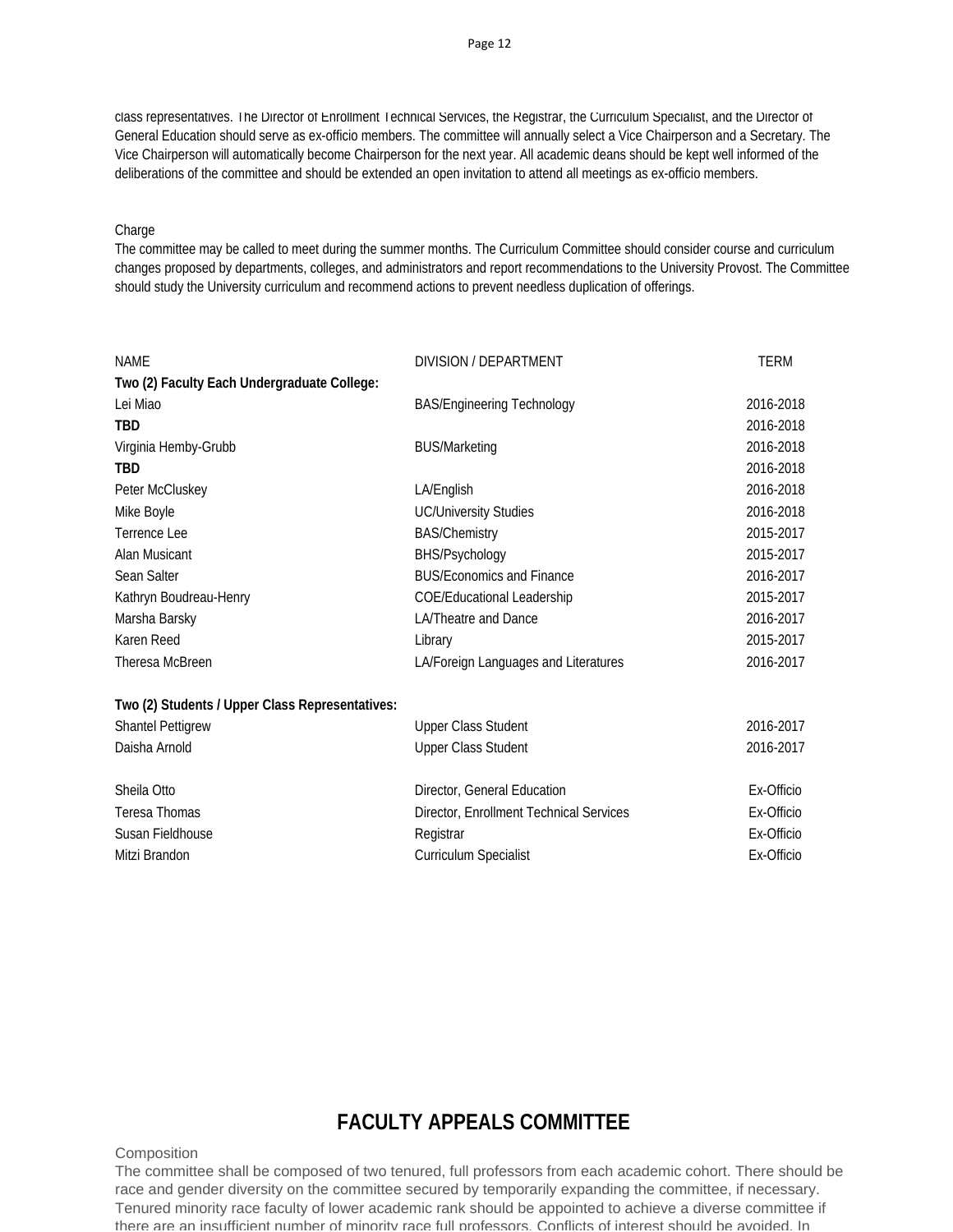there are an insufficient number of minority race full professors. Conflicts of interest should be avoided. In addition, three qualified alternates shall be appointed.

**Charge** 

The Faculty Appeals Committee shall serve as an advisory body to the President on matters arising from an appeal filed by a faculty member under MTSU Policy11:01:05C Tenure and Promotion Appeals Process (/policies/academic-affairs/11-01-05C.php). At its discretion, the committee shall be permitted to utilize the services of any administrator needed as consultant. Inasmuch as this comittee is an advisory body only, its deliberations shall not be open to the public.

| <b>NAME</b>                                                  | DIVISON / DEPARTMENT                          | Term      |
|--------------------------------------------------------------|-----------------------------------------------|-----------|
| Two (2) Tenured Full Professors, Each Undergraduate College: |                                               |           |
| <b>TBD</b>                                                   |                                               | 2016-2018 |
| John Pennington                                              | BHS/Psychology                                | 2016-2018 |
| Martha Balachandran                                          | <b>BUS/Marketing</b>                          | 2016-2018 |
| TBD                                                          |                                               | 2016-2018 |
| TBD                                                          |                                               | 2016-2018 |
| TBD                                                          |                                               | 2016-2018 |
| Vatsala Krishnamani                                          | <b>BAS/Mathematical Sciences</b>              | 2015-2017 |
| Barbara Turnage                                              | <b>BHS/Social Work</b>                        | 2015-2017 |
| John Mullane                                                 | <b>BUS/Management</b>                         | 2015-2017 |
| <b>Tracey Huddleston</b>                                     | <b>COE/Elementary &amp; Special Education</b> | 2015-2017 |
| Mohammed Albakry                                             | LA/English                                    | 2015-2017 |
| Vivian Alley                                                 | <b>UC/University Studies</b>                  | 2015-2017 |
| Three (3) Alternates:                                        |                                               |           |
| Alan Boehm                                                   | Library                                       | 2016-2018 |
| Sanjay Asthana                                               | ME/Recording Industry                         | 2016-2018 |
| TBD                                                          |                                               | 2016-2017 |
|                                                              |                                               |           |

# **FACULTY DEVELOPMENT GRANT COMMITTEE**

**Composition** 

The Faculty Development Committee should be composed of one faculty member from each academic cohort and two at-large faculty members. The Vice Provost for Academic Affairs and the Director of Faculty Development should serve as ex-officio members. Administrators should be requested to attend as consultants at the committee's discretion.

**Charge** 

The F lt D learned that the latter that the distribution of the first time of the first time of the first time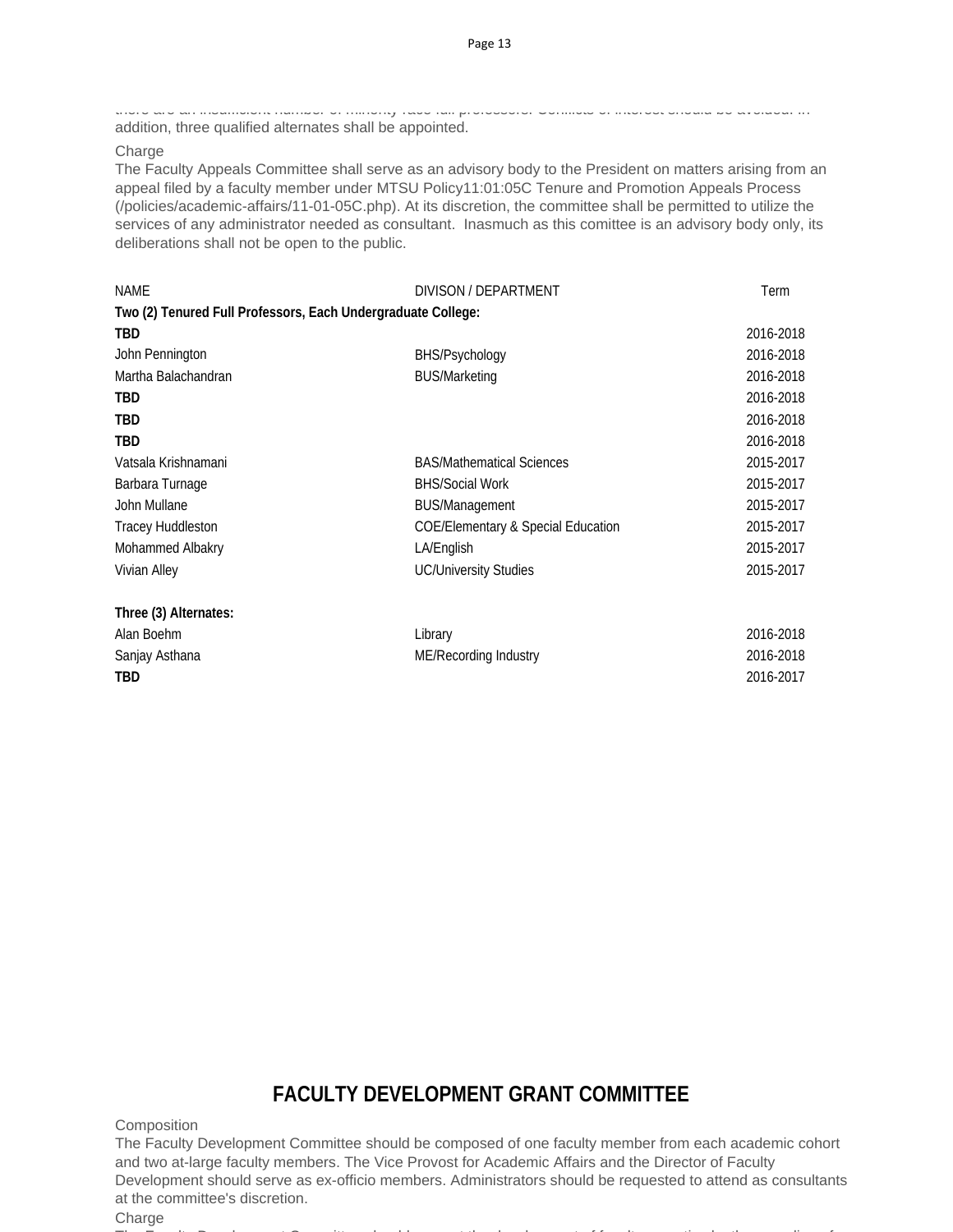The Faculty Development Committee should support the development of faculty expertise by the awarding of grants. The committee should determine the frequency and manner of solicitation of proposals; should develop evaluation criteria; and should evaluate proposals.

| NAME<br>One (1) Faculty, Each Undergraduate College: | DIVISON / DEPARTMENT                       | Term       |
|------------------------------------------------------|--------------------------------------------|------------|
| Lee Wade                                             | <b>BHS/Criminal Justice Administration</b> | 2016-2018  |
| TBD                                                  |                                            | 2016-2018  |
| Larry Burriss                                        | ME/Journalism                              | 2016-2018  |
| Rongjin Huang                                        | <b>BAS/Mathematical Sciences</b>           | 2015-2017  |
| Ronda Henderson                                      | <b>BUS/Marketing</b>                       | 2016-2017  |
| Aliou Ly                                             | LA/History                                 | 2015-2017  |
| Two (2) At-Large Faculty:                            |                                            |            |
| Tom Brinthaupt                                       | BHS/Psychology                             | 2016-2018  |
| Deborah Mistron                                      | LA/Foreign Languages & Literatures         | 2015-2017  |
| Newtona (Tina) Johnson                               | Interim Vice Provost, Academic Affairs     | Ex-Officio |
| Tom Brinthaupt                                       | Director, Faculty Development              | Ex-Officio |

# **FACULTY RESEARCH AND CREATIVE ACTIVITY COMMITTEE**

### **Composition**

The Faculty Research and Creative Activity Committee ("FRCAC") should be composed of two faculty members from each cohort and five at-large faculty members. The Vice Provost for Research and the Director of Sponsored Programs should serve as ex-officio members. The Assistant Vice Provost, Institutional Effectiveness, Planning, and Research, a representative of the Information Technology Division, and a representative of the Division of University Advancement should serve as consultants to the committee. Authority to approve or disapprove grants recommended by the committee should rest with the College of Graduate Studies.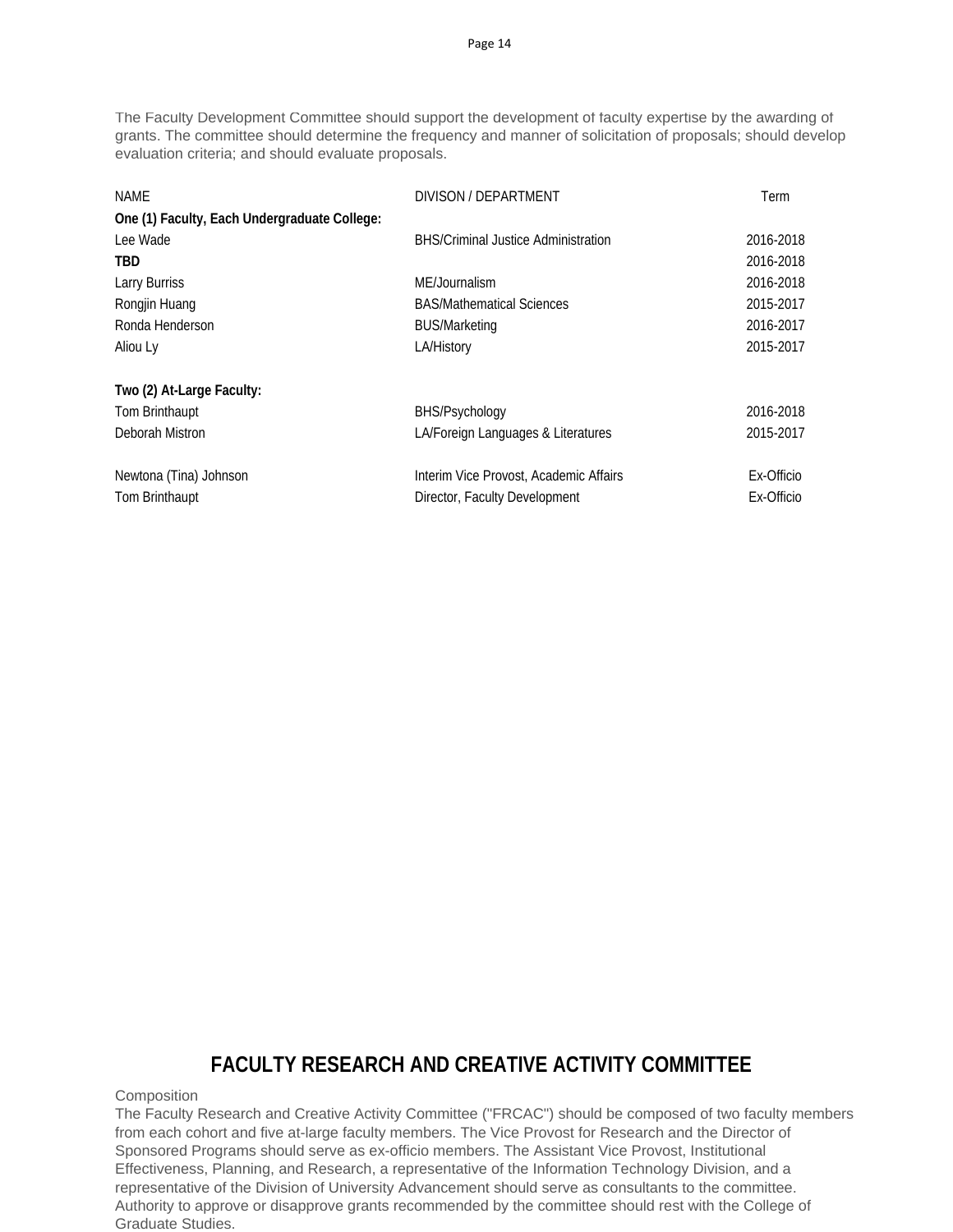### Charge

The charge of the FRCAC is to make recommendations for awarding grants in a manner that will: (1) stimulate and encourage research, creative activities, and other scholarly activities; (2) provide limited funding to assist in the dissemination of information on scholarly projects; (3) provide funding to initiate sponsored projects; (4) encourage new faculty members to be active in research and creative activity; and (5) encourage professional growth and development. The FRCAC also makes recommendations for recipients of the Outstanding Research Awards and the Outstanding Creative Activity Award.

| <b>NAME</b>                                  | DIVISION / DPEARTMENT                               | <b>TERM</b> |
|----------------------------------------------|-----------------------------------------------------|-------------|
| Two (2) Faculty, Each Undergraduate College: |                                                     |             |
| Erin McClelland                              | <b>BAS/Biology</b>                                  | 2016-2018   |
| Ying Jin                                     | BHS/Psychology                                      | 2016-2018   |
| <b>Stuart Fowler</b>                         | <b>BUS/Economics and Finance</b>                    | 2016-2018   |
| Nancy Caukin                                 | <b>COE/Educational Leadership</b>                   | 2016-2018   |
| Halena Kays                                  | LA/Theatre & Dance                                  | 2016-2018   |
| Deborah Wagnon                               | ME/Recording Industry                               | 2016-2018   |
| Andrew Worsey                                | <b>BAS/Mathematical Sciences</b>                    | 2015-2017   |
| Vaughn Barry                                 | <b>BHS/Health and Human Performance</b>             | 2015-2017   |
| Nita Brooks                                  | <b>BUS/Computer Information Systems</b>             | 2015-2017   |
| Shannon Harmon                               | <b>COE/Elemenatry and Special Education</b>         | 2015-2017   |
| Joan McRae                                   | LA/Foreign Languages & Literatures                  | 2015-2017   |
| Robert Kalwinsky                             | ME/Electronic Media Communication                   | 2015-2017   |
| Four (4) At-Large Facutly:                   |                                                     |             |
| Karim Salman                                 | <b>BAS/Engineering Technology</b>                   | 2016-2018   |
| Mary Ellen Sloane                            | Library                                             | 2016-2018   |
| Kevin Breault                                | LA/Sociology & Anthropology                         | 2015-2017   |
| <b>TBD</b>                                   |                                                     | 2015-2017   |
| Jackie Eller                                 | VP for Research & Dean of Graduate Studies          | Ex-Officio  |
| Jeffrey Porter                               | Director, Sponsored Programs                        | Ex-Officio  |
| Samantha Cantrell                            | Specialist, Sponsored Programs                      | Ex-Officio  |
| Leigh Ann Gardner                            | Coordinator, Sponsored Programs                     | Ex-Officio  |
| <b>Chris Brewer</b>                          | Assistant Vice Provost, Institutional Effectiveness | Consultant  |
| James Foster                                 | Information Technology Rep.                         | Consultant  |
| Ronda Vaughter                               | University Advancement Rep.                         | Consultant  |
| Susan Myers-Shirk                            | Non-voting                                          | Consultant  |
|                                              |                                                     |             |

### **GENERAL EDUCATION**

#### **Composition**

The General Education Committee shall be comprised of the following membership: Three (3) faculty members from each academic college. Each academic department in the University may have no more than one (1) member serving on the committee at any time, if possible. Student Government Association two (2) members for one-year term - may be reappointed to a second, one-year term. The Director of General Education will be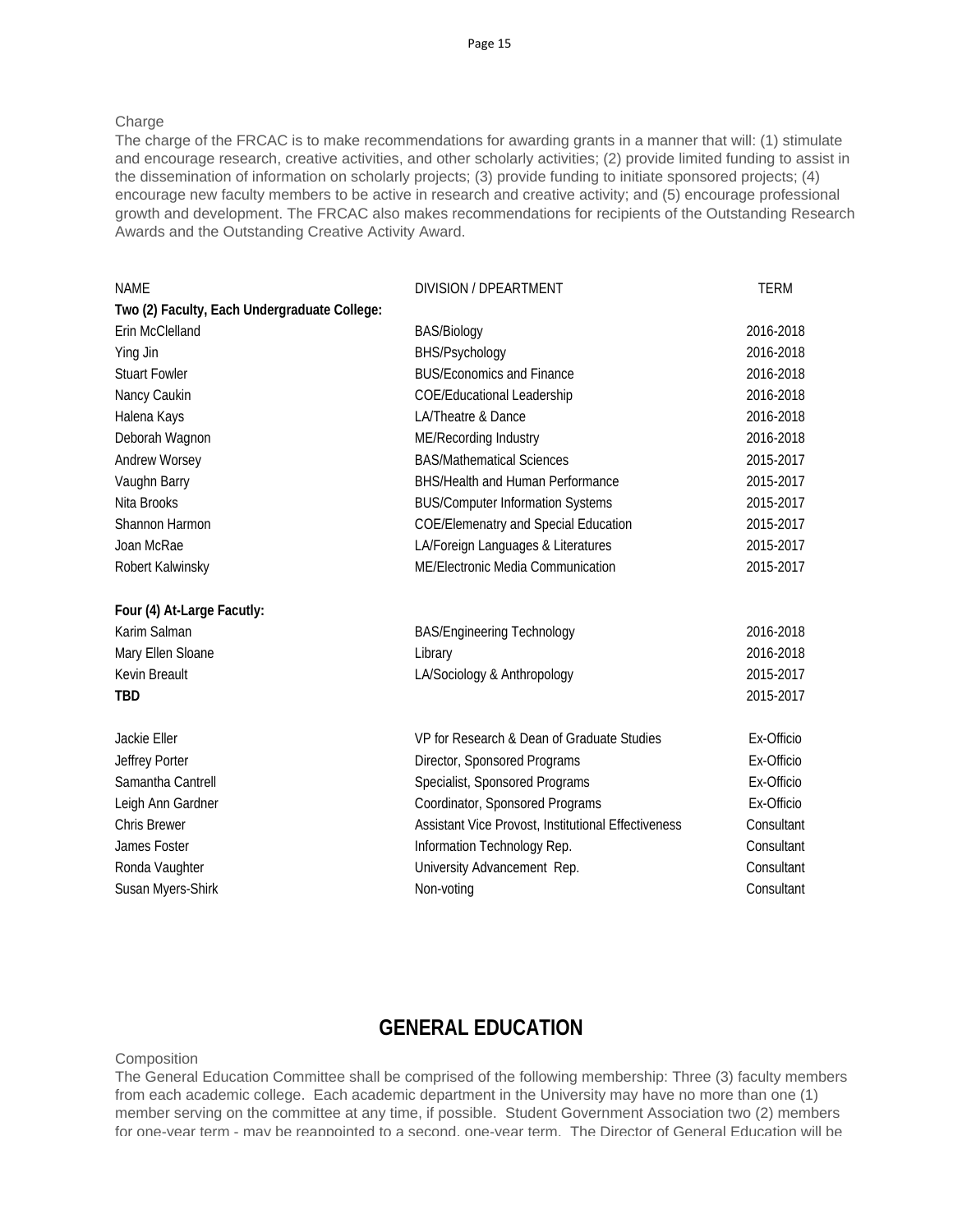for one year term may be reappointed to a second, one year term. The Director of General Education will be an ex-officio member of the committee. A representative of the Office of the University Provost will be an exofficio of the committee. The University's Institutional Effectiveness Officer will be an ex-officio member of the committee. A dean, recommended by the Deans' Council, will be an ex-officio member of the committee. A department chair, recommended by the Chairs' Council, will be an ex-officio member of the committee.

### Charge

The General Education Committee will meet regularly throughout the academic year and, when necessary, in the summer to carry out its responsibilities. Working with the Director of General Education, the committee shall review the University's General Education mission statement and its goals, all General Education courses, syllabi, learning outcomes, and data related to the achievement of the outcomes; the faculty evaluation process for faculty assigned to teach General Education courses; and the relationships among all of these program components. This review process will allow the committee and the Director of General Education to provide University-wide leadership for the ongoing evaluation and improvement of the General Education Program. (For further information, see http://www.mtsu.edu/policies/general-policies/I-01-02.php).

| <b>NAME</b>                                                  | DIVISION / DEPARTMENT                           | <b>TERM</b> |
|--------------------------------------------------------------|-------------------------------------------------|-------------|
| Three (3) Faculty, Each Undergraduate College (3 year terms) |                                                 |             |
| Keying Ding                                                  | <b>BAS/Chemistry</b>                            | 2014-2017   |
| <b>Brandi Lindsey</b>                                        | <b>BHS/School of Nursing</b>                    | 2014-2017   |
| <b>Greg Nagel</b>                                            | <b>BUS/Economics &amp; Finance</b>              | 2014-2017   |
| Nancy Caukin                                                 | <b>COE/Educational Leadership</b>               | 2014-2017   |
| Yang Soo Kim                                                 | LA/Comm Studies & Organizational Comm           | 2014-2017   |
| Virginia Vesper                                              | Library                                         | 2014-2017   |
| Dovie Kimmins                                                | <b>BAS/Mathematical Sciences</b>                | 2016-2019   |
| <b>TBD</b>                                                   |                                                 | 2016-2019   |
| Virginia Hemby                                               | <b>BUS/Marketing</b>                            | 2016-2019   |
| Zaf Khan                                                     | <b>COE/Elementary and Special Education</b>     | 2016-2019   |
| <b>Kate Pantelides</b>                                       | LA/English                                      | 2016-2019   |
| Mike Boyle                                                   | <b>UC/University Studies</b>                    | 2016-2019   |
| Charles Chusuei                                              | <b>BAS/Chemistry</b>                            | 2015-2018   |
| Barbara Turnage                                              | <b>BHS/Social Work</b>                          | 2016-2018   |
| <b>TBD</b>                                                   |                                                 | 2015-2018   |
| Michelle Stevens                                             | <b>COE/Educational Leadership</b>               | 2016-2018   |
| Amy Sayward                                                  | LA/History                                      | 2015-2018   |
| Philip Loubere                                               | ME/School of Journalism                         | 2015-2018   |
| Two (2) SGA Members:                                         |                                                 |             |
| Courtney Reeder                                              | Student                                         | 2016-2017   |
| <b>Emily Cothren</b>                                         | Student                                         | 2016-2017   |
| Sheila Otto                                                  | Director, General Education                     | Ex-Officio  |
| Newtona (Tina) Johnson                                       | Interim Vice Provost for Academic Affairs       | Ex-Officio  |
| <b>Chris Brewer</b>                                          | Asst. Vice Provost, Institutional Effectiveness | Ex-Officio  |
| Karen Petersen                                               | Dean (recommended Dean's Council)               | Ex-Officio  |
| Jeff Gibson                                                  | Chair (recommended Chair's Council)             | Ex-Officio  |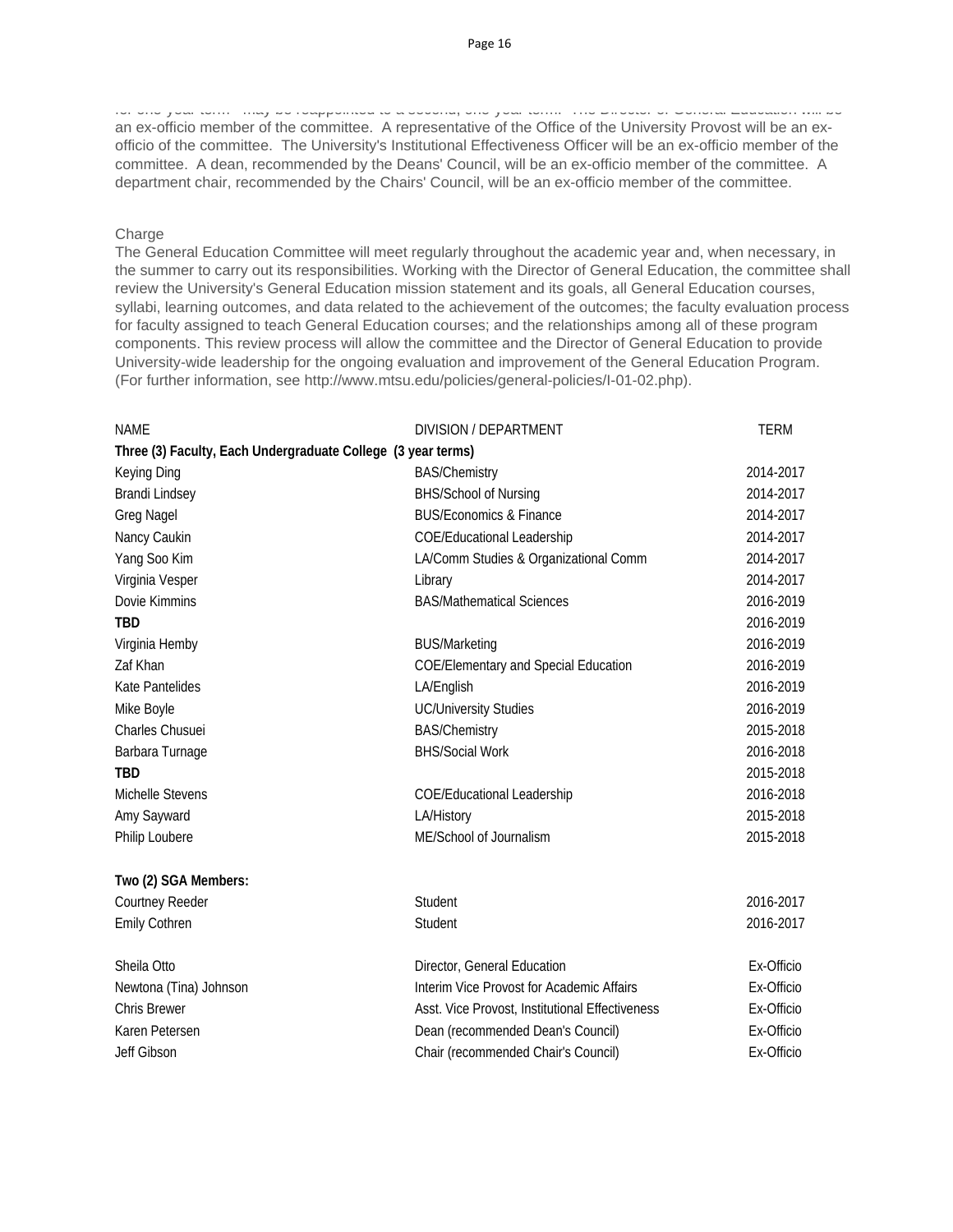# **GRADE APPEALS COMMITTEE**

#### **Composition**

A Grade Appeals Committee should be established in each college except the College of Graduate Studies and University College. The President, upon recommendation of the Faculty Senate and the Student Government Association, shall appoint all committee members and alternates. Each committee should be composed of four faculty members and one student. Also, two faculty members and one student should be appointed as alternates to each committee. Alternates will serve as members in cases where regular members of committees are unable to serve or be present for one or more meetings. Faculty serving as members or alternates on a college committee should be drawn from departments within the college. Faculty in the Department of University Studies and Walker Library will serve, when appointed, on the committee for the College of Media and Entertainment. The Vice Provost for Academic Affairs should serve as an ex-officio member of each committee. Secretarial and administrative support from the offices of the deans of the colleges will provide continuity to the committees' work.

### Charge

The Grade Appeals Committees should make investigations and determinations in matters arising from the assignment of a final course grade by a faculty member. The Committee will follow the procedures set forth in MTSU Policy 111:00:09 Student Grade Appeals Process (/policies/student-affairs/111-00-09.php). The Grade Appeals Committees make final determinations concerning student appeals of assigned grades.

|                                             | <b>College of Basic &amp; Applied Sciences</b> |             |
|---------------------------------------------|------------------------------------------------|-------------|
| <b>NAME</b>                                 | DIVISION / DEPARTMENT                          | <b>TERM</b> |
| Four (4) Basic & Applied Faculty:           |                                                |             |
| Ping Zhang                                  | <b>BAS/Mathematical Sciences</b>               | 2016-2018   |
| Stephen Gossett                             | <b>BUS/Aerospace</b>                           | 2016-2018   |
| Yi Gu                                       | <b>BAS/Computer Science</b>                    | 2015-2017   |
| Racha El Kadiri                             | <b>BAS/Geosciences</b>                         | 2016-2017   |
| One (1) Basic & Applied Student:            |                                                |             |
| <b>TBD</b>                                  | Student                                        | 2016-2017   |
| Two (2) Basic & Applied Faculty Alternates: |                                                | 2016--2018  |
| Justin Gardner                              | BAS/Agribusiness/Agriscience                   | 2015-2017   |
| TBD                                         |                                                |             |
| One (1) Student Alternate:                  |                                                |             |
| James Skylar Dean                           | Student                                        | 2015-2016   |
| Newtona (Tina) Johnson                      | Interim Vice Provost, Academic Affairs         | Ex-Officio  |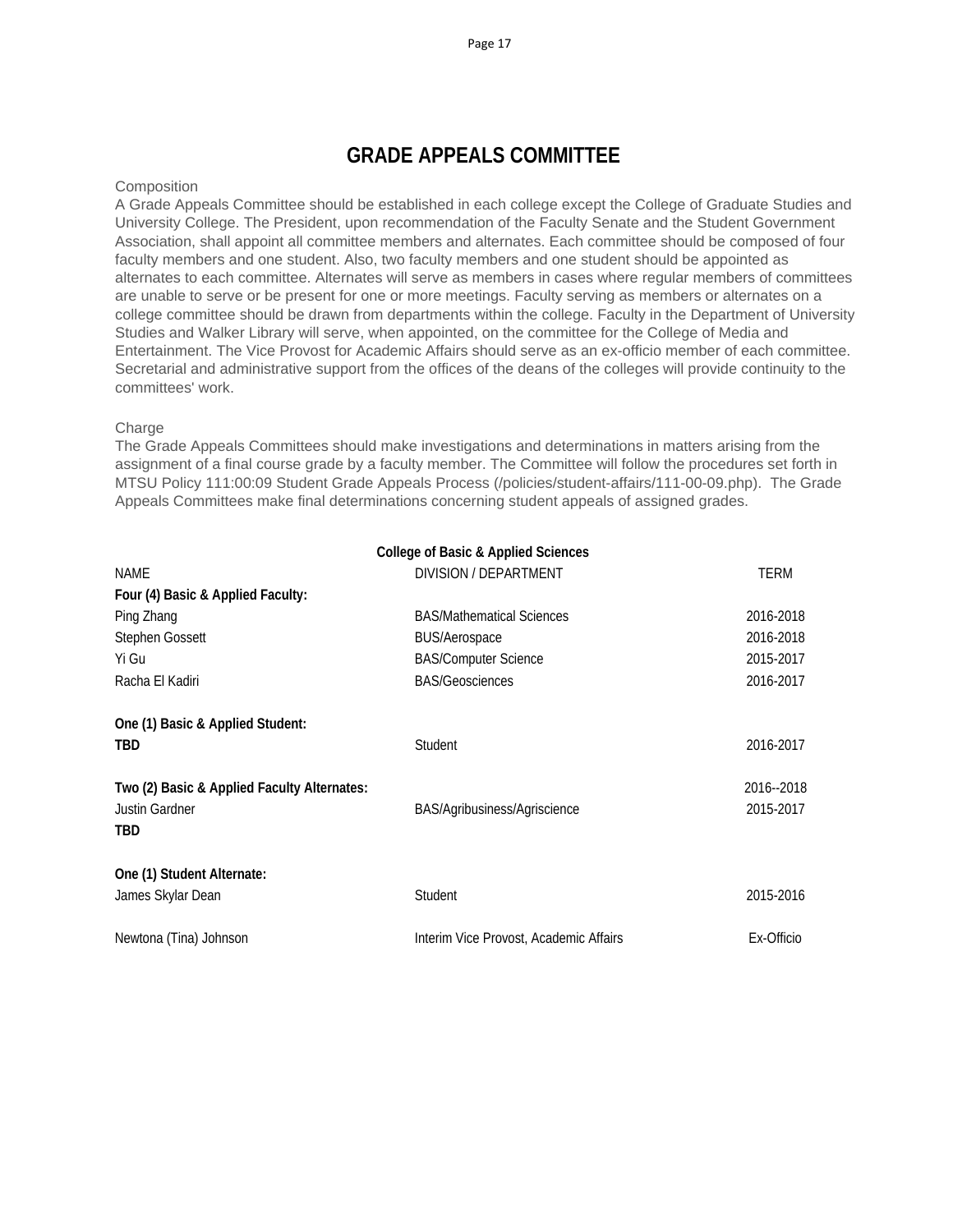|                                                 | <b>College of Behavioral &amp; Health Sciences</b> |             |
|-------------------------------------------------|----------------------------------------------------|-------------|
| <b>NAME</b>                                     | <b>DIVISION / DEPARTMENT</b>                       | TERM        |
| Four (4) Behavioral & Health Faculty:           |                                                    |             |
| Michelle Finch                                  | <b>BHS/Nursing</b>                                 | 2016-2018   |
| Elizabeth Quinn                                 | <b>BHS/Criminal Justice</b>                        | 2016-2018   |
| Nicky Wu                                        | <b>BHS/HHP</b>                                     | 2016-2017   |
| Dana Miller                                     | <b>BHS/Human Sciences</b>                          | 2015-2017   |
| One (1) Behavioral & Health Student:            |                                                    |             |
| Roderick White                                  | Student                                            | 2016-2017   |
| Two (2) Behavioral & Health Faculty Alternates: |                                                    |             |
| Lee Wade                                        | <b>BHS/Criminal Justice</b>                        | 2016-2018   |
| Linda Wilson                                    | <b>BHS/Nursing</b>                                 | 2015-2017   |
| One (1) Student Alternate:                      |                                                    |             |
| Alex Partridge                                  | Student                                            | 2016-2017   |
| Newtona (Tina) Johnson                          | Interim Vice Provost, Academic Affairs             | Ex-Officio  |
|                                                 | <b>College of Business</b>                         |             |
| NAME                                            | DIVISION / DEPARTMENT                              | <b>TERM</b> |
| Four (4) Business Faculty:                      |                                                    |             |
| Lucy Matthews                                   | <b>BUS/Marketing</b>                               | 2016-2018   |
| Amy Harris                                      | <b>BUS/Computer Information Systems</b>            | 2016-2018   |
| Joe Thomas                                      | <b>BUS/Management</b>                              | 2016-2017   |
| <b>TBD</b>                                      |                                                    | 2016-2017   |
| One (1) Business Student:                       |                                                    |             |
| Travis Lytle                                    | Student                                            | 2016-2017   |
| Two (2) Business Faculty Alternates:            |                                                    |             |
| Cheryl Ward                                     | <b>BUS/Marketing</b>                               | 2016-2018   |
| <b>TBD</b>                                      |                                                    | 2015-2017   |
| One (1) Student Alternate:                      |                                                    |             |
| Alex Creek                                      | Student                                            | 2016-2017   |
|                                                 |                                                    |             |

Newtona (Tina) Johnson **Interim Vice Provost, Academic Affairs** Ex-Officio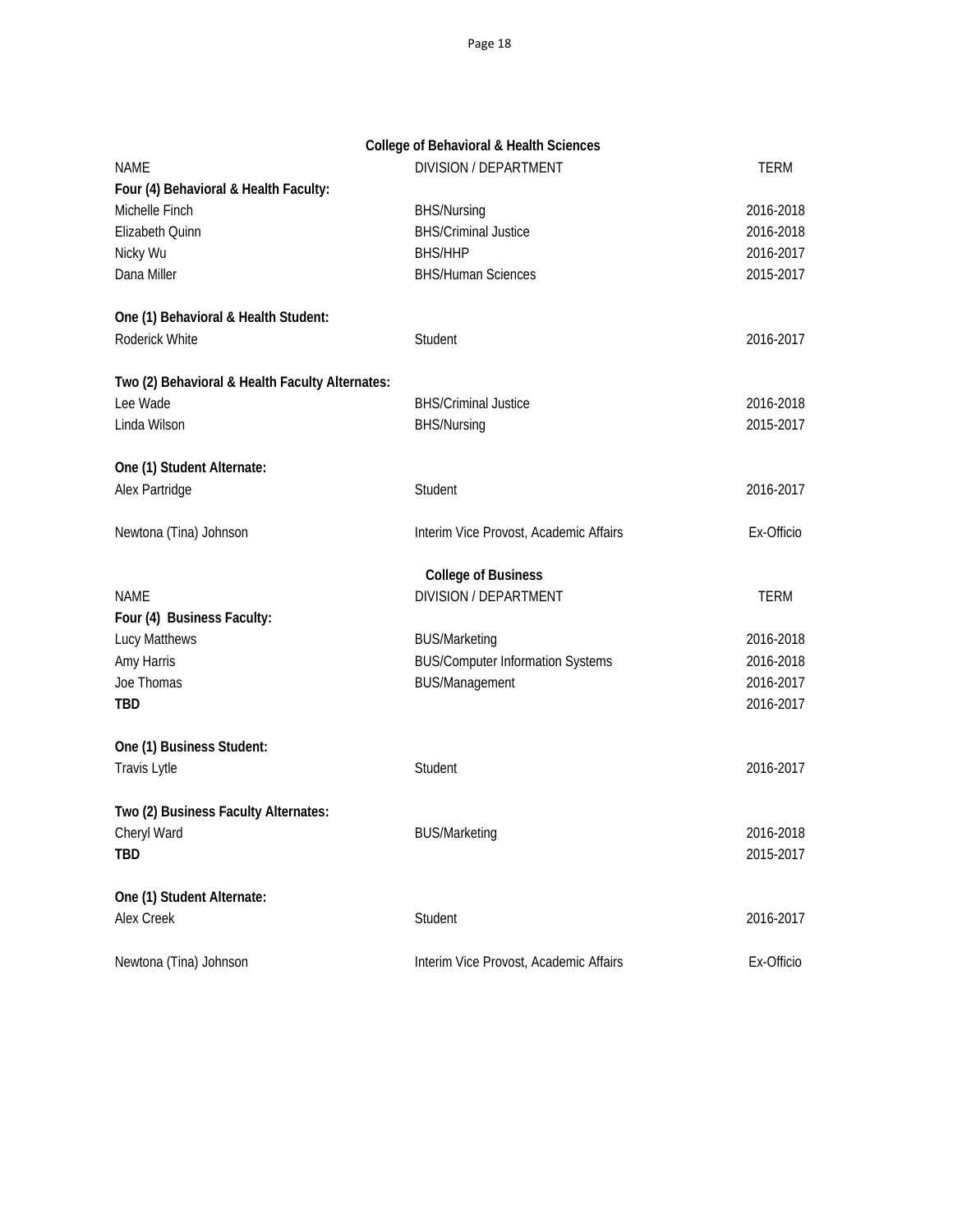|                                          | <b>College of Education</b>                    |            |
|------------------------------------------|------------------------------------------------|------------|
| <b>NAME</b>                              | <b>DIVISION / DEPARTMENT</b>                   | TERM       |
| Four (4) Education Faculty:              |                                                |            |
| <b>Tom Black</b>                         | <b>COE/Elementary &amp; Special Education</b>  | 2016-2018  |
| <b>TBD</b>                               |                                                | 2016-2018  |
| Robin Lee                                | <b>COE/Educational Leadership</b>              | 2015-2017  |
| Ellen Slicker                            | COE/Educational Leadership                     | 2016-2017  |
| One (1) Education Sudent:                |                                                |            |
| Simone LeClaire                          | Student                                        | 2016-2017  |
| Two (2) Education Faculty Alternates:    |                                                |            |
| Nancy Caukin                             | <b>COE/Educational Leadership</b>              | 2016-2018  |
| Terri Tharp                              | <b>COE/Elemenatary &amp; Special Education</b> | 2015-2017  |
| One (1) Education Student Alternate:     |                                                |            |
| Victor Blackwell                         | Student                                        | 2016-2017  |
| Newtona (Tina) Johnson                   | Interim Vice Provost, Academic Affairs         | Ex-Officio |
|                                          | <b>College of Liberal Arts</b>                 |            |
| NAME                                     | <b>DIVISION / DEPARTMENT</b>                   | TERM       |
| Four (4) Liberal Arts Faculty:           |                                                |            |
| Michael Hinz                             | LA/Philosophy                                  | 2016-2018  |
| Jennifer Marchant                        | LA/English                                     | 2016-2018  |
| <b>Emily Barran</b>                      | LA/History                                     | 2015-2017  |
| Adam Clark                               | LA/School of Music                             | 2015-2017  |
| One (1) Liberal Arts Sudent:             |                                                |            |
| Nick Lembo                               | Student                                        | 2016-2017  |
| Two (2) Liberal Arts Faculty Alternates: |                                                |            |
| Donald Campbell                          | <b>LA/Political Science</b>                    | 2016-2018  |
| Sisavanh Houghton                        | LA/Art                                         | 2015-2017  |
| One (1) Liberal Arts Student Alternate:  |                                                |            |
| Connor McDonald                          | Student                                        | 2016-2017  |
| Newtona (Tina) Johnson                   | Interim Vice Provost, Academic Affairs         | Ex-Officio |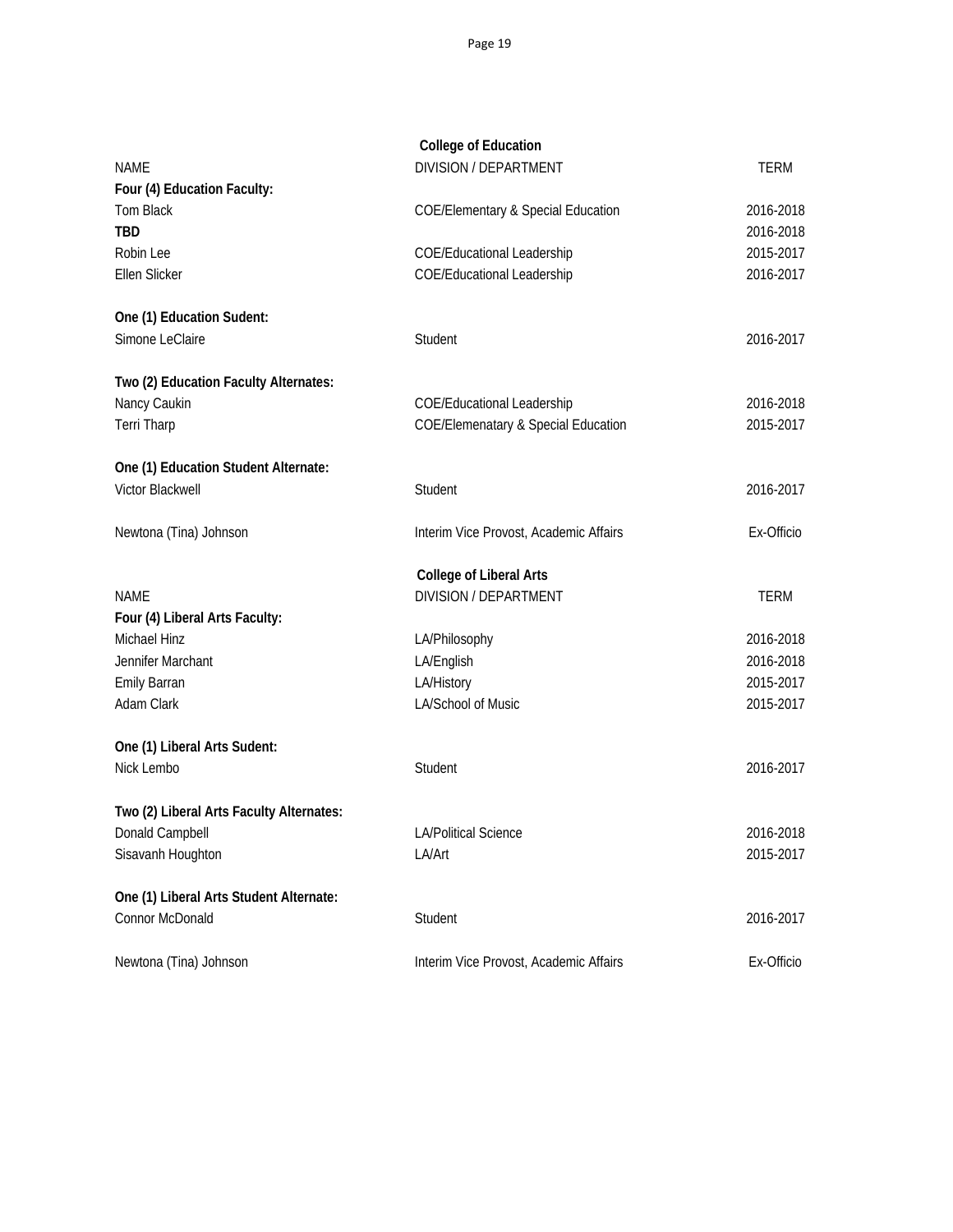|                                                   | College of Media & Entertainment       |            |
|---------------------------------------------------|----------------------------------------|------------|
| <b>NAME</b>                                       | DIVISION / DEPARTMENT                  | TERM       |
| Four (4) Media & Entertainment Faculty:           |                                        |            |
| <b>Edward Bowen</b>                               | ME/Electronic Media Communicaitons     | 2016-2018  |
| Trevor de Clercq                                  | ME/Recording Industry                  | 2016-2018  |
| <b>Ashley Shealy</b>                              | Library                                | 2015-2017  |
| Lawana Fisher                                     | <b>UC/University Studies</b>           | 2015-2017  |
| One (1) Media & Entertainment Student:            |                                        |            |
| <b>Emily Lafever</b>                              | Student                                | 2016-2017  |
| Two (2) Media & Entertainment Faculty Alternates: |                                        |            |
| Larry Burriss                                     | ME/Jorunalism                          | 2016-2018  |
| Grover Baker                                      | Library                                | 2015-2017  |
| One (1) Media & Entertainment Student Alternate:  |                                        |            |
| Megan Berry                                       | Student                                | 2016-2017  |
| Newtona (Tina) Johnson                            | Interim Vice Provost, Academic Affairs | Ex-Officio |

# **GRADUATE COUNCIL**

Composition

The Graduate Council should be composed of three graduate faculty members from each academic cohort to serve three year terms In addition two graduate students who meet all graduate academic standards should be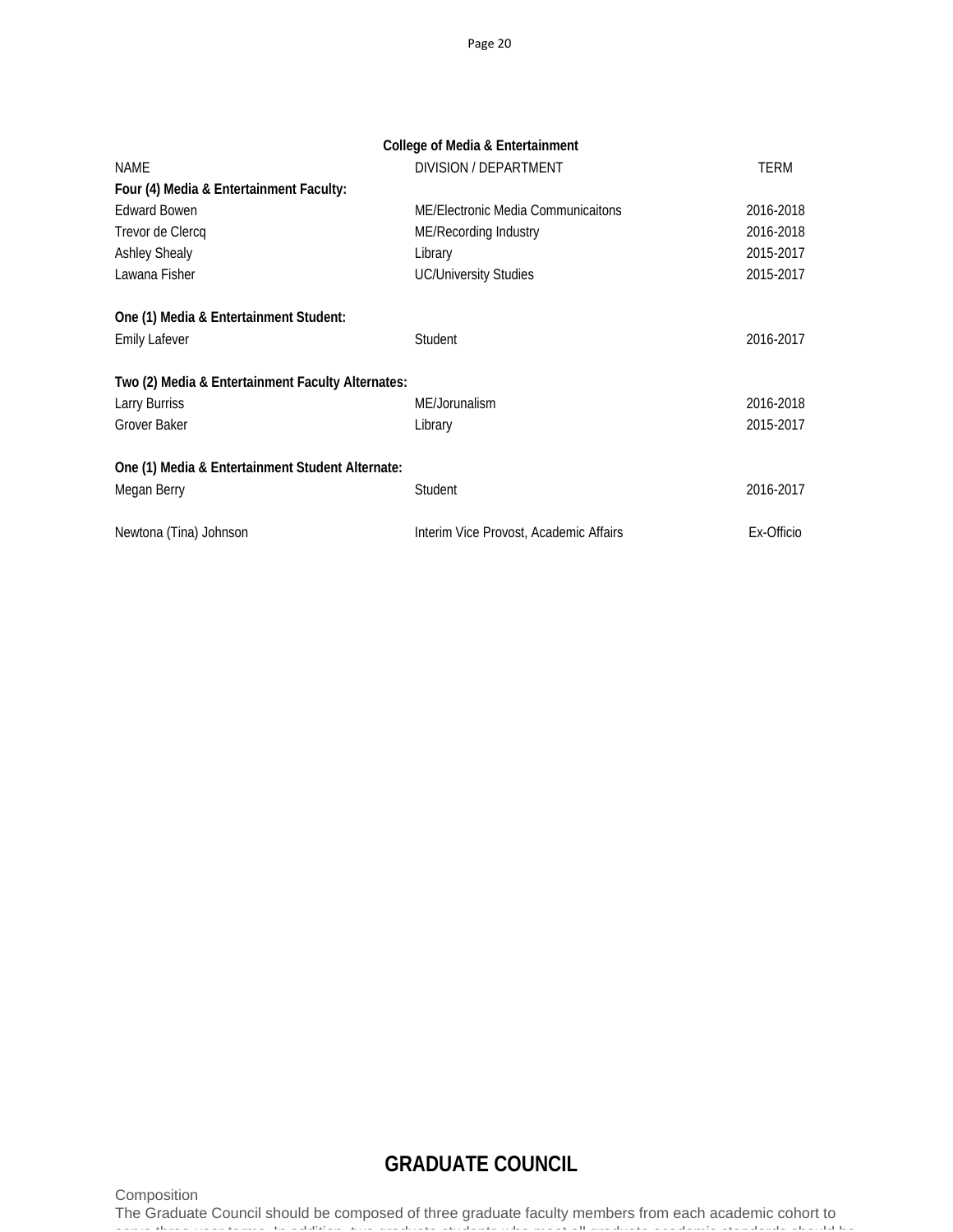serve three-year terms. In addition, two graduate students who meet all graduate academic standards should be appointed to the committee. The Dean of Graduate Studies and all other academic deans should serve as exofficio members of the committee. Nominations for membership will be solicited from the college deans and submitted to the Faculty Senate President.

#### Charge

The Graduate Council recommends policies pertaining to all aspects of the graduate program. These include admission requirements, graduate requirements, student assistantships and fellowships, degree programs, graduate faculty membership, etc. The Graduate Council also serves as the curriculum committee for all graduate courses. A subcommittee of the Graduate Council serves as the Academic Appeals Committee for all graduate students (April, 1997).

| <b>NAME</b>                                             | DIVISION / DEPARTMENT                            | <b>TERM</b> |
|---------------------------------------------------------|--------------------------------------------------|-------------|
| Three (3) Graduate Faculty, Each Undergraduate College: |                                                  |             |
| <b>Brian Robertson</b>                                  | <b>BAS/Biology</b>                               | 2014-2017   |
| Monica Wallace                                          | BHS/Psychology                                   | 2014-2017   |
| Cliff Welborn                                           | <b>BUS/Management</b>                            | 2014-2017   |
| Virginia Dansby                                         | <b>COE/Educational Leadership</b>                | 2014-2017   |
| Steve Livingston                                        | <b>LA/Political Science</b>                      | 2014-2017   |
| Pamela Morris                                           | <b>UC/University Studies</b>                     | 2014-2017   |
| Norma Dunlap                                            | <b>BAS/Chemistry</b>                             | 2016-2019   |
| Helen Binkley                                           | <b>BHS/HHP</b>                                   | 2016-2019   |
| Michael Roach                                           | <b>BUS/Economics and Finance</b>                 | 2016-2019   |
| Jeremy Winters                                          | <b>COE/Elementary and Special Education</b>      | 2016-2019   |
| Andrea Dawson                                           | LA/School of Music                               | 2016-2019   |
| Katie Foss                                              | ME/School of Journalism                          | 2016-2019   |
| Vishwas Bedekar                                         | <b>BAS/Engineering Technology</b>                | 2015-2018   |
| <b>Richard Meeks</b>                                    | BHS/School of Nursing                            | 2015-2018   |
| Amy Harris                                              | <b>BUS/Computer Information Systems</b>          | 2015-2018   |
| <b>Donald Snead</b>                                     | <b>COE/Educational Leadership</b>                | 2016-2018   |
| Lynn Nelson                                             | LA/History                                       | 2015-2018   |
| <b>William Crabtree</b>                                 | ME/Recording Industry                            | 2015-2018   |
| Two (2) Graduate Students:                              |                                                  |             |
| <b>TBD</b>                                              | Graduate Student                                 | 2016-2017   |
| Evan Lester                                             | Graduate Student                                 | 2016-2017   |
|                                                         | Interim Vice Provost Research & Dean of Graduate |             |
| Jackie Eller                                            | <b>Studies</b>                                   | Ex-Officio  |
| <b>Robert Fischer</b>                                   | Dean, CBAS                                       | Ex-Officio  |
| Terry Whiteside                                         | Dean, CBAS                                       | Ex-Officio  |
| David Urban                                             | Dean, BUS                                        | Ex-Officio  |
| Lana Seivers                                            | Dean, COE                                        | Ex-Officio  |
| Karen Petersen                                          | Interim Dean, LA                                 | Ex-Officio  |
| Ken Paulson                                             | Dean, ME                                         | Ex-Officio  |
| David Gotcher                                           | Interim Dean, UC                                 | Ex-Officio  |
| John Vile                                               | Dean, HONORS                                     | Ex-Officio  |
| <b>Bonnie Allen</b>                                     | Dean, LIBRARY                                    | Ex-Officio  |

# **HONORS COUNCIL**

#### **Composition**

The Honors Council should be composed of two Honors faculty members from each academic college appointed for the expected version Two students who participate in the Honors College should be approached to the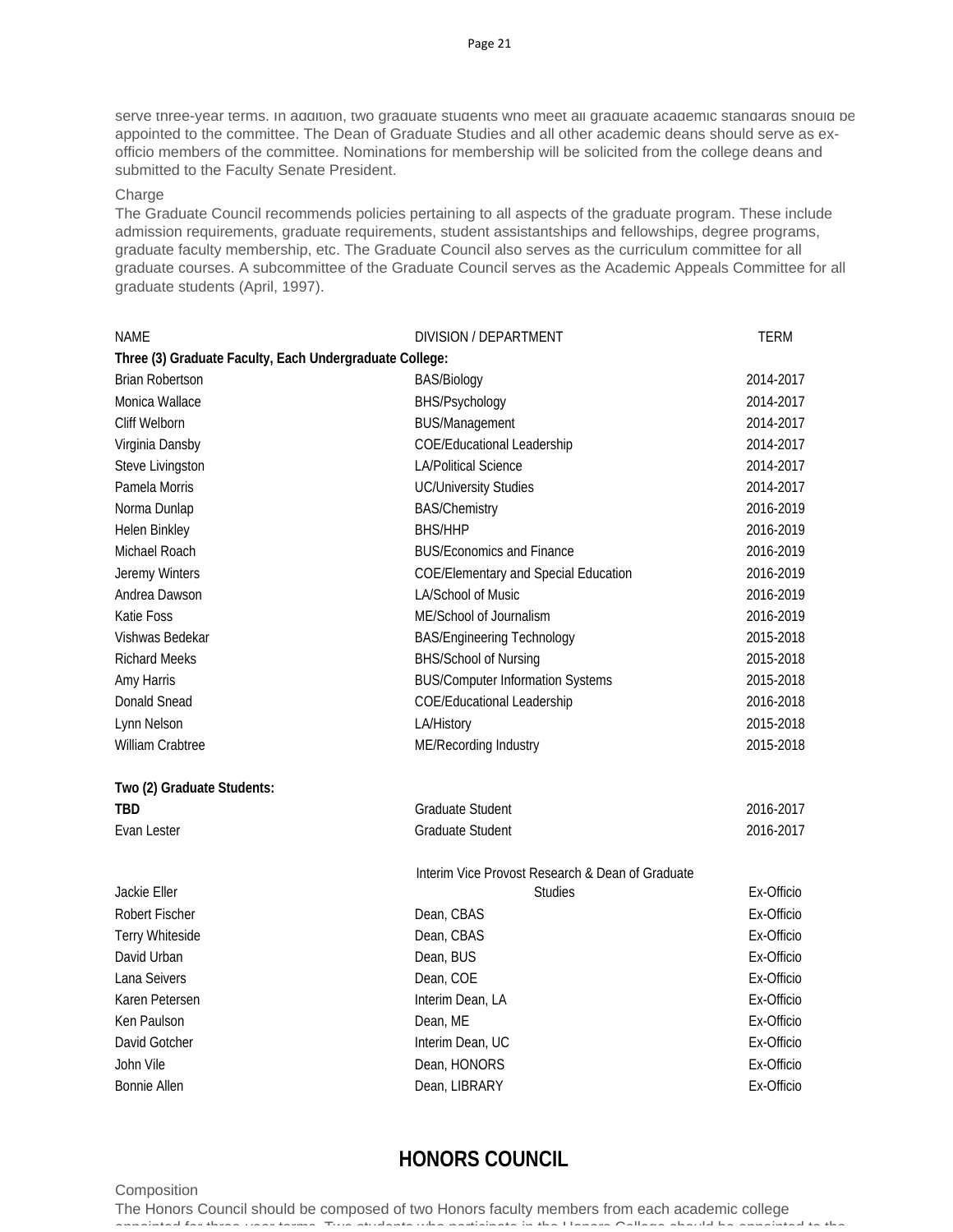appointed for three-year terms. Two students who participate in the Honors College should be appointed to the committee. The Dean of the Honors College should serve as ex-officio member. Nominations for membership will be solicited from the college deans and submitted to the Faculty Senate President.

### **Charge**

The Honors Council should consider all issues and advise the Dean on policies and procedures concerning the Honors College, Honors Day activities, and all other activities concerning the Honors College and students; should approve all departmental courses offered for Honors credit; should screen all new University Honors courses (courses are submitted to the Undergraduate Council for final consideration); should assist in counseling Honors students when necessary; should approve all Honors faculty nominations; should approve all Honors thesis proposals and Honors theses; and should establish evaluation procedures and see that they are carried out.

| <b>NAME</b>                                                        | DIVISION / DEPARTMENT                         | <b>TERM</b> |
|--------------------------------------------------------------------|-----------------------------------------------|-------------|
| Two (2) Honors Faculty, Each Undergraduate College (3 year terms): |                                               |             |
| Roger Heinrich                                                     | ME/Electronic Media Communication             | 2015-2017   |
| Nate Callender                                                     | <b>BUS/Aerospace</b>                          | 2016-2019   |
| Rudy Dunlap                                                        | <b>BHS/Health &amp; Human Performance</b>     | 2016-2019   |
| Tony Eff                                                           | <b>BUS/Economics and Finance</b>              | 2016-2019   |
| Kathleen Burriss                                                   | <b>COE/Elementary &amp; Special Education</b> | 2016-2019   |
| Kris McCusker                                                      | LA/History                                    | 2016-2019   |
| Rebecca Seipelt                                                    | BAS/Biology                                   | 2015-2018   |
| <b>Teresa Davis</b>                                                | BHS/Psychology                                | 2015-2018   |
| John Mullane                                                       | <b>BUS/Management</b>                         | 2015-2018   |
| <b>Donald Snead</b>                                                | <b>COE/Educational Leadership</b>             | 2015-2018   |
| Rebekka King                                                       | LA/Philosophy                                 | 2016-2018   |
| Sanjay Asthana                                                     | ME/School of Journalism                       | 2015-2018   |
| Two (2) Honors College Students:                                   |                                               |             |
| Ryan Bearden                                                       | Honors College Student                        | 2016-2017   |
| Evidence Nwangwa                                                   | Honors College Student                        | 2016-2017   |
| John Vile                                                          | Dean, Honors College                          | Ex-Officio  |

### Page 22

# **INSTITUTIONAL BIOSAFETY COMMITTEE**

**Composition** 

(Special Purpose Committee)

The Institutional Biosafety Committee ("IBC") shall be composed of at least five members and not more than seven members: at least one faculty member specializing in molecular biology at least one faculty member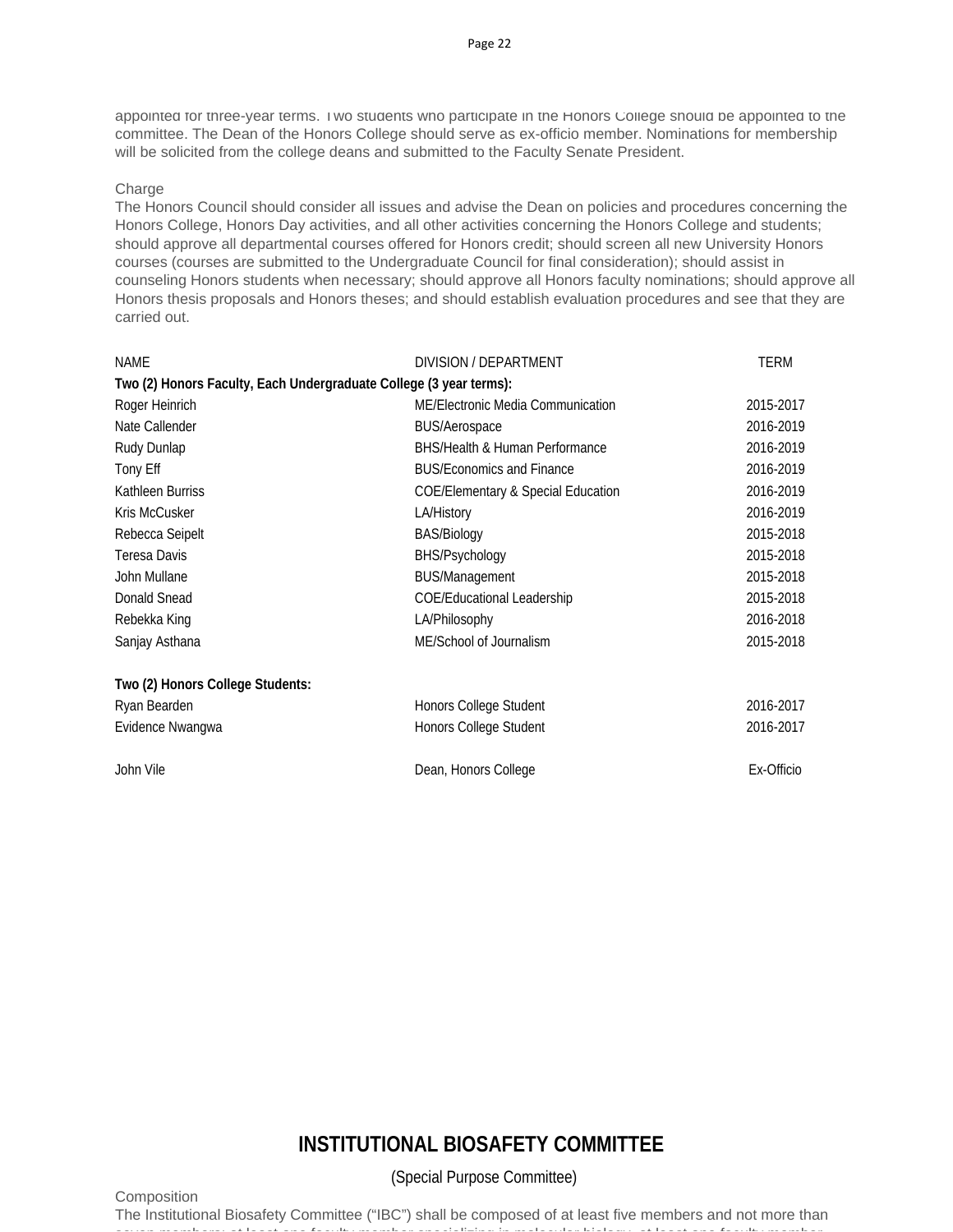seven members: at least one faculty member specializing in molecular biology, at least one faculty member specializing in microbiology, at least one faculty member from other life science disciplines, a designee of the Vice Provost for Research, and a designee of Environmental Health and Safety. Faculty members will serve three-year terms. The Committee will be administered by the Office of Research.

#### Charge

The IBC is the institutional body responsible for oversight of activities involving biohazardous materials as required by the National Institutes of Health "Guidelines for Research Involving Recombinant or Synthetic Nucleic Acid Molecules," the Centers for Disease Control and Prevention "Biosafety in Microbiological and Biomedical Laboratories," and the U.S. Department of Health and Human Services "United States Government Policy for Institutional Oversight of Life Sciences Dual Use Research of Concern."

#### **(Note: Appointments are still pending)**

## **INSTITUTIONAL REVIEW BOARD**

**(Special Purpose Committee)**

**Composition** 

The Institutional Review Board ("IRB") shall consist of at least 13 members. The IRB membership shall be sufficiently qualified through experience and expertise and diverse in members including race gender and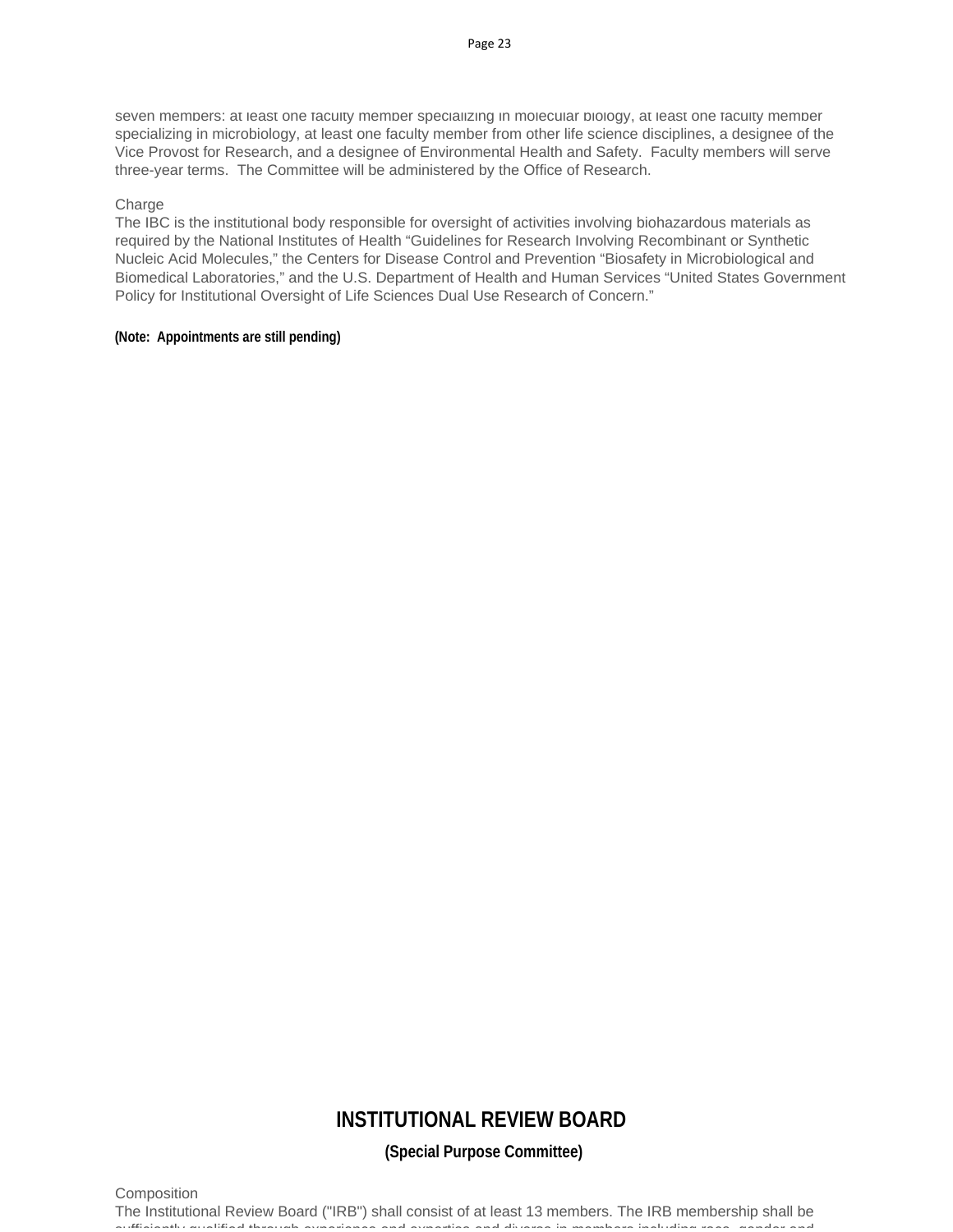sufficiently qualified through experience and expertise and diverse in members including race, gender and cultural backgrounds and sensitivity to such issues as community attitudes to promote respect for its advice and counsel in safeguarding the rights and welfare of human subjects.

#### Charge

The IRB was established in accordance with MTSU Policy I:01:24 Protection of Human Subjects in Research and all proceedings and activities of the IRB shall be conducted in accordance with that policy. The IRB and the Office of Compliance shall be responsible for assuring that all University personnel and student researchers comply with applicable federal regulations and guidelines. (For further information, see www.mtsu.edu/policies/general-policies/I-01- 02.php).C1126:H1167

| <b>NAME</b>                         | DIVISON / DEPARTMENT                                                                | <b>TERM</b> |
|-------------------------------------|-------------------------------------------------------------------------------------|-------------|
| Cyrille Magne                       | BHS/Psychology                                                                      | 2014-2017   |
| Aleka Blackwell                     | LA/English                                                                          | 2014-2017   |
| Will Langston                       | BHS/Psychology                                                                      | 2014-2017   |
| Michelle Stevens                    | COE/Educational Leadership                                                          | 2016-2019   |
| Amanda Flagg                        | <b>BHS/School of Nursing</b>                                                        | 2016-2019   |
| <b>Richard Meeks</b>                | BHS/School of Nursing                                                               | 2016-2017   |
| TBD                                 |                                                                                     | 2016-2019   |
| Joshua Harms                        | <b>BHS/Criminal Justice Administration</b>                                          | 2015-2018   |
| <b>Timothy Graeff</b>               | <b>BUS/Marketing</b>                                                                | 2015-2018   |
| Cheryl Hitchcock                    | <b>COE/Elementary &amp; Special Education</b>                                       | 2015-2018   |
| Soraya Noguiera                     | LA/Foreign Languages & Literatures                                                  | 2015-2018   |
| David E. Nelson (Training Position) | <b>BAS/Biology</b>                                                                  | 2016-2017   |
| <b>Non-Affiliated Member</b>        |                                                                                     |             |
| Linda Gilbert                       | Non-Affiliated Member                                                               | 2014-2017   |
| Jeffrey Pair                        | <b>Graduate Student</b>                                                             | 2016-2017   |
| TBD                                 | Undergraduate Student                                                               | 2016-2017   |
| Moses Prabu                         | Specialist, Research Compliance<br>Interim Vice Provost Research & Dean of Graduate | Permanent   |
| Jackie Eller                        | <b>Studies</b>                                                                      | Ex-Officio  |
| Jeffry Porter                       | Director, Sponsored Programs                                                        | Ex-Officio  |

### **INSTRUCTIONAL EVALUATION AND DEVELOPMENT GRANT**

**Composition** 

The Instructional Evaluation and Development Committee should be composed of two faculty members from each academic college and two students. A staff member from the Center for Educational Media, the Vice Provost for Academic Affairs and the Director of Faculty Development should serve as ex-officio members.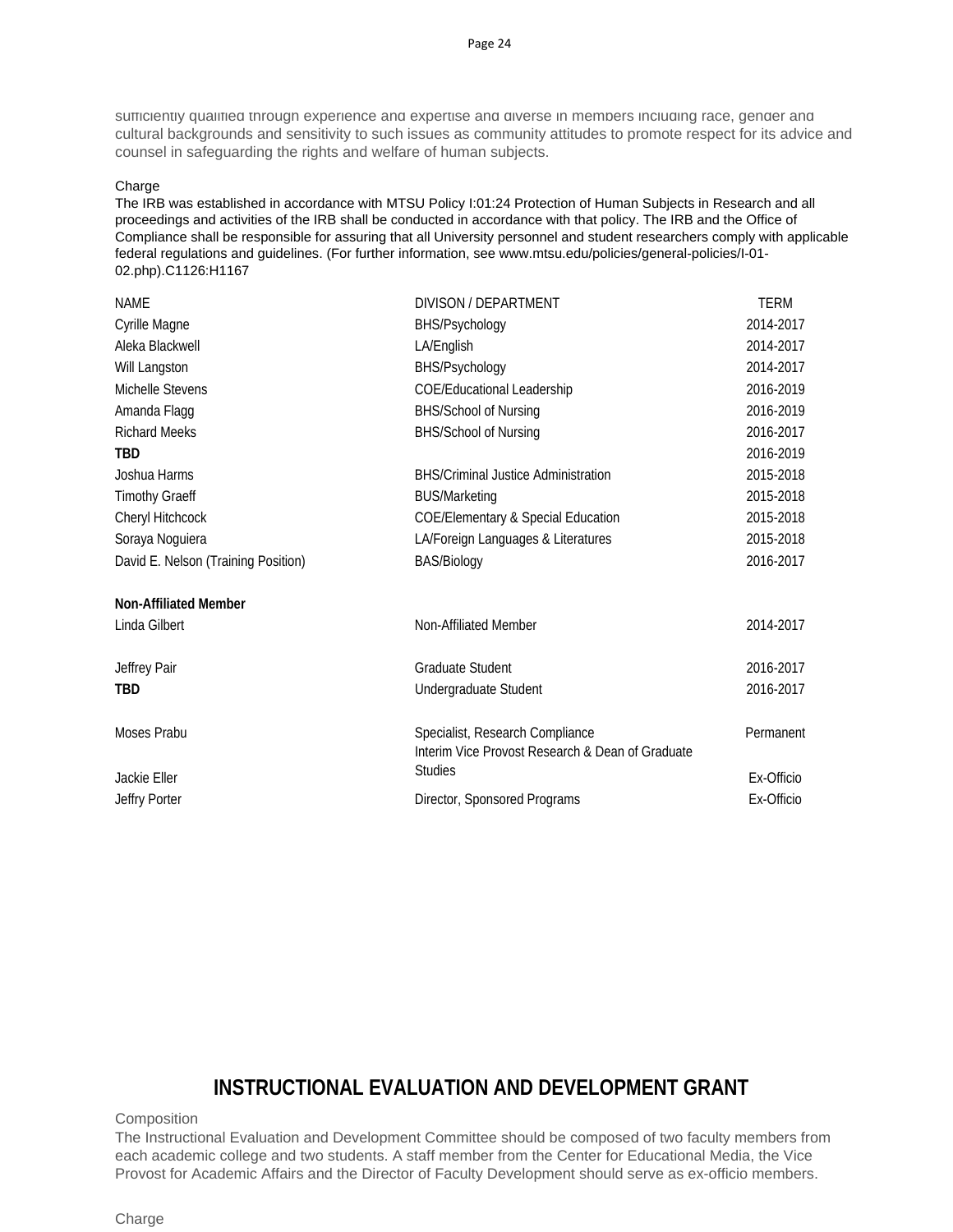The Instructional Evaluation and Development Committee should aid faculty in the development and evaluation of instruction by awarding grants. The committee should establish grant criterion and recommend grant recipients.

| <b>NAME</b>                                  | DIVISION / DEPARTMENT                  | <b>TERM</b> |
|----------------------------------------------|----------------------------------------|-------------|
| Two (2) Faculty, Each Undergraduate College: |                                        |             |
| Mark Abolins                                 | <b>BAS/Geosciences</b>                 | 2016-2018   |
| <b>TBD</b>                                   |                                        | 2016-2018   |
| <b>TBD</b>                                   |                                        | 2016-2018   |
| <b>TBD</b>                                   |                                        | 2016-2018   |
| Suzanne Duchacek                             | LA/History                             | 2016-2018   |
| Robert Gordon                                | ME/Electronic Media Communication      | 2016-2018   |
| Jing Kong                                    | <b>BAS/Chemistry</b>                   | 2015-2017   |
| Kathryn Blankenship                          | BHS/Health & Human Performance         | 2015-2017   |
| <b>TBD</b>                                   |                                        | 2015-2017   |
| <b>Beverly Boulware</b>                      | <b>COE/Elementary &amp; Special Ed</b> | 2015-2017   |
| Jason Pettigrew                              | LA/Foreign Languages & Literatures     | 2015-2017   |
| Dan Pfeifer                                  | ME/Recording Industry                  | 2015-2017   |
| Two (2) Students:                            |                                        |             |
| Megan Tudor                                  | Student                                | 2016-2017   |
| <b>Brooke Hughes</b>                         | Student                                | 2016-2017   |
| Laura Clark                                  | Director, Center for Educational Media | Ex-Officio  |
|                                              |                                        | Ex-Officio  |
| Newtona (Tina) Johnson                       | Interim Vice Provost, Academic Affairs | Ex-Officio  |
| Tom Brinthaupt                               | Director, Faculty Development          | Ex-Officio  |

# **INTELLECTUAL PROPERTY ADVISORY COMMITTEE**

**(Special Purpose Committee)**

**Composition** 

The Intellectual Property Advisory Committee ("IPAC") shall be composed of faculty, staff and other persons experienced in intellectual property matters. Committee members will be nominated by the Vice Provost for Research and will be individuals who are able to represent marketing, copyright and patenting perspectives. Committee appointments are for three-year terms. The committee will report to the Vice Provost for Research who will also serve as ex-officio.

Page 25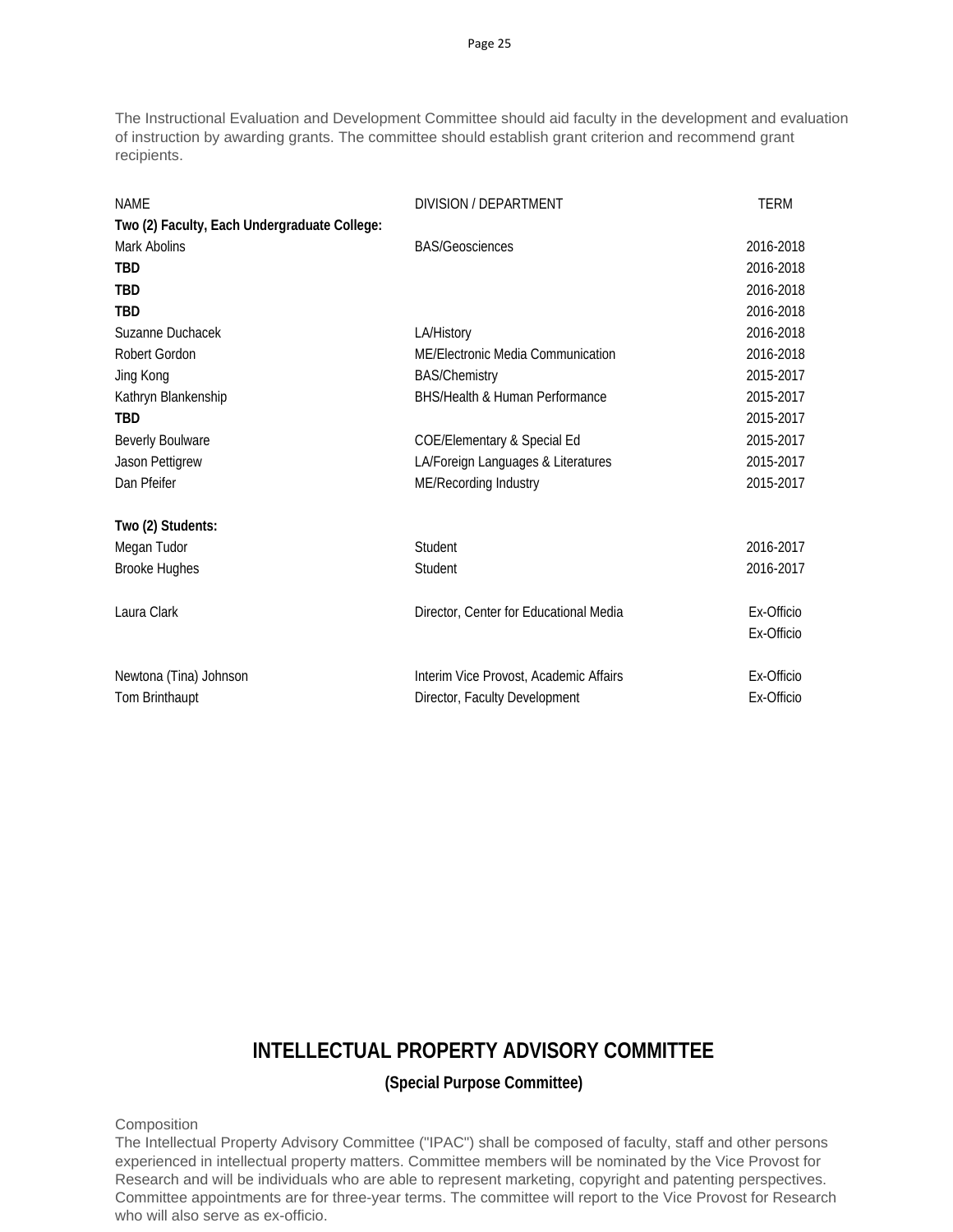#### Charge

The IPAC is charged with evaluating inventor or author disclosure forms to determine the ownership, patentability and/or commercial potential of the invention or work. The IPAC will then provide the President or his/her designee with its recommendations. The IPAC will also review and consider recommending changes in the MTSU Intellectual Property policy annually.

| <b>NAME</b>          | DIVISION / DEPARTMENT                            | TERM       |
|----------------------|--------------------------------------------------|------------|
| Deborah Wagnon       | ME/Recording Industry                            | 2015-2018  |
| Andrienne Friedli    | <b>BAS/Chemisty</b>                              | 2015-2018  |
| <b>Charles Perry</b> | <b>BAS/Engineering Technology</b>                | 2015-2018  |
| William Robertson    | <b>BAS/Physics &amp; Astronomy</b>               | 2015-2018  |
| David Walker         | LA/Art                                           | 2014-2017  |
| Mary Ellen Sloane    | ME/Library                                       | 2016-2017  |
|                      | Interim Vice Provost Research & Dean of Graduate |            |
| Jackie Eller         | <b>Studies</b>                                   | Ex-Officio |
| Lou Svendsen         | <b>TBR Counsel for IP</b>                        | Ex-Officio |
| Heidi Zimmerman      | University Counsel                               | Ex-Officio |

### **INTERNATIONAL EDUCATION AND EXCHANGE**

### **Composition**

The International Education and Exchange Committee should be composed as follows: one faculty representatives from each academic cohort and three at-large faculty members, which shall include a representative of the faculty-led study abroad programs, exchange programs and existing study abroad consortia (one member from each consortium); and two student representatives (one a current international exchange student and one a study abroad returnee.) Non-voting (ex officio) members include the Vice Provost for International Affairs (or designee), Director of Global Studies, and Director of Education Abroad. Faculty members will serve three-year terms; student members will serve one-year terms with the option to be reappointed. Preference will be given to faculty members with experience in international education programs.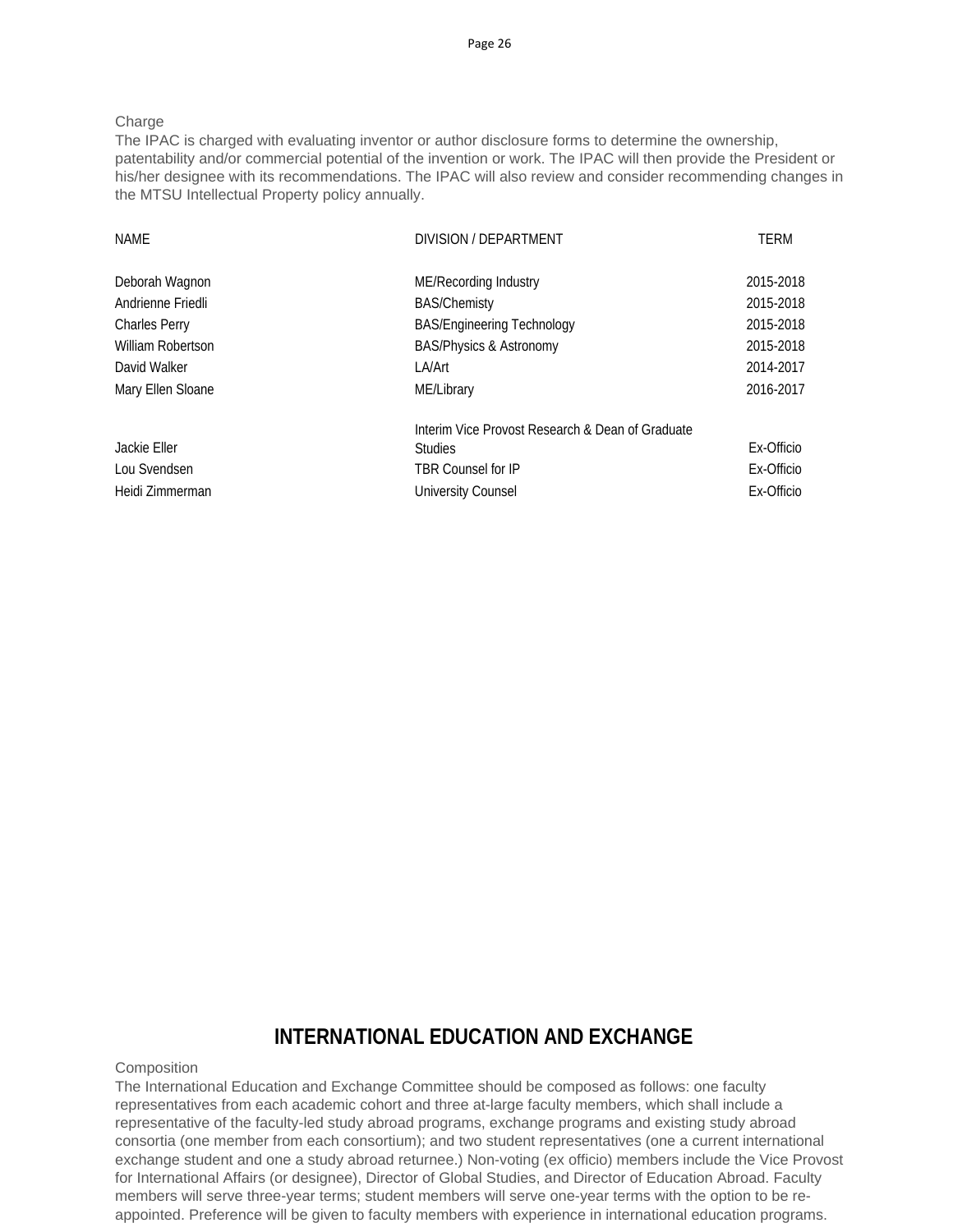#### Charge

The International Education and Exchange Committee shall be the advisory committee to the Office of Education Abroad in regard to administrative procedures and is responsible for promotion of education abroad opportunities; the evaluation and recommendation of all new study abroad and MTSU faculty and staff-led programs involving student travel; the establishment, application and maintenance of guidelines for safety and liability concerning student travel under the auspices of MTSU; review of study abroad evaluations for safety and liability as well as academic integrity; oversight of current exchange programs, study abroad consortium agreements and recommendations of new consortium agreements; and the facilitation of faculty teaching overseas. The annual activities report as well as committee recommendations are made to the Vice Provost for International Affairs.

| NAME                                         | DIVISION / DEPARTMENT                     | <b>TERM</b> |
|----------------------------------------------|-------------------------------------------|-------------|
| Two (2) Faculty, Each Undergraduate College: |                                           |             |
| <b>TBD</b>                                   | COE/Elementary & Special Ed.              | 2014-2017   |
| Priya Ananth                                 | LA/Foreign Languages & Literatures        | 2014-2017   |
| Hanna Park                                   | ME/Journalism                             | 2014-2017   |
| Jeremy Aber                                  | <b>BAS/Geosciences</b>                    | 2015-2018   |
| Denise Bates                                 | <b>BHS/Health &amp; Human Performance</b> | 2015-2018   |
| <b>Phil Seagraves</b>                        | <b>BUS/Economics &amp; Finance</b>        | 2015-2018   |
| Linda Seward                                 | LA/Speech & Theatre                       | 2014-2017   |
| Tony Johnston                                | BAS/Agribusiness/Agriscience              | 2016-2018   |
| Saleh Sbenaty                                | <b>BAS/Engineering Technology</b>         | 2016-2019   |
| <b>TBD</b>                                   | Library                                   | 2015-2018   |
| Two (2) Students:                            |                                           |             |
| Akofa Hukporti                               | <b>Exchange Student</b>                   | 2016-2017   |
| Kent Humerickhouse                           | <b>Study Abroad Student</b>               | 2016-2017   |
| David Schmidt                                | Vice Provost, International Affairs       | Ex-Officio  |
| Doug Heffington                              | <b>Global Studies</b>                     | Ex-Officio  |
| Katie Kovar                                  | Interim Director, Education Abroad        | Ex-Officio  |

### **LIBRARY COMMITTEE**

**Composition** 

The Library Committee should be composed of one faculty member from each academic cohort, two faculty members selected from the Graduate faculty, and two students, one undergraduate and one graduate when possible. The Dean of the Library and Dean of the College of Graduate Studies should serve as ex-officio members.

#### Charge

The Library Committee should advise with the library staff in determining the rules and regulations governing the administration of the library; should help formulate policies concerning the expenditure of available funds for the purchase of books, periodicals, and other materials; should interpret the needs and desires of the faculty for library service in connection with the total University program, and should conduct a Library Liaison Council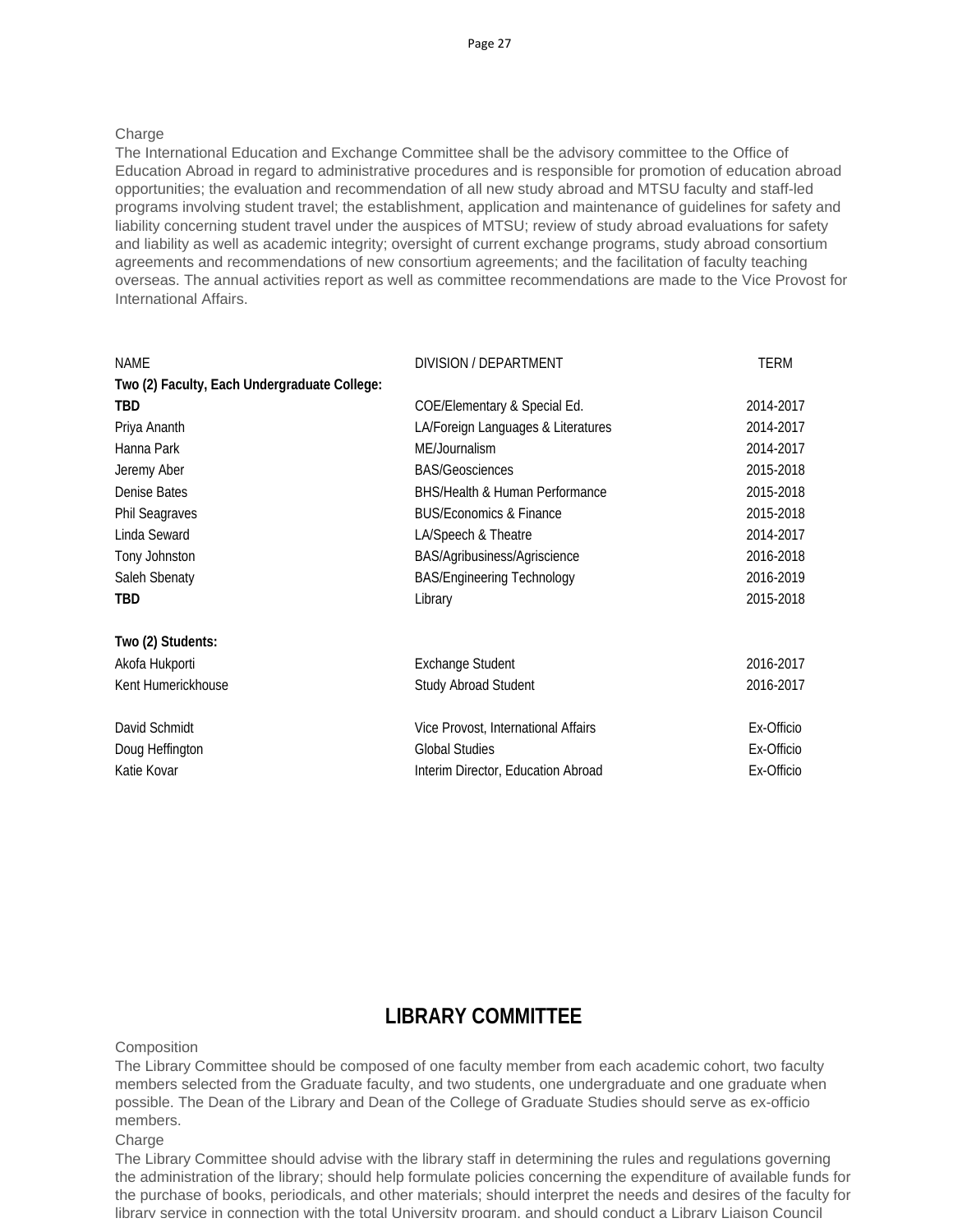library service in connection with the total University program, and should conduct a Library Liaison Council Meeting at least once per semester in order to inform departmental representatives of library developments and to hear their concerns.

| <b>NAMF</b>                                  | DIVISON / DEPARTMENT                             | <b>TERM</b> |
|----------------------------------------------|--------------------------------------------------|-------------|
| One (1) Faculty, Each Undergraduate College: |                                                  |             |
| Pat Wall                                     | <b>BUS/Accounting</b>                            | 2016-2018   |
| <b>Frank Lambert</b>                         | ED/Educational Leadership                        | 2016-2018   |
| Pamela Morris                                | <b>UC/University Studies</b>                     | 2016-2018   |
| Terrance Quinn                               | <b>BAS/Mathematical Sciences</b>                 | 2015-2017   |
| Dana Miller                                  | <b>BHS/Human Sciences</b>                        | 2015-2017   |
| Meg Brooker                                  | LA/Theatre & Dance                               | 2015-2017   |
|                                              |                                                  |             |
| Two (2) At-Large Graduate Faculty:           |                                                  |             |
| TBD                                          |                                                  | 2016-2018   |
| Nancy Goldberg                               | LA/Foreign Languages & Literatures               | 2015-2017   |
| Two (2) Students:                            |                                                  |             |
| Elizabeth Anderson                           | <b>Graduate Student</b>                          | 2016-2017   |
| April Carroll                                | Undergraduate Student                            | 2016-2017   |
|                                              |                                                  |             |
| Jackie Eller                                 | Interim Vice Provost Research & Dean of Graduate |             |
|                                              | <b>Studies</b>                                   | Ex-Officio  |
| <b>Bonnie Allen</b>                          | Dean, Library                                    | Ex-Officio  |

### **NON-INSTRUCTIONAL ASSIGNMENT**

**Composition** 

The Non-Instructional Assignment Committee should be composed of two faculty members from each academic college. The Vice Provost for Academic Affairs should serve as an ex-officio member.

Charge

The Non-Instructional Assignment Committee should evaluate and recommend for approval applications for a non-instructional assignment. The purposes of non-instructional assignments are: (1) to contribute to the professional growth of the faculty; (2) to improve the teaching and curriculum across the University; and (3) to enhance scholarship and academic excellence of the University in ways that cannot be accomplished under the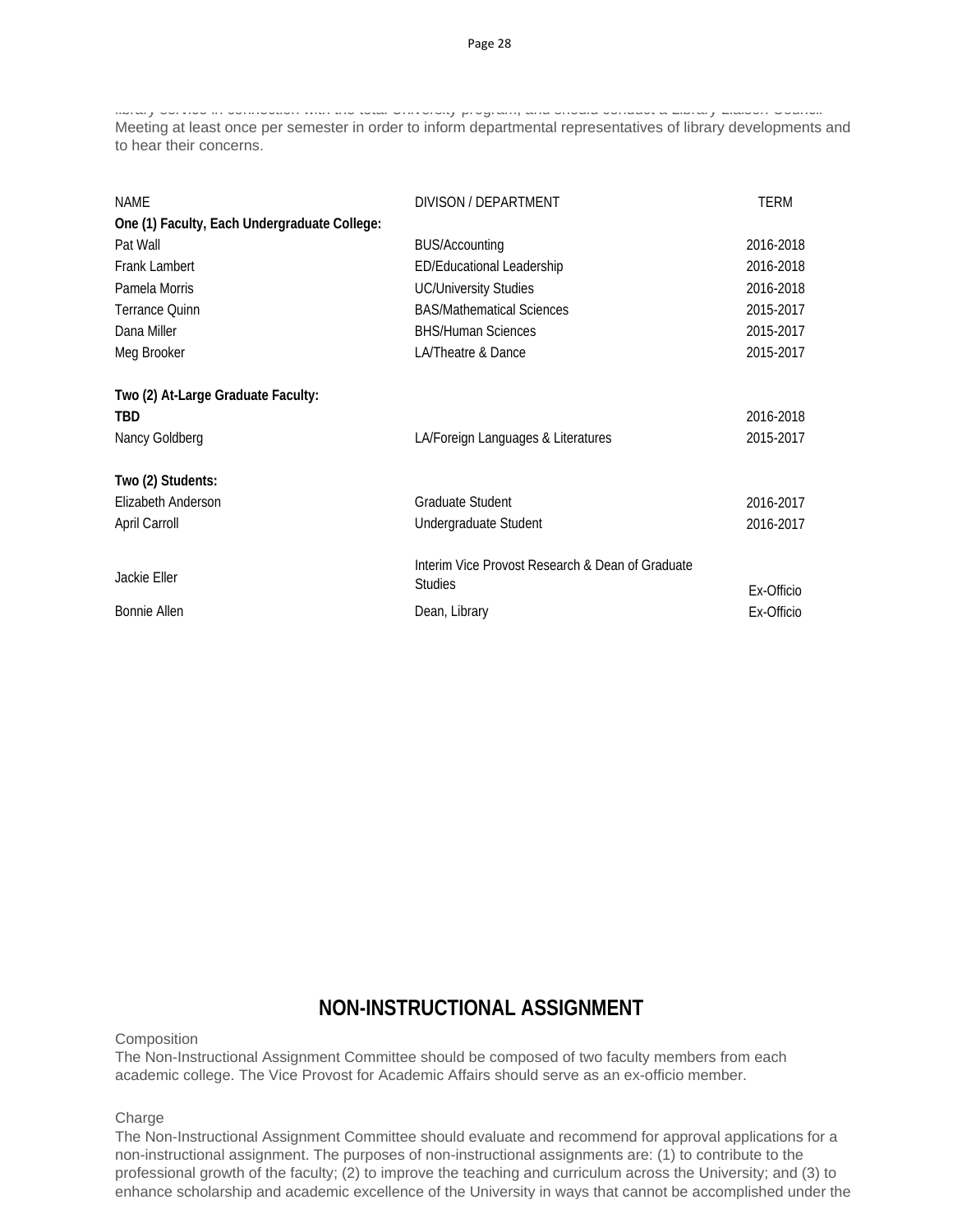p y production and the second control of the second control of the second control of the second control of the<br>District of the second control of the second control of the second control of the second control of the second

constraints of regular workload assignments.

| NAME                                         | DIVISON / DEPARTMENT                          | TERM       |
|----------------------------------------------|-----------------------------------------------|------------|
| Two (2) Faculty, Each Undergraduate College: |                                               |            |
| Saleh Sbenaty                                | <b>BAS/Engineering Technology</b>             | 2016-2018  |
| <b>Shelley Moore</b>                         | <b>BHS/School of Nursing</b>                  | 2016-2018  |
| <b>Stuart Fowler</b>                         | <b>BUS/Economics and Finance</b>              | 2016-2018  |
| Michelle Stevens                             | <b>COE/Educational Leadership</b>             | 2016-2018  |
| George Vernardakis                           | <b>LA/Political Science</b>                   | 2016-2018  |
| Kristen West                                 | Library                                       | 2016-2018  |
| Henrique Momm                                | <b>BAS/Geosciences</b>                        | 2015-2017  |
| Connie Schmidt                               | BHS/Psychology                                | 2015-2017  |
| <b>Bryan Kethley</b>                         | <b>BUS/Management</b>                         | 2015-2017  |
| <b>Tracey Huddleston</b>                     | <b>COE/Elementary &amp; Special Education</b> | 2015-2017  |
| Louis Haas                                   | LA/History                                    | 2015-2017  |
| Katie Foss                                   | ME/School of Journalism                       | 2015-2017  |
| Newtona (Tina) Johnson                       | Interim Vice Provost, Academic Affairs        | Ex-Officio |

### **PLANNING COMMITTEE**

#### **Composition**

The Planning Committee should be composed of one faculty member from each academic college, one faculty member from the College of Graduate Studies, the President of the Faculty Senate, one Dean, a representative from each Division, the President of the Student Government Association, a graduate student at-large and the President of the MTSU Alumni Association or alumnus designee. Due to the mission of the committee, the Provost should serve as chair. The following serve as ex-officio members: Vice Presidents, Academic Deans, Associate Vice Provost for Admissions and Enrollment Services, the Assistant Vice Provost, Institutional Effectiveness, Planning, and Research. Faculty representatives must have completed three consecutive years of service at MTSU and are appointed for three-year terms. One of the faculty representatives should also hold the position of academic department chair.

#### **Charge**

The primary purpose of the MTSU Planning Committee should be to advise and assist the President in developing effective plans that will help the University carry out its mission. (For further information, see http://www.mtsu.edu/policies/general-policies/I-01-02.php).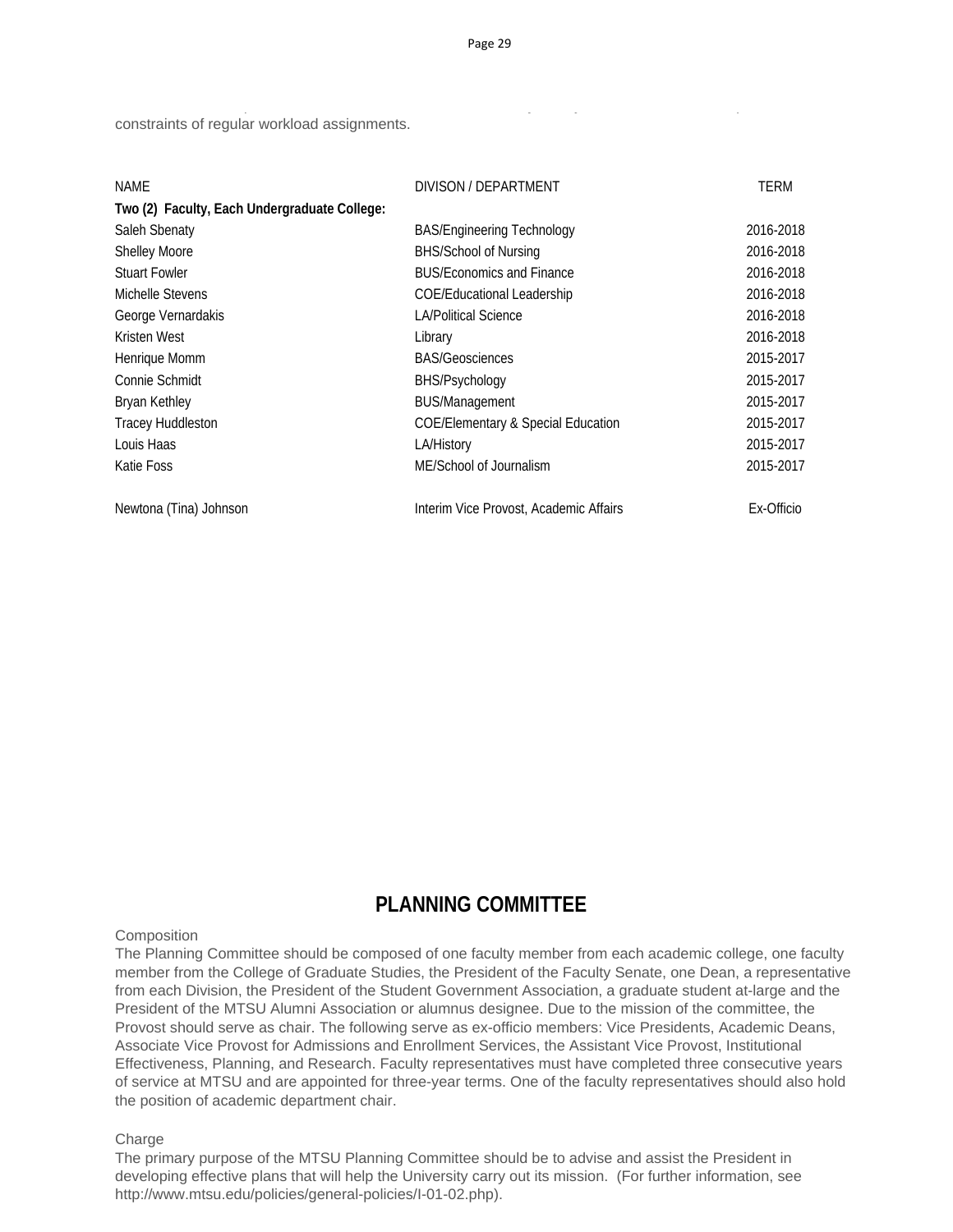| <b>NAME</b>                                  | DIVISON / DEPARTMENT                       | <b>TERM</b> |
|----------------------------------------------|--------------------------------------------|-------------|
| One (1) Faculty, Each Undergraduate College: |                                            |             |
| Leigh Anne Clark                             | <b>BUS/Management</b>                      | 2014-2017   |
| Elvira Casal                                 | LA/English                                 | 2014-2017   |
| <b>TBD</b>                                   | <b>BAS</b>                                 | 2016-2019   |
| Janis Brickey                                | <b>BHS/Human Sciences</b>                  | 2015-2018   |
| Michael Fleming                              | ME/Recording Industry                      | 2015-2018   |
| Marva Lucas                                  | <b>UC/University Studies</b>               | 2015-2018   |
| One (1) Faculty, College of Graduate Studies |                                            |             |
| Stephen Wright                               | College of Graduate Studies                | 2016-2018   |
| One (1) Faculty, Graduate Studies:           |                                            |             |
| <b>TBD</b>                                   | Graduate Student-at-Large                  | 2014-2017   |
| Newtona (Tina) Johnson                       | Interim Vice Provost, Academic Affairs     | 2015-2017   |
| Kathy Thurman                                | Business & Finance Rep.                    | 2015-2017   |
| <b>Tom Wallace</b>                           | Information Technology Rep.                | 2016-2018   |
| Jack Ross                                    | Marketing & Comm. Rep.                     | 2015-2017   |
| Danny Kelley                                 | Student Affairs Rep.                       | 2016-2018   |
| Pat Branam                                   | University Adv. Rep.                       | 2015-2017   |
| Mary Martin                                  | President, Faculty Senate                  | 2016-2017   |
| Lana Seivers                                 | Academic Dean, College of Education        | 2016-2017   |
| Madison Tracy                                | President, SGA                             | 2016-2017   |
| Don Witherspoon                              | President, Alumni Association              | 2016-2017   |
| Mark Byrnes                                  | <b>Interim Provost</b>                     | Chair       |
| Alan Thomas                                  | Vice President, Business & Finance         | Ex-Officio  |
| <b>Bruce Petryshak</b>                       | Vice President, Information Technology     | Ex-Officio  |
| Andrew Oppmann                               | Vice President, Marketing & Communications | Ex-Officio  |
| Deb Sells                                    | Vice President, Student Affairs            | Ex-Officio  |
| Joe Bales                                    | Vice President, University Advancement     | Ex-Officio  |

| Bonnie Allen        | Dean, Walker Library                             | Ex-Officio |
|---------------------|--------------------------------------------------|------------|
| Robert Fischer      | Dean, Basic & Applied Sciences                   | Ex-Officio |
| Terry Whiteside     | Dean, Behavioral & Health Sciences               | Ex-Officio |
| David Urban         | Dean, Business                                   | Ex-Officio |
| Karen Petersen      | Interim Dean, Liberal Arts                       | Ex-Officio |
|                     | Interim Vice Provost Research & Dean of Graduate |            |
| Jackie Eller        | <b>Studies</b>                                   | Ex-Officio |
| John Vile           | Dean, Honors College                             | Ex-Officio |
| David Gotcher       | Int. Dean, University College                    | Ex-Officio |
| <b>Chris Brewer</b> | <b>Assistant Vice Provost, IEPR</b>              | Ex-Officio |
| Laurie Witherow     | Associate Vice Provost Adm/Enr                   | Ex-Officio |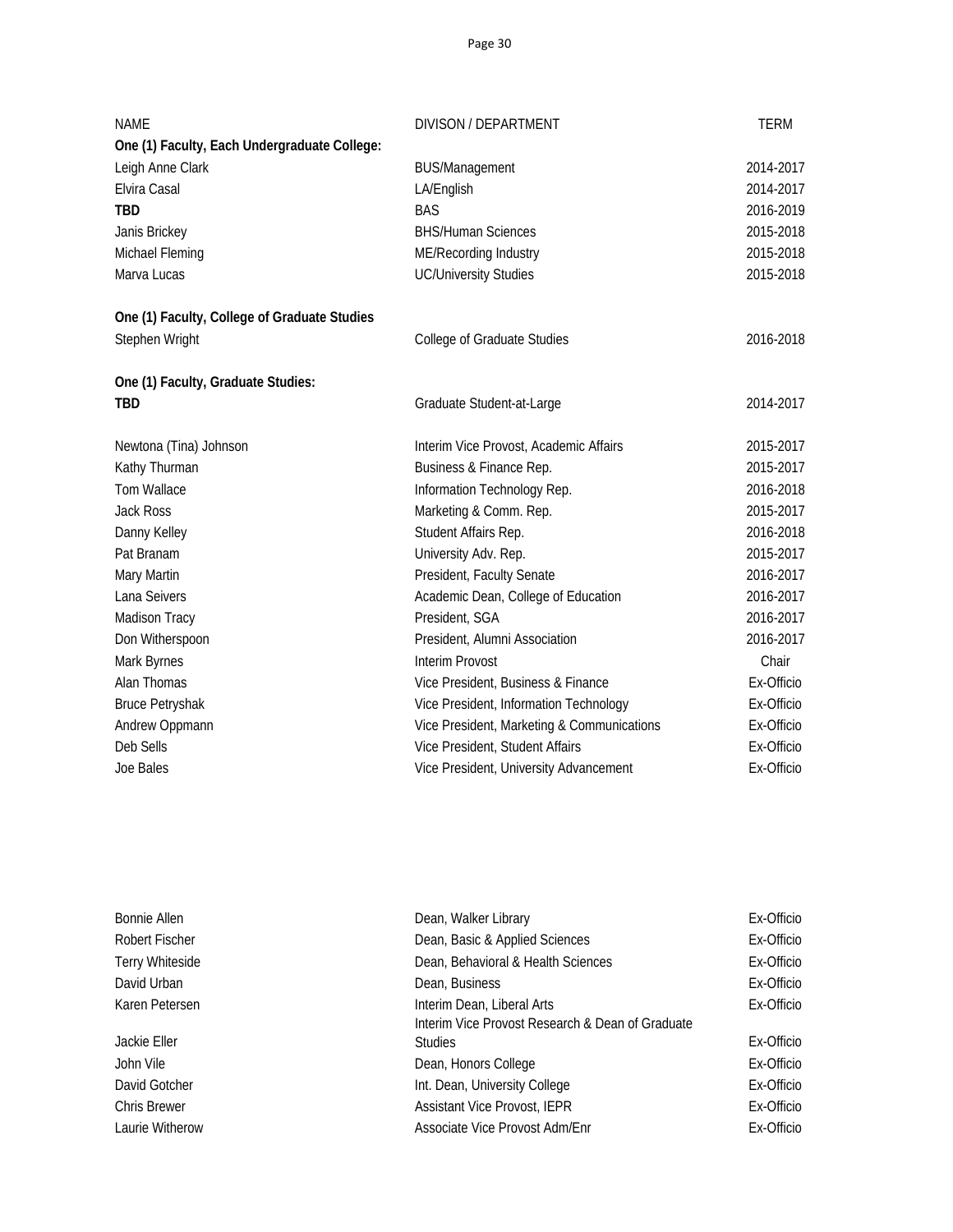# **PUBLIC SERVICE**

### **Composition**

The Public Service Committee should be composed of two faculty members from each academic cohort and two undergraduate students. The Dean of the University College should serve as an ex-officio member.

### Charge

The Public Service Committee should make recommendations on Public Service grant awards following review of applications for same; should select the recipient of the Outstanding Public Service Award; and should study and make recommendations on public service issues as directed by the University Provost.

| <b>NAME</b>                                  | DIVISON / DEPARTMENT              | <b>TERM</b> |
|----------------------------------------------|-----------------------------------|-------------|
| Two (2) Faculty, Each Undergraduate College: |                                   |             |
| <b>TBD</b>                                   |                                   | 2016-2018   |
| Rebecca Smith                                | <b>BHS/Social Work</b>            | 2016-2018   |
| TBD                                          |                                   | 2016-2018   |
| <b>TBD</b>                                   |                                   | 2016-2018   |
| Shelley Thomas                               | LA/Foreign Language & Literatures | 2016-2018   |
| Frank Baird                                  | ME/Recording Industry             | 2016-2018   |
| Preston MacDougall                           | <b>BAS/Chemistry</b>              | 2015-2017   |
| Thomas Jurkanin                              | <b>BHS/Criminal Justice</b>       | 2015-2017   |
| Michelle Beauchamp                           | <b>BUS/Marketing</b>              | 2015-2017   |
| Dorothy Craig                                | <b>COE/Educational Leadership</b> | 2015-2017   |
| Mark Allan Jackson                           | LA/English                        | 2015-2017   |
| Andrea Phillips                              | ME/Journalism                     | 2015-2017   |
| Two (2) Students:                            |                                   |             |
| Juanita Graham                               | Student                           | 2016-2017   |
| Areez Sadiki                                 | Student                           | 2016-2017   |
| David Gotcher                                | Interim Dean, University College  | Ex-Officio  |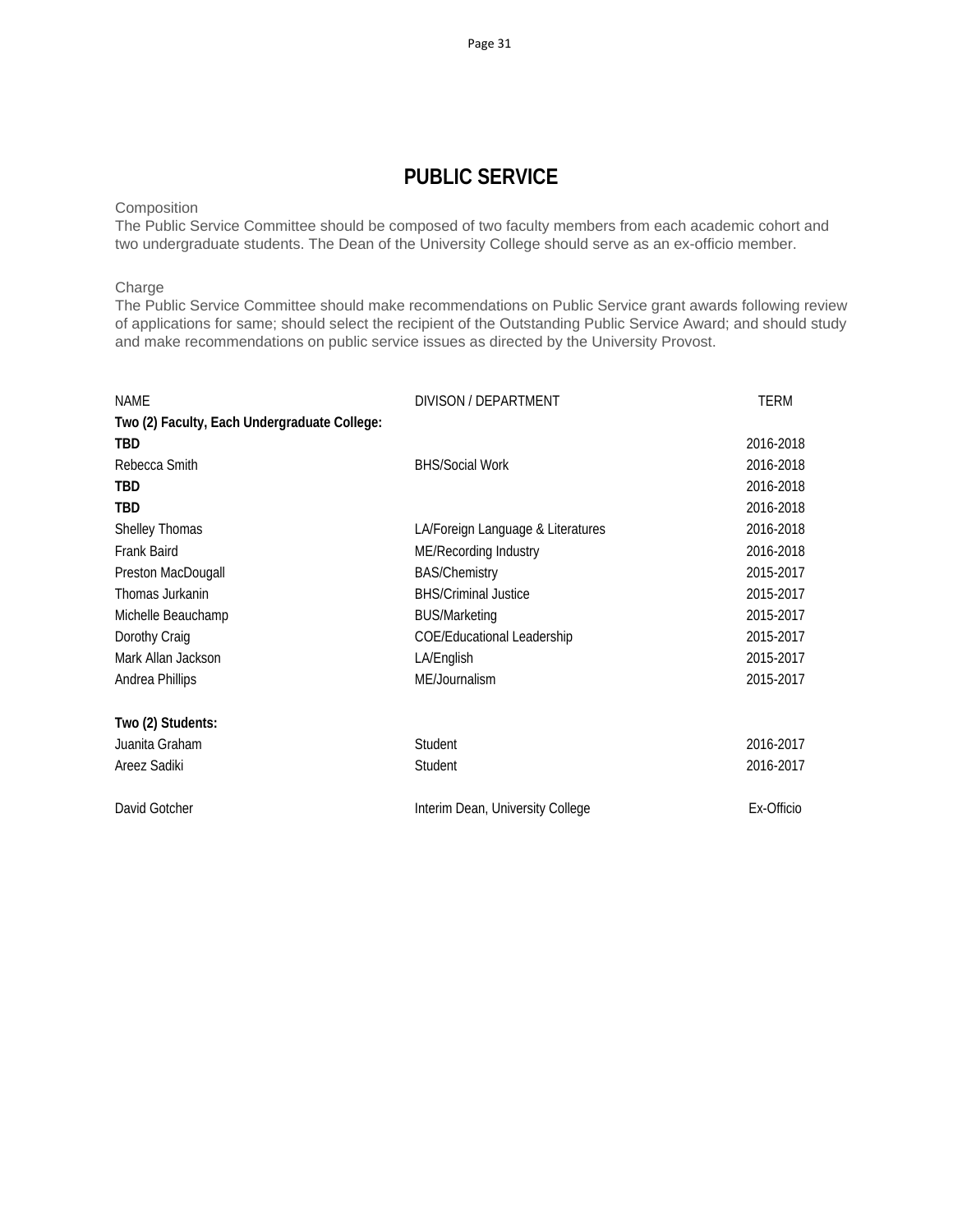# **SPECIAL COMMITTEE ON ADVISING (Special Purpose Committee)**

### **Composition**

The Special Committee on Advising should be composed of one faculty member from each academic college; one academic advisor from each academic college; the Registrar; a representative from Admissions, Enrollment Services, Financial Aid, Non-Traditional Students, Student Athlete Enhancement Center, Career Development Center, New Student and Family Programs, University Honors College and University College; the Chair of University Studies and the SGA President. The Associate Vice Provost for Admissions and Enrollment Services and the Assistant Vice Provost, Institutional Effectiveness, Planning and Research will serve as ex-officio members; the Vice Provost for Student Success will serve as Chair. Faculty representatives will serve two (2) year terms.

#### **Charge**

Through advising, this committee will promote the University's goal for a student-centered learning culture which values the whole individual. The committee will emphasize the joint responsibility needed to cultivate the community of scholars on our campus and promote the academic major and life-career planning goal of the University stated in the Academic Master Plan. The committee will serve to focus on the campus mission, goals, and outcomes for academic advising. The establishment of this committee was recommended in 2005 by the NACADA Consultant Bureau report. The committee will also provide a process to work on other issues established in the NACADA report.

| NAME                                         | DIVISON / DEPARTMENT                          | TERM      |
|----------------------------------------------|-----------------------------------------------|-----------|
| One (1) Faculty, Each Undergraduate College: |                                               |           |
| Aimee Holt                                   | BHS/Psychology                                | 2016-2018 |
| Katherine Mangione                           | <b>COE/Elementary &amp; Special Education</b> | 2016-2018 |
| Elvira Casal                                 | LA/English                                    | 2016-2018 |
| Clay Harris                                  | <b>BAS/Geosciences</b>                        | 2016-2017 |
| <b>TBD</b>                                   |                                               | 2016-2017 |
| <b>Scott McDaniel</b>                        | <b>UC/University Studies</b>                  | 2015-2017 |

### **One (1) Full-Time Advisor, Each Undergraduate College:**

| Advisor                                        | Permanent  |
|------------------------------------------------|------------|
| Advisor                                        | Permanent  |
| Advisor                                        | Permanent  |
| Advisor                                        | Permanent  |
| Advisor                                        | Permanent  |
| Advisor                                        | Permanent  |
| Chair, University Studies                      | Permanent  |
| University Honors College                      | Permanent  |
| University College                             | Permanent  |
| Admissions                                     | Permanent  |
| <b>Enrollment Services</b>                     | Permanent  |
| <b>Financial Aid</b>                           | Permanent  |
| Non-Traditional Students                       | Permanent  |
| Student Athletic Enhancement                   | Permanent  |
| Career Development                             | Permanent  |
| New Student/Family Programs                    | Permanent  |
| Registrar                                      | Permanent  |
| President, SGA                                 | 2016-2017  |
| Assoc. Vice Provost, Adm/Enr                   | Ex-Officio |
| Asst. Vice Provost, Institutional Effectivenss | Ex-Officio |
|                                                |            |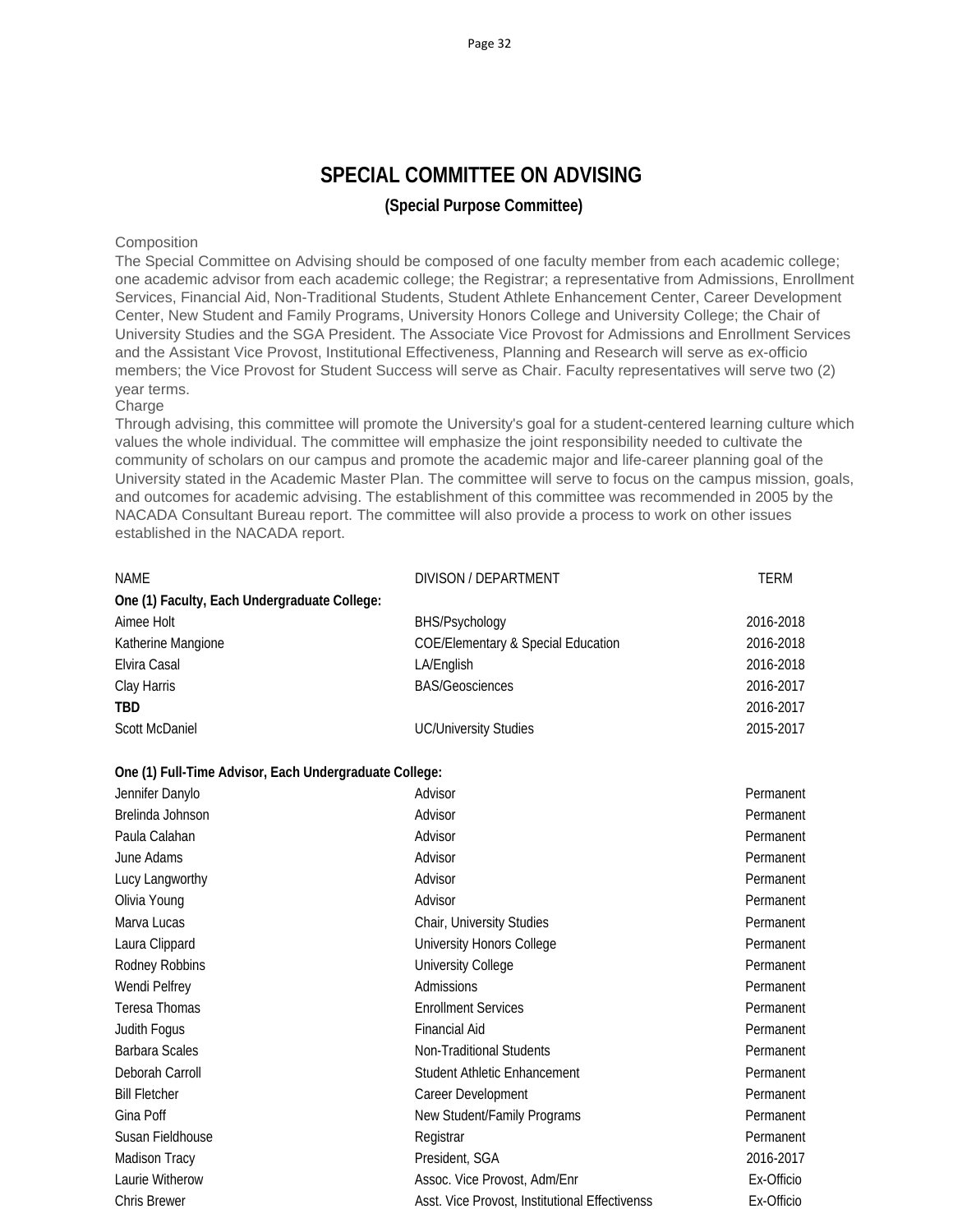Richard Sluder Chair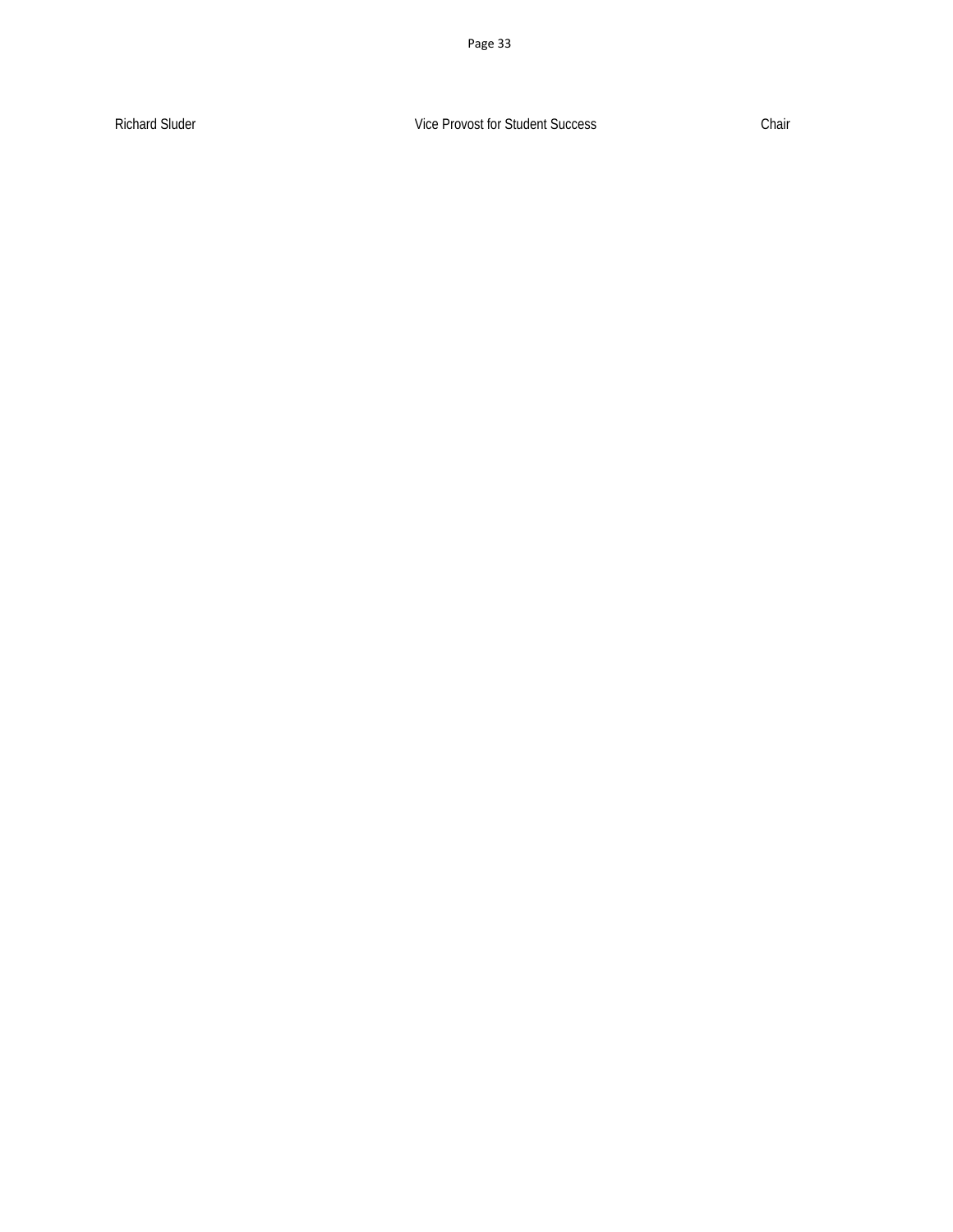### **Committees reporting to the Vice President for Business & Finance**

### **BUILDING NAMING ADVISORY COMMITTEE**

### **(Special Purpose Committee)**

### **Composition**

The Building Naming Advisory Committee shall be composed of one faculty member from each academic cohort who will serve two-year terms; one academic dean who serves a two-year term; Faculty Senate President; Foundation President; Alumni Association President; Student Government Association President; Vice President for University Advancement; and the Vice President for Business and Finance, who will serve as chair.

### Charge

The Building Naming Advisory Committee shall fulfill its functions as set forth in TBR Policy 4:02:05:01 Naming Buildings and Facilities and Building Plaques and MTSU Policy IV:06:04 Naming Buildings and Facilities, Building Plaques to consider and make recommendations for the naming of MTSU buildings, facilities, grounds, and identifiable sub-units or components thereof. The Committee shall consider all suggested namings which satisfy the criteria cited in TBR Policy 4:02:05:01 and MTSU Policy No. IV:06:04. The Committee shall submit a report to the President that includes a recommendation for the naming, documentation of all suggestions considered, and justification for its recommendation.

| <b>NAME</b>                                  | DIVISON / DEPARTMENT              | TERM      |
|----------------------------------------------|-----------------------------------|-----------|
|                                              | (Ad Hoc Committee)                |           |
| One (1) Faculty, Each Undergraduate College: |                                   |           |
| Kim Sadler                                   | BAS/Biology                       | 2016-2018 |
| Margaret Fontanesi-Seime                     | <b>BHS/Social Work</b>            | 2016-2018 |
| John Wermert                                 | <b>BUS/Accounting</b>             | 2016-2018 |
| <b>Charlene True</b>                         | <b>COE/Educational Leadership</b> | 2015-2017 |
| Noel Lorson                                  | LA/Art                            | 2015-2017 |
| Charles Dahan                                | ME/Recording Industry             | 2015-2017 |
| One (1) Academic Dean:                       |                                   |           |
| Lana Seivers                                 | Dean, College of Education        | 2016-2018 |
| Tom Provow                                   | President, MTSU Foundation        | 2016-2017 |
| Don Witherspoon                              | President, MTSU Alumni            | 2016-2017 |
| Mary Martin                                  | President, Faculty Senate         | 2016-2017 |
| <b>Madison Tracy</b>                         | President, SGA                    | 2016-2017 |
| Joe Bales                                    | VP, University Adv.               | Permanent |
| Alan Thomas                                  | <b>Vice President</b>             | Chair     |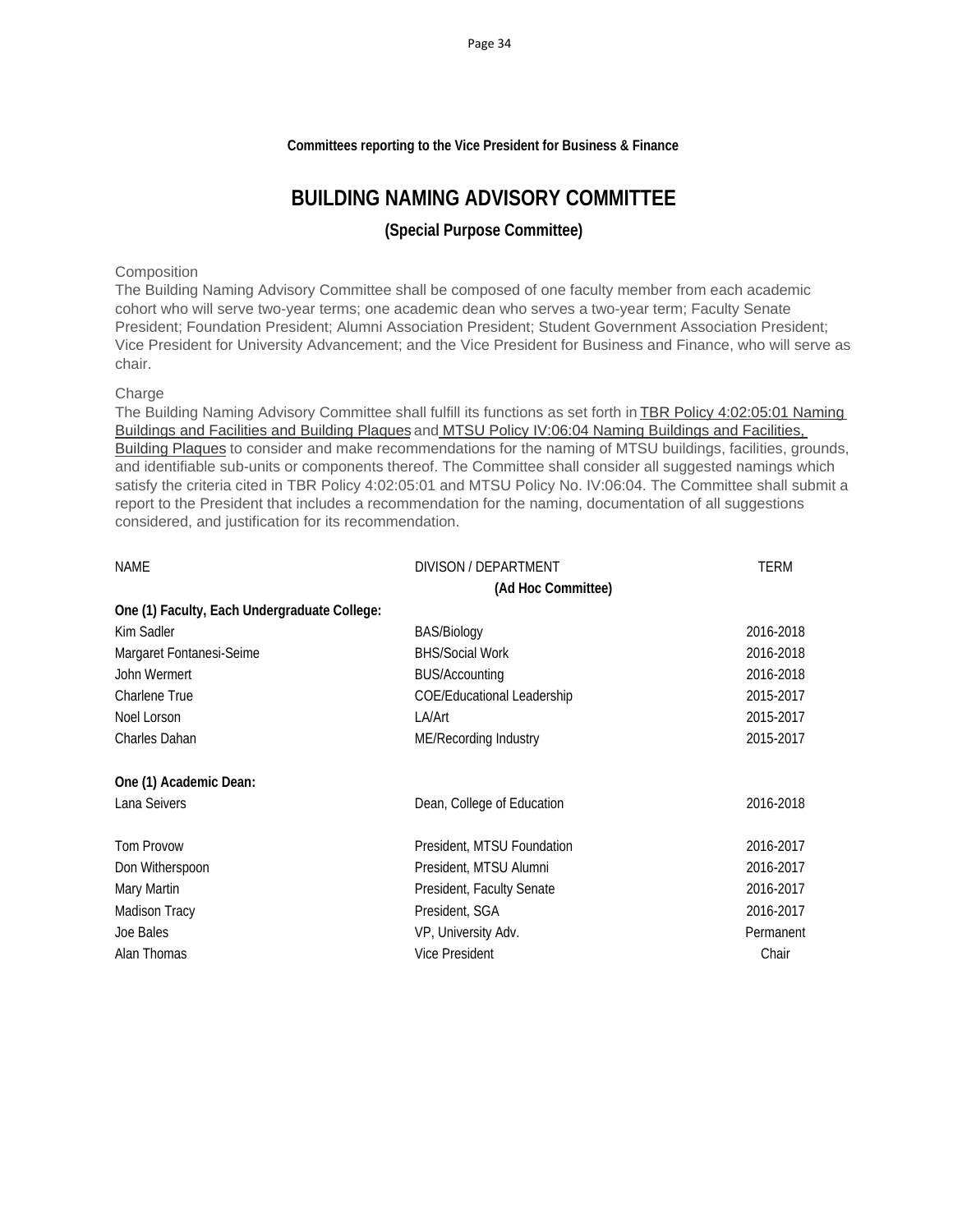# **ENVIRONMENTAL HEALTH AND SAFETY COMMITTEE**

### **(Special Purpose Committee)**

### Composition

The Environmental Health and Safety Committee should be composed of one member from each division of the University recommended by the Vice President of that division; a member from Athletics recommended by the Director of Athletics; one classified employee from Business and Finance as recommended by the Vice President for Business and Finance; a faculty member recommended by the Faculty Senate; the Sexual Assault Intervention Liaison; and a student recommended by the President of SGA.

### Charge

The Environmental Health and Safety Committee was established in accordance with MTSU Policy IV:00:01 Environmental Health and Safety. (For further information, see http://www.mtsu.edu/policies/general-policies/I-01-02.php).

| <b>NAME</b>                                     | DIVISON / DEPARTMENT                    | <b>TERM</b> |
|-------------------------------------------------|-----------------------------------------|-------------|
| Alan Parker (Chairperson)                       | Director, Engineering/Building Services | 2016-2017   |
| One (1) Representative, Each Division:          |                                         |             |
| Carol Boraiko                                   | Academic Affairs                        | 2016-2017   |
| Vicki Eastham                                   | <b>Business &amp; Finance</b>           | 2016-2017   |
| <b>Brian Holley</b>                             | Information Technology                  | 2016-2017   |
| Kara Hooper                                     | Marketing & Comm.                       | 2016-2017   |
| Charlie Gregory                                 | <b>Student Affairs</b>                  | 2016-2017   |
| <b>TBD</b>                                      | University Advancement                  | 2016-2017   |
| One (1) Business & Finance Classified Employee: |                                         |             |
| Jeff Henderson                                  | <b>Business &amp; Finance</b>           | 2016-2017   |
| One (1) Faculty Member:                         |                                         |             |
| John Di Vincenzo                                | <b>BAS/Chemistry</b>                    | 2015-2017   |
| One (1) Athletic Member:                        |                                         |             |
| Drew Shew                                       | Athletic Representative                 | 2016-2017   |
| One (1) Student:                                |                                         |             |
| Hermon Phuntling                                | Student                                 | 2016-2017   |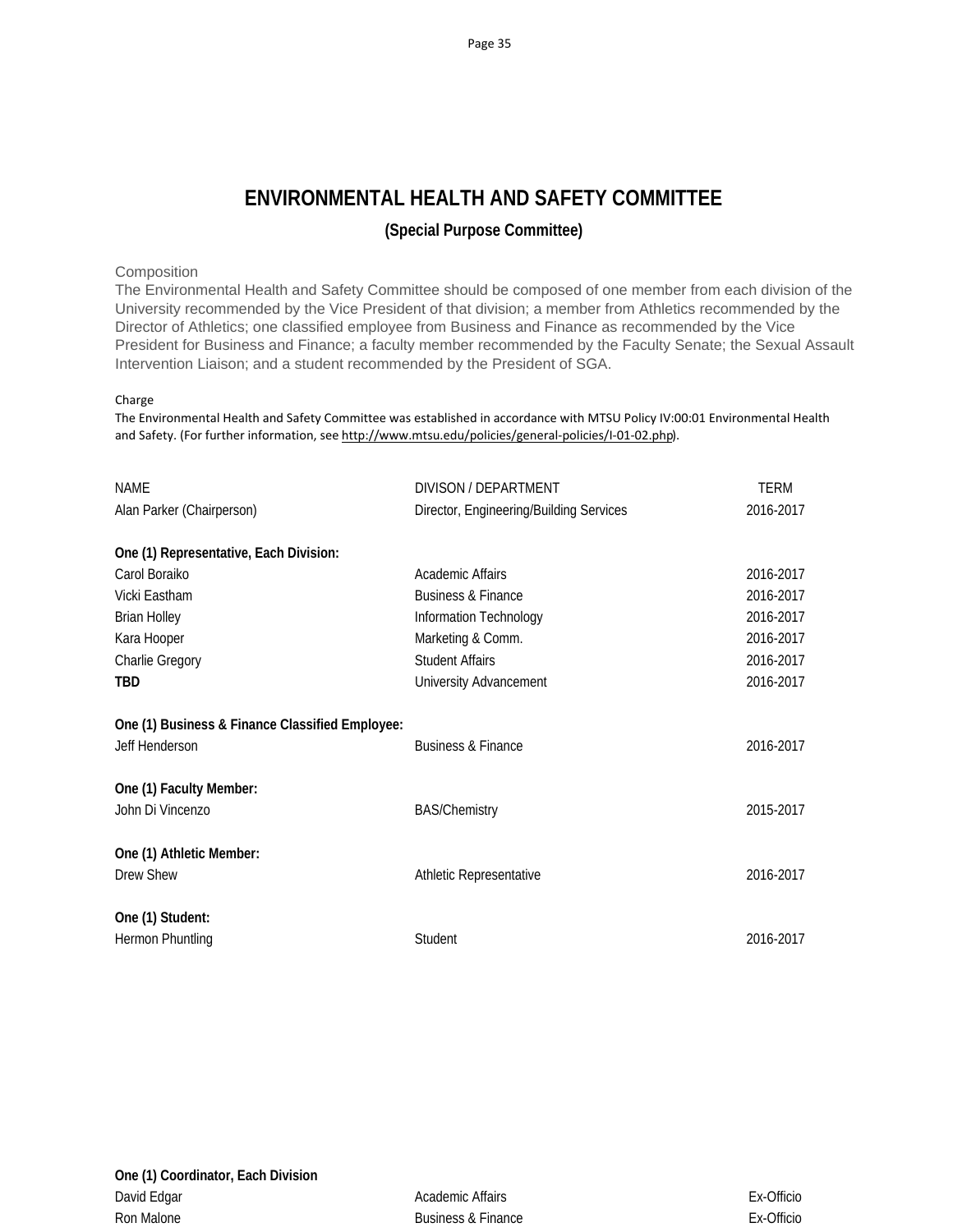| Barbara Draude       | Information Technology                      | Ex-Officio |
|----------------------|---------------------------------------------|------------|
| Jack Ross            | Marketing & Comm                            | Ex-Officio |
| TBD                  | <b>Student Affairs</b>                      | Ex-Officio |
| Bea Perdue           | University Advancement                      | Ex-Officio |
| Jeff Farrar          | <b>University Counsel</b>                   | Ex-Officio |
| Jimmy Hart           | Director, News & Media                      | Ex-Officio |
| Kathyl Musselman     | Director, Human Resources                   | Ex-Officio |
| <b>Buddy Peaster</b> | Director, Public Safety                     | Ex-Officio |
| Douglas Brinsko      | Assoc. Director-Environmental Health/Safety | Ex-Officio |
| Sheila Knight        | <b>Environmental Engineer</b>               | Ex-Officio |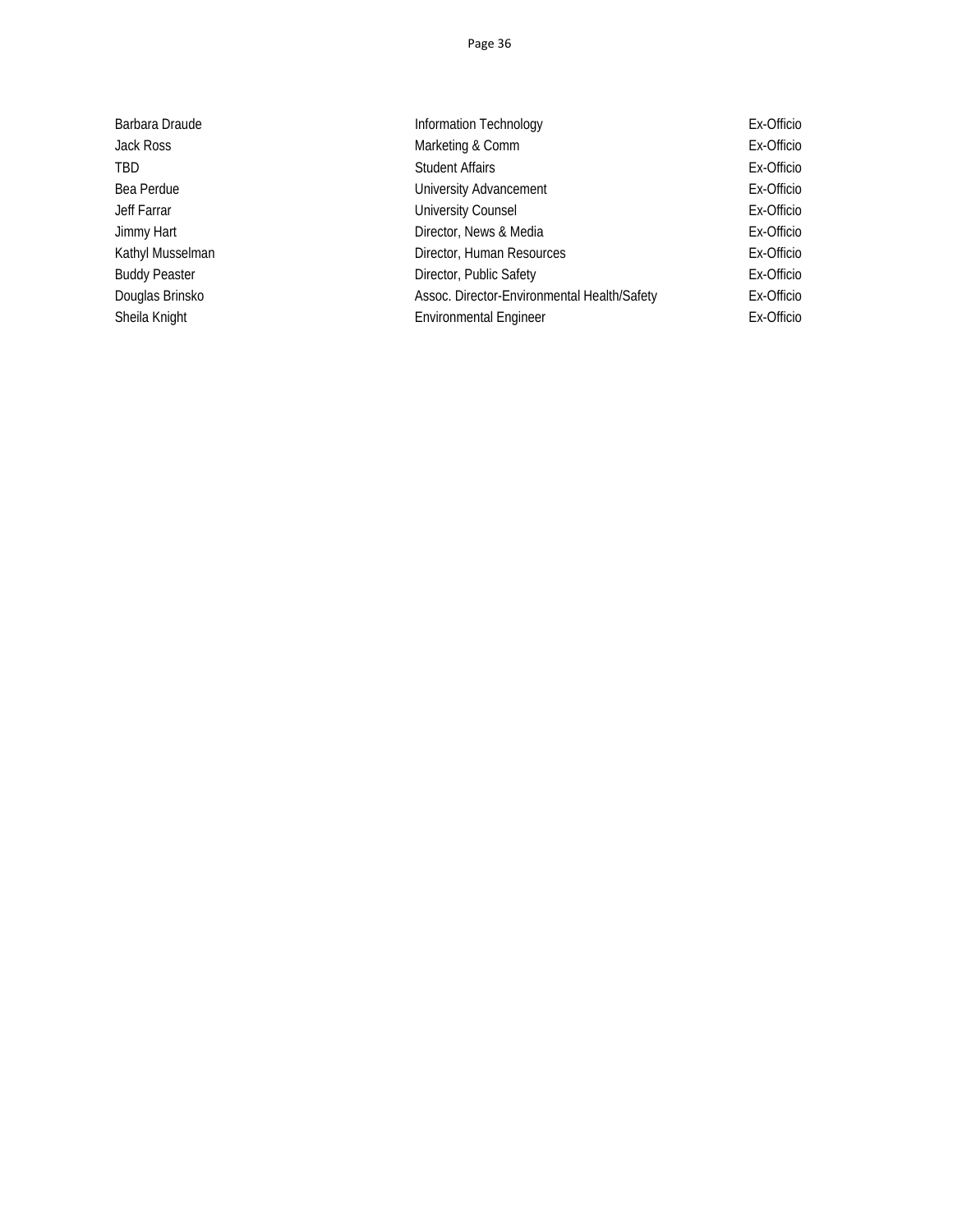# **TRAFFIC COMMITTEE**

### **Composition**

The Traffic Committee should be composed of four faculty members, one from each academic cohort, one administrative representative, and two students. The Assistant Vice President for Events and Transportation and the Manager of Parking Services should serve as consultants. There shall be no member serving that has outstanding parking citations. A member receiving citations that are in arrears of one month shall be removed from the committee.

### **Charge**

The Traffic Committee should review and effect disposition (at least once a month) on appeals of traffic citations issued to faculty and staff. The committee should review concerns and suggestions by members of the University community in regard to traffic and/or parking matters. Further, the committee should make recommendations, when appropriate, to the Vice President for Business and Finance concerning proposals and problems brought to its attention. The committee should review annually the traffic and parking regulations and recommend changes if appropriate. The committee may initiate review of traffic/parking concerns including, but not limited to, matters relating to effective space utilization; changes in color code assignments; changes in enforcement of regulations; and changes in marking (posting of signs, etc.). When immediate decisions are necessary, the Committee Chair shall make recommendations. The committee should review and make recommendations concerning any proposal/concern taking the form of legislation by the SGA Senate, or resolutions by the Faculty Senate.

| NAME                                         | DIVISON / DEPARTMENT                | TERM      |
|----------------------------------------------|-------------------------------------|-----------|
| One (1) Faculty, Each Undergraduate College: |                                     |           |
| <b>TBD</b>                                   |                                     | 2016-2018 |
| Patrick Richey                               | LA/Comm Studies/Organizational Comm | 2016-2018 |
| <b>Ashley Shealy</b>                         | Library                             | 2016-2018 |
| Nate Callendar                               | Business/Aerospace                  | 2015-2017 |
| Stephen Lewis                                | Business/Marketing                  | 2015-2017 |
| <b>Charlene True</b>                         | COE/Educational Leadership          | 2015-2017 |
| One (1) Administrative Representative:       |                                     |           |
| <b>TBD</b>                                   | Administrative Rep                  | 2016-2018 |
| Two (2) Students:                            |                                     |           |
| <b>Brice Hobby</b>                           | Student                             | 2016-2017 |
| Asha Patel                                   | Student                             | 2016-2017 |
| Ron Malone                                   | Asst. VP, Events & Transp           | Permanent |
| <b>Tracy Read</b>                            | Manager, Parking Svcs               | Permanent |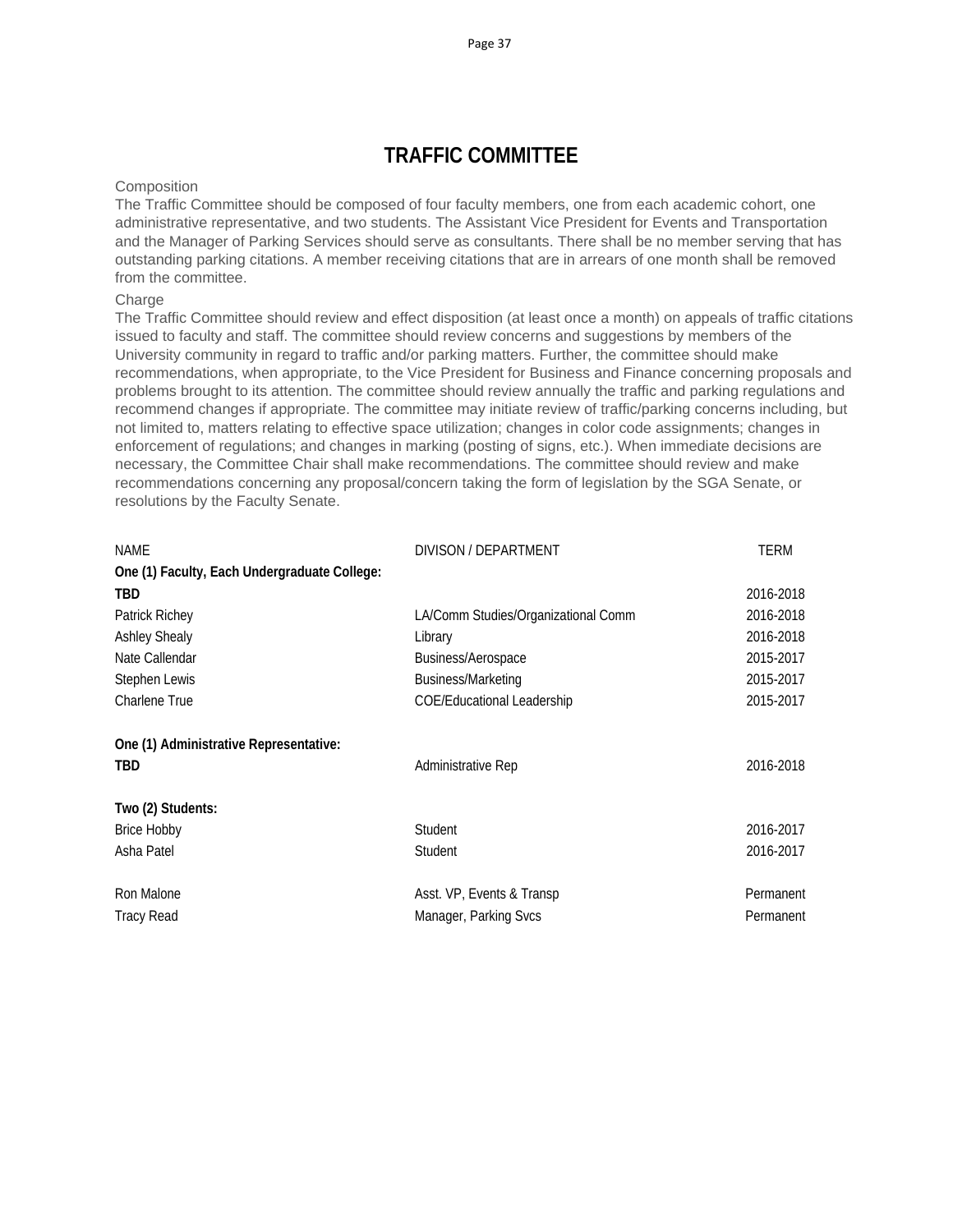### **Committees reporting to the Vice President for Student Affairs & Enrollment Services**

# **ADMISSIONS AND STANDARDS**

#### **Composition**

The Admissions and Standards Committee should be composed of two faculty members from each academic cohort and two students, preferably upper-class representatives. The Associate Vice Provost for Admissions and Enrollment, the Dean of the College of Graduate Studies and the Director of General Education should serve as ex-officio members.

#### Charge

The Admissions and Standards Committee should evaluate the University's admissions policies and graduation requirements; review policies and practices pertaining to retention standards, course grading, and other academic performance requirements.

| <b>NAME</b>                                  | DIVISON / DEPARTMENT                                                                             | <b>TERM</b> |
|----------------------------------------------|--------------------------------------------------------------------------------------------------|-------------|
| Two (2) Faculty, Each Undergraduate College: |                                                                                                  |             |
| Henrique Momm                                | <b>BAS/Geosciences</b>                                                                           | 2016-2018   |
| <b>TBD</b>                                   |                                                                                                  | 2016-2018   |
| Sean Salter                                  | <b>BUS/Economics and Finance</b>                                                                 | 2016-2018   |
| Chris Quarto                                 | ED/Educational Leadership                                                                        | 2016-2018   |
| Ellen Donovan                                | LA/English                                                                                       | 2016-2018   |
| <b>Sharon Parente</b>                        | Library                                                                                          | 2016-2018   |
| Jan Zijlstra                                 | <b>BAS/Mathematical Sciences</b>                                                                 | 2015-2017   |
| Cathy Cooper                                 | <b>BHS/Nursing</b>                                                                               | 2015-2017   |
| Ronda Henderson                              | Business/Marketing                                                                               | 2016-2017   |
| Jeremy Winters                               | <b>COE/Elementary &amp; Special Education</b>                                                    | 2015-2017   |
| Jennifer Vannatta-Hall                       | LA/Music                                                                                         | 2015-2017   |
| Todd O'Neill                                 | ME/Electronic Media Communications                                                               | 2015-2017   |
| Two (2) Students, Upperclassmen:             |                                                                                                  |             |
| Mary Allison Capps                           | Student - Upperclassmen                                                                          | 2016-2017   |
| Hannah Leyhew                                | Student - Upperclassmen                                                                          | 2016-2017   |
| Laurie Witherow                              | Assoc. Vice Provost, Admissions & Enrollment<br>Interim Vice Provost Research & Dean of Graduate | Ex-Officio  |
| Jackie Eller                                 | <b>Studies</b>                                                                                   | Ex-Officio  |
| Sheila Otto                                  | Director, General Education                                                                      | Ex-Officio  |
|                                              |                                                                                                  |             |

### **CAMPUS NON-VIOLENCE**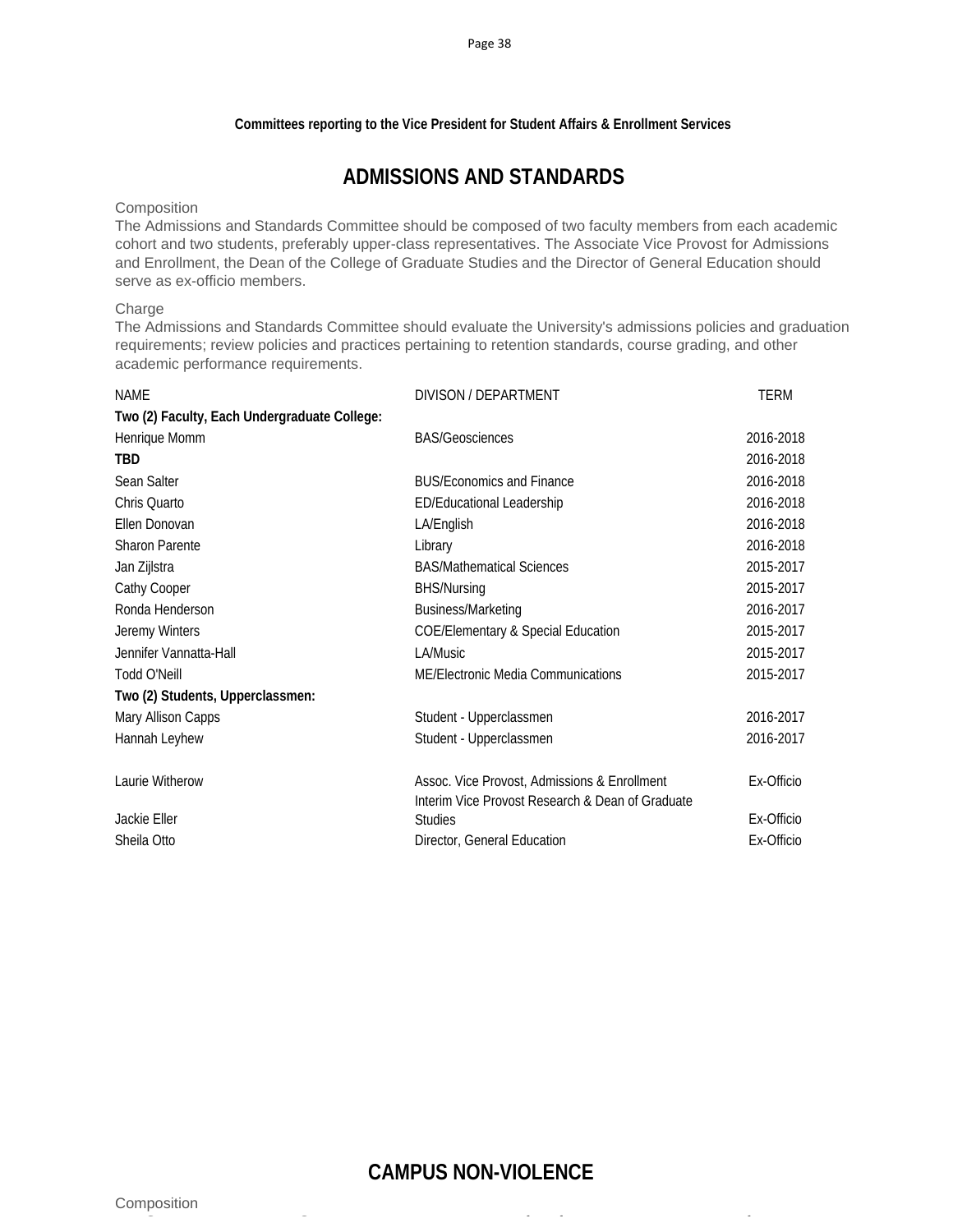The Campus Non-Violence Committee should be composed of the following: A representative of Human Resource Services, the Director of University Police, a representative of Counseling Services, two representatives from the division of Student Affairs and Enrollment Services, a representative of Academic Affairs, the Campus Safety Officer, the Sexual Assault Intervention Liaison, the Assistant to the President for Institutional Equity and Compliance, a representative of Student Government Association, one additional student appointed by the Student Government Association, the Director of the June Anderson Women's Center, a representative from Intercultural and Diversity Affairs, a representative from Athletics, and one faculty member from each academic cohort (to serve a two-year term). The Legal Assistant to the President should serve as an ex-officio member. The President may appoint additional members as appropriate. The committee may be asked to meet at nonscheduled times during an emergency.

### Charge

The Campus Non-Violence Committee should function as a monitoring body to oversee the implementation of campus policies related to non-violence and civility. In carrying out this function, the committee should strive to ensure the education of the campus community about the MTSU Statement of Community Standards and Expectations and the implications of that statement for students, faculty and the entire campus community. Furthermore, the committee should be proactive in identifying and determining solutions to potential problems surrounding related behavioral issues. The committee should review the effectiveness of the policies, procedures, and program initiatives that have been or should be implemented to address violations of the Community Standards and Expectations. The committee should make recommendations and/or implement new initiatives to enhance campus awareness and improve the campus climate with respect to the areas contained in the Community Standards—honesty and integrity, respect for diversity, engagement in the community, and non-violence and peaceful conflict resolution.

| <b>NAME</b>                                  | DIVISON / DEPARTMENT                   | <b>TERM</b> |
|----------------------------------------------|----------------------------------------|-------------|
| One (1) Faculty, Each Undergraduate College: |                                        |             |
| TBD                                          |                                        | 2016-2018   |
| Carl Ostowski                                | LA/English                             | 2016-2018   |
| Amy York                                     | Library                                | 2016-2018   |
| Joshua Phillips                              | <b>BAS/Computer Science</b>            | 2015-2017   |
| Ariana Postlethwait                          | <b>BHS/Social Work</b>                 | 2015-2017   |
| Horace Johns                                 | Business/Accounting                    | 2015-2017   |
| Two (2) Students - (1) SGA Representative:   |                                        |             |
| Darrian Harlan                               | Student, SGA Rep                       | 2016-2017   |
| Stephaie Carpenter                           | Student                                | 2016-2017   |
| Carol Clark                                  | Human Resoures Rep                     | 2015-2017   |
| <b>Buddy Peaster</b>                         | Director, Public Safety                | 2015-2017   |
| Carolyn Jackson                              | Counselor, Counseling Services         | 2016-2017   |
| Danny Kelley                                 | Student Affairs Rep                    | 2015-2017   |
| Jeremy Ancar                                 | Academic Affairs Rep                   | 2015-2017   |
| Doug Brinsko                                 | Environmental Health Rep               | 2015-2017   |
| <b>Barbara Scales</b>                        | Director, June Anderson Women's Center | 2015-2017   |
| Daniel Green                                 | Intercultural Div. Affairs             | 2015-2017   |
| Diane Turnham                                | <b>Athletic Rep</b>                    | 2015-2017   |
| Jackie Victory                               | Office of Student Affairs              | 2015-2017   |
| Heidi Zimmerman                              | <b>University Counsel</b>              | Ex-Officio  |
| <b>Glenn Wallace</b>                         | <b>Community Rep</b>                   | 2015-2017   |
| Amy Dean                                     | University Police Dept                 | 2016-2017   |
| Marian Wilson                                | Inst. Equity and Compliance            | 2016-2017   |

# **DISABILITY ISSUES**

#### **Composition**

The Disability Issues Committee should be composed of one faculty representative from each academic cohort, four students (three undergraduate and one graduate) Assistant Vice President for Campus Planning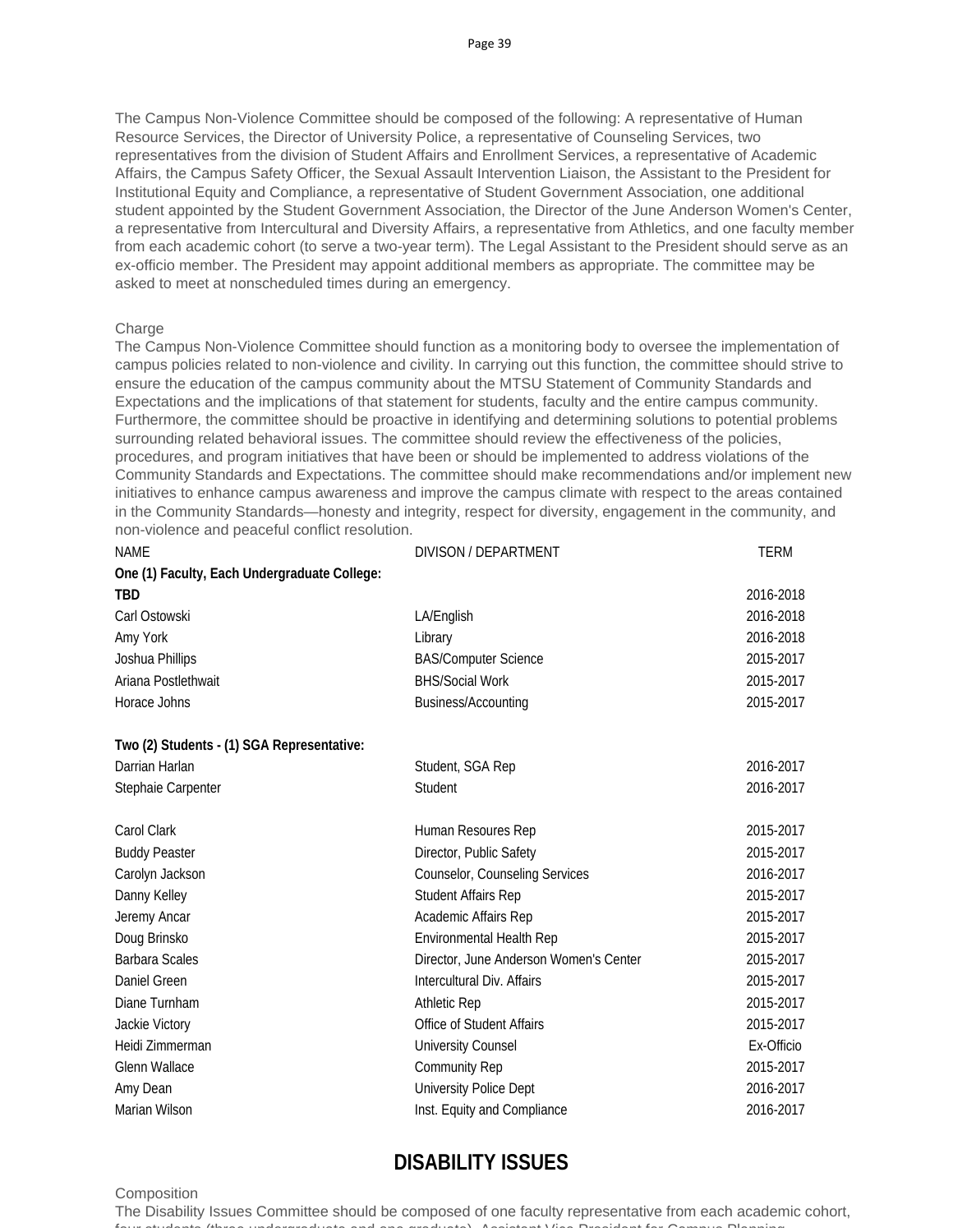four students (three undergraduate and one graduate), Assistant Vice President for Campus Planning, University Counsel, ADA/504 Coordinator, Director, Housing and Residential Life, Director, Disability and Access Center, Vice President for Information Technology, Associate Vice President, Human Resources, Assistant Vice President, Events and Transportation, Assistant to the President for Institutional Equity and Compliance, and Vice President for Student Affairs and Vice Provost for Enrollment and Academic Services. All members, with the exception of faculty and students, are permanent members. All committee members, with the exception of the University Counsel, are voting members.

### Charge

The Disability Issues Committee should identify the needs of visitors, students, faculty and staff with disabilities and provide for their general welfare, including but not limited to access, purchase of equipment, academic instruction, extracurricular activities and services; recommend strategies to the University in complying with the Americans with Disabilities Act (ADA) and Section 504 of the Rehabilitation Act of 1973; and assist in other related matters as requested by the University administration.

| <b>NAME</b>                                  | DIVISON / DEPARTMENT                          | <b>TERM</b> |
|----------------------------------------------|-----------------------------------------------|-------------|
| One (1) Faculty, Each Undergraduate College: |                                               |             |
| <b>Martin Stewart</b>                        | <b>BAS/Chemistry</b>                          | 2016-2018   |
| Laura Clark                                  | <b>COE/Elementary &amp; Special Education</b> | 2016-2018   |
| <b>Beverly Geckle</b>                        | Library                                       | 2016-2018   |
| Seth Marshall                                | BHS/Psychology                                | 2015-2017   |
| Tammy Bahmanziari                            | <b>BUS/Accounting</b>                         | 2015-2017   |
| Michael Rice                                 | LA/Foreign Languages & Literatures            | 2015-2017   |
| Four (4) Students:                           |                                               |             |
| Karin Albrecht                               | <b>Graduate Student</b>                       | 2016-2017   |
| Bryson Hutchison                             | Undergraduate Student                         | 2016-2017   |
| James Skylar Dean                            | Undergraduate Student                         | 2016-2017   |
| Jennifer Messer                              | Undergraduate Student                         | 2016-2017   |
| Lance Alexis                                 | Director, Disability & Access Center          | Permanent   |
| Patti Miller                                 | Asst. Vice President, Campus Planning         | Permanent   |
| Heidi Zimmerman                              | University Counsel                            | Permanent   |
| <b>TBD</b>                                   | ADA/504 Coordinator                           | Permanent   |
| <b>TBD</b>                                   | Director, Housing                             | Permanent   |
| Kathy Musselman                              | Director, Human Resources                     | Permanent   |
| Ron Malone                                   | Asst. Vice President, Transportation          | Permanent   |
| Marian Wilson                                | Asst. to the President, Equity & Compliance   | Permanent   |
| <b>Bruce Petryshak</b>                       | Vice President, Information Technology        | Permanent   |
| Deb Sells                                    | Vice President, Student Affairs               | Permanent   |

### **FACULTY FINANCIAL AID APPEALS**

**Composition** 

The Faculty Financial Aid Appeals Committee should be composed of three faculty members from each academic cohort and two students, one undergraduate and one graduate when possible. The Registrar, the Director of Financial Aid and the Director of Counseling Services should be ex-officio members The Director of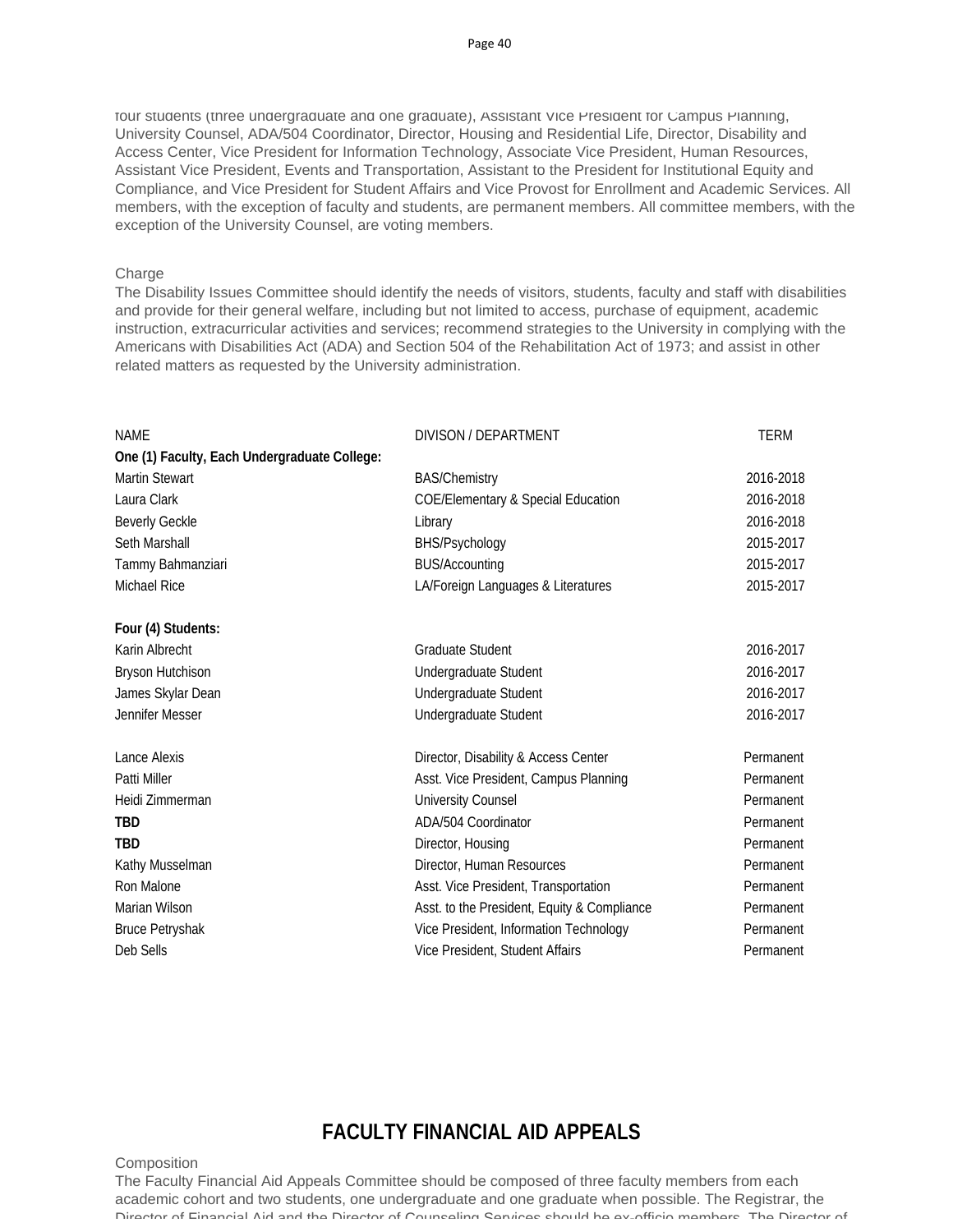Director of Financial Aid and the Director of Counseling Services should be ex-officio members. The Director of Development and the Vice President for Business and Finance should serve as consultants.

### Charge

The Faculty Financial Aid Appeals Committee is responsible for reviewing student appeals regarding financial aid. The committee is responsible for granting and renewing financial aid of student athletes as required by the NCAA and Conference USA. Specifically, the committee is responsible for providing a hearing opportunity to student athletes whose athletic awards have been reduced or canceled during the period of the award or whose athletic awards have been reduced or not renewed for the following academic year, as required by the NCAA and Conference USA.

| <b>NAME</b>                                    | DIVISON / DEPARTMENT                          | <b>TERM</b> |
|------------------------------------------------|-----------------------------------------------|-------------|
| Three (3) Faculty, Each Undergraduate College: |                                               |             |
| <b>TBD</b>                                     |                                               | 2016-2018   |
| <b>TBD</b>                                     |                                               | 2016-2018   |
| <b>TBD</b>                                     |                                               | 2016-2018   |
| Diane Edmondson                                | <b>Business/Marketing</b>                     | 2016-2018   |
| <b>TBD</b>                                     |                                               | 2016-2018   |
| <b>TBD</b>                                     |                                               | 2016-2018   |
| <b>TBD</b>                                     |                                               | 2016-2018   |
| <b>TBD</b>                                     |                                               | 2016-2018   |
| Linda Turney                                   | Library                                       | 2016-2018   |
| Steve Howard                                   | CBAS/Biology                                  | 2015-2017   |
| Janet Colson                                   | <b>BHS/Human Science</b>                      | 2015-2017   |
| William Shulman                                | <b>BHS/Criminal Justice Administration</b>    | 2015-2017   |
| <b>TBD</b>                                     |                                               | 2015-2017   |
| <b>TBD</b>                                     |                                               | 2015-2017   |
| Becky Alexander                                | <b>COE/Elementary &amp; Special Education</b> | 2015-2017   |
| <b>Emily Baran</b>                             | LA/History                                    | 2015-2017   |
| Mischa Renfroe                                 | LA/English                                    | 2015-2017   |
| Matthew O'Brien                                | ME/Recording Industry                         | 2015-2017   |
| <b>TBD</b>                                     |                                               | 2016-2018   |
| Two (2) Students:                              |                                               |             |
| <b>Ashley Sanders</b>                          | <b>Graduate Student</b>                       | 2016-2017   |
| Skye Irish                                     | Undergraduate Student                         | 2016-2017   |
| Susan Fieldhouse                               | Registrar                                     | Ex-Officio  |
| Stephen White                                  | Director, Financial Aid                       | Ex-Officio  |
| Jane Topps                                     | Director, Counseling Svcs                     | Ex-Officio  |
| Pat Branam                                     | Director, Development                         | Consultant  |
| Alan Thomas                                    | <b>Vice President</b>                         | Consultant  |

## **STUDENT APPEALS**

#### **Composition**

The Student Appeals Committee should be composed of one faculty member from each academic cohort and four students, three undergraduates and one graduate when possible. The Assistant Vice President to Student Affairs, a representative from the Admissions Office, a representative from Graduate Admissions, and a representative from Undergraduate International Admissions should serve as ex-officio members.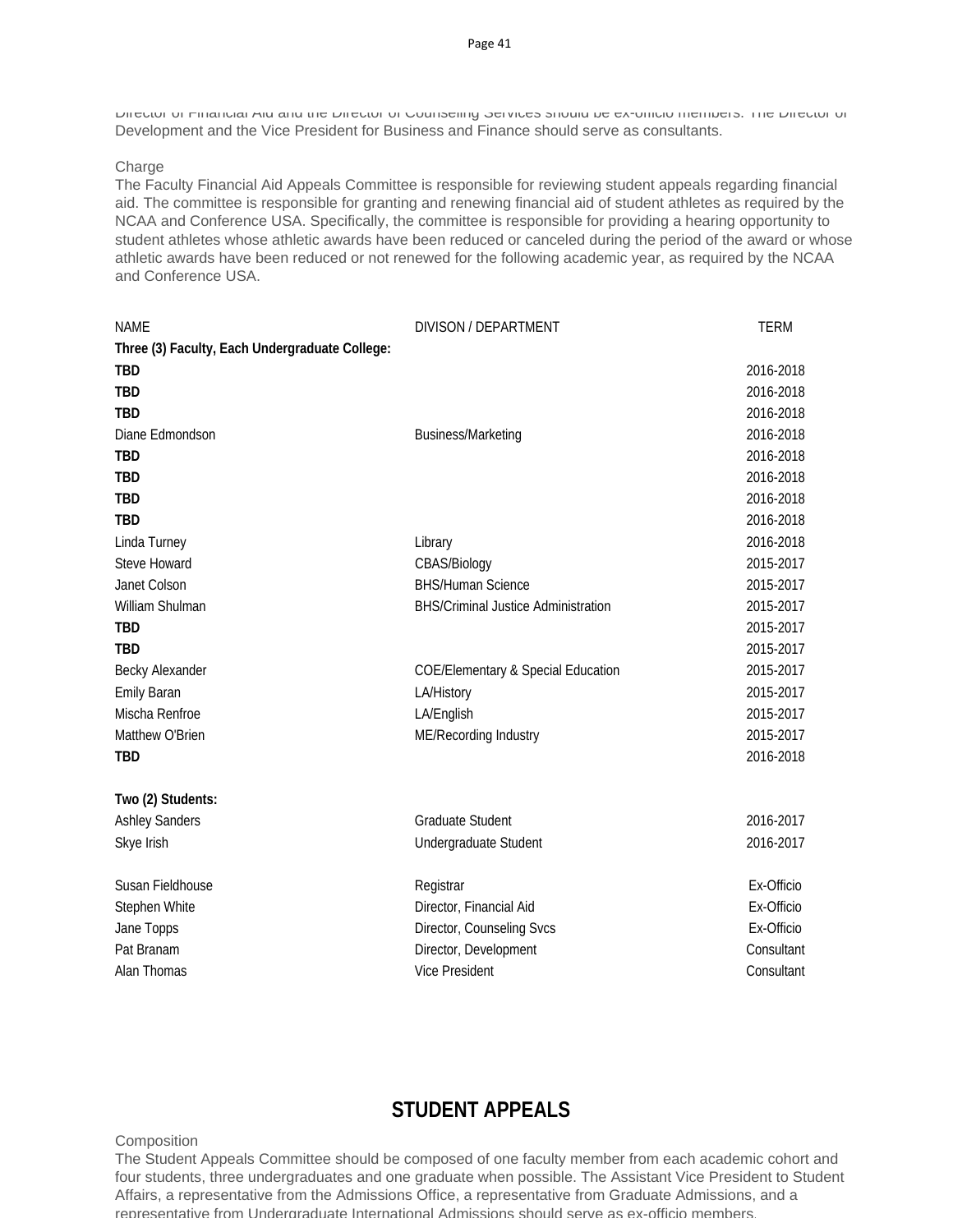#### representative from Undergraduate International Admissions should serve as ex officio members.

#### Charge

The Student Appeals Committee shall hear: (1) appeals of student disciplinary decisions rendered by the University Discipline Committee; (2) appeals of student disciplinary decisions rendered by the Student Judicial Board; (3) appeals of decisions regarding the denial of registration or withdrawal of registration for student organizations; (4) appeals of decisions regarding classification of students for purposes of fee payment; and (5) appeals by a student challenging the content of his/her education records. (Information on disciplinary procedures, denial of registration, withdrawal of registration, and residency classification for purposes of fee payment may be found in the current edition of the MTSU Student Rights and Responsibilities.)

| <b>NAME</b>                                  | DIVISON / DEPARTMENT                       | <b>TERM</b> |
|----------------------------------------------|--------------------------------------------|-------------|
| One (1) Faculty, Each Undergraduate College: |                                            |             |
| <b>TBD</b>                                   |                                            | 2016-2018   |
| <b>Robert Rogers</b>                         | <b>BHS/Criminal Justice Administration</b> | 2016-2018   |
| Allie Sultan                                 | ME/Electronic Media Communication          | 2016-2018   |
| Dan Morrell                                  | <b>BUS/Management</b>                      | 2015-2017   |
| TBD                                          | <b>COE/Elementary / Special Education</b>  |             |
| <b>Richard Morris</b>                        | LA/Foreign Languages & Literatures         | 2015-2017   |
| Four (4) Students:                           |                                            |             |
| <b>Lindsey Pierce</b>                        | <b>Graduate Student</b>                    | 2016-2017   |
| Aerika Hubbard                               | Undergraduate Student                      | 2016-2017   |
| Zach Hirt                                    | Undergraduate Student                      | 2016-2017   |
| <b>Audrey Phipps</b>                         | Undergraduate Student                      | 2016-2017   |
| Danny Kelley                                 | Asst. Vice President., Student Affairs     | Ex-Officio  |
| Melinda Thomas                               | <b>Admissions &amp; Enrollment</b>         | Ex-Officio  |
| Rick Henegar                                 | Graduate Admisions Rep                     | Ex-Officio  |
| Angie Melton                                 | Undergraduate International Admissions     | Ex-Officio  |

### **UNIVERSITY AWARDS**

Composition

The University Awards Committee should be composed of one faculty member from each academic college, three undergraduate students, and two Student Affairs representatives. The Assistant Vice President to Student Affairs should serve as an ex-officio representative.

C for the control of the control of the control of the control of the control of the control of the control of<br>Control of the control of the control of the control of the control of the control of the control of the contro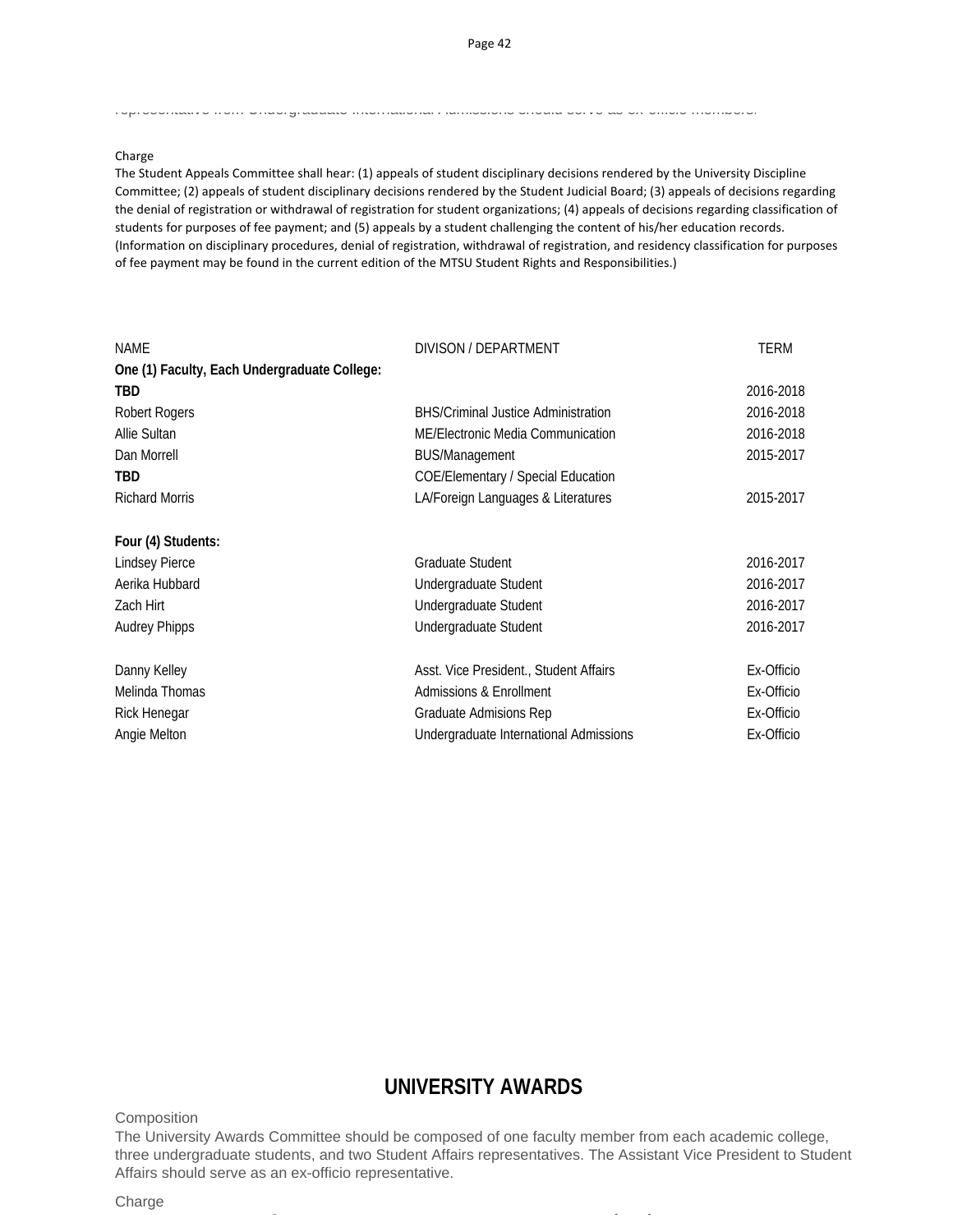The University Awards Committee is charged with selecting the recipients of the following University-wide awards each spring semester: The President's Award, the Provost's Award, the Robert C. LaLance, Jr. Achievement Award and the Community Service Award. The committee should review the applications, essays and letters of support for each of these awards and make a final judgment as to the most qualified recipient. In the case of the Provost's Award, the committee should select from the finalists submitted by each of the respective colleges.

| NAME                                         | DIVISON / DEPARTMENT                          | <b>TERM</b> |
|----------------------------------------------|-----------------------------------------------|-------------|
| One (1) Faculty, Each Undergraduate College: |                                               |             |
| Katherine Mangione                           | <b>COE/Elementary &amp; Special Education</b> | 2016-2018   |
| Laura White                                  | LA/English                                    | 2016-2018   |
| Charles Blackmon                             | ME/Recording Industry                         | 2016-2018   |
| Chuck Higgins                                | <b>BAS/Physics &amp; Astronomy</b>            | 2015-2017   |
| Mary Ellen Fromuth                           | BHS/Psychology                                | 2015-2017   |
| Wayne Rollins                                | Business/Marketing                            | 2015-2017   |
| Two (2) Student Affairs Reps:                |                                               |             |
| Doug Daigle                                  | <b>Student Affairs</b>                        | 2016-2018   |
| Jackie Victory                               | Student Affairs/Leadership                    | 2015-2017   |
| Three (3) Undergraduate Students:            |                                               |             |
| Asha Patel                                   | Student                                       | 2016-2017   |
| Lindsey Pierce                               | Student                                       | 2016-2017   |
| Jacob Harrell                                | Student                                       | 2016-2017   |
| Danny Kelley                                 | Asst. Vice President, Student Affairs         | Ex-Officio  |

# **UNIVERSITY DISCIPLINE**

**Composition** 

The University Discipline Committee should be composed of one faculty member from each academic cohort, four at-large faculty members, and six students, four undergraduates and two graduates when possible. The Dean of Students should serve as an ex-officio member. Faculty representation on this committee should reflect as closely as is practical the ethnic and gender make-up of the University community.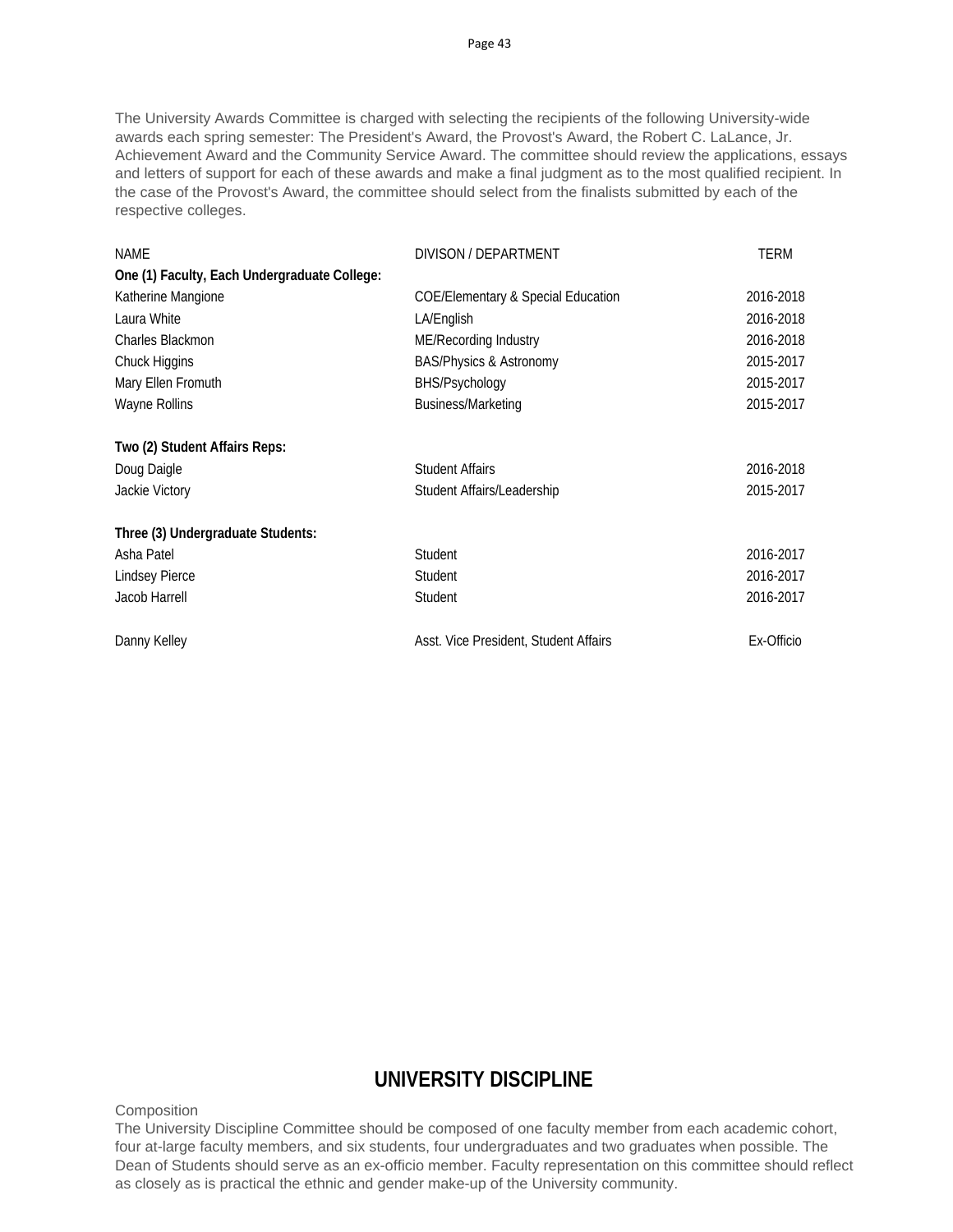**Charge** 

The University Discipline Committee should provide hearings, when assigned by the Assistant Dean for Judicial Affairs, to students for the purpose of determining whether or not the student is to be held responsible for violation(s) of University disciplinary rules, and if so, to recommend appropriate disciplinary sanctions to the Vice President for Student Affairs and Vice Provost for Enrollment and Academic Services.

| <b>NAME</b>                                  | DIVISON / DEPARTMENT                        | <b>TERM</b> |
|----------------------------------------------|---------------------------------------------|-------------|
| One (1) Faculty, Each Undergraduate College: |                                             |             |
| <b>TBD</b>                                   |                                             | 2016-2018   |
| <b>TBD</b>                                   |                                             | 2016-2018   |
| <b>TBD</b>                                   |                                             | 2016-2018   |
| Joey Gray                                    | <b>BHS/Health &amp; Human Performance</b>   | 2015-2017   |
| Joseph Morgan                                | LA/School of Music                          | 2015-2017   |
| Stacy Merida                                 | ME/Recording Industry                       | 2015-2017   |
| Four (4) At-Large Faculty:                   |                                             |             |
| Jennifer Dooley                              | <b>UC/University Studies</b>                | 2016-2018   |
| <b>TBD</b>                                   |                                             | 2016-2018   |
| Dennis Walsh                                 | <b>BAS/Mathematical Sciences</b>            | 2015-2017   |
| Pat Boda                                     | <b>BAS/Geosciences</b>                      | 2015-2017   |
| Six (6) Students:                            |                                             |             |
| Cody Lester                                  | <b>Graduate Student</b>                     | 2016-2017   |
| Latristia Wood                               | <b>Graduate Student</b>                     | 2016-2017   |
| Abbigail Tracy                               | Undergraduate Student                       | 2016-2017   |
| Sam Eisenberg                                | Undergraduate Student                       | 2016-2017   |
| <b>Courtney Bailey</b>                       | Undergraduate Student                       | 2016-2017   |
| Sage Kafsky                                  | Undergraduate Student                       | 2016-2017   |
| Sarah Sudak                                  | Assoc. Vice President, Dean of Student Life | Ex-Officio  |

### **UNIVERSITY RULES**

**Composition** 

University Rules Committee should be composed of one faculty member from each academic college and four students, one graduate when possible and three upper-division students. Two (2) administrators from Student Affairs should serve as ex-officio members.

### Charge

The University Rules Committee should annually review student codes of conduct, student affairs policies, housing regulations and policies, and student organization regulations and recommend modifications as appropriate. These requistions and policies are published annually in the MTSU Student Dights and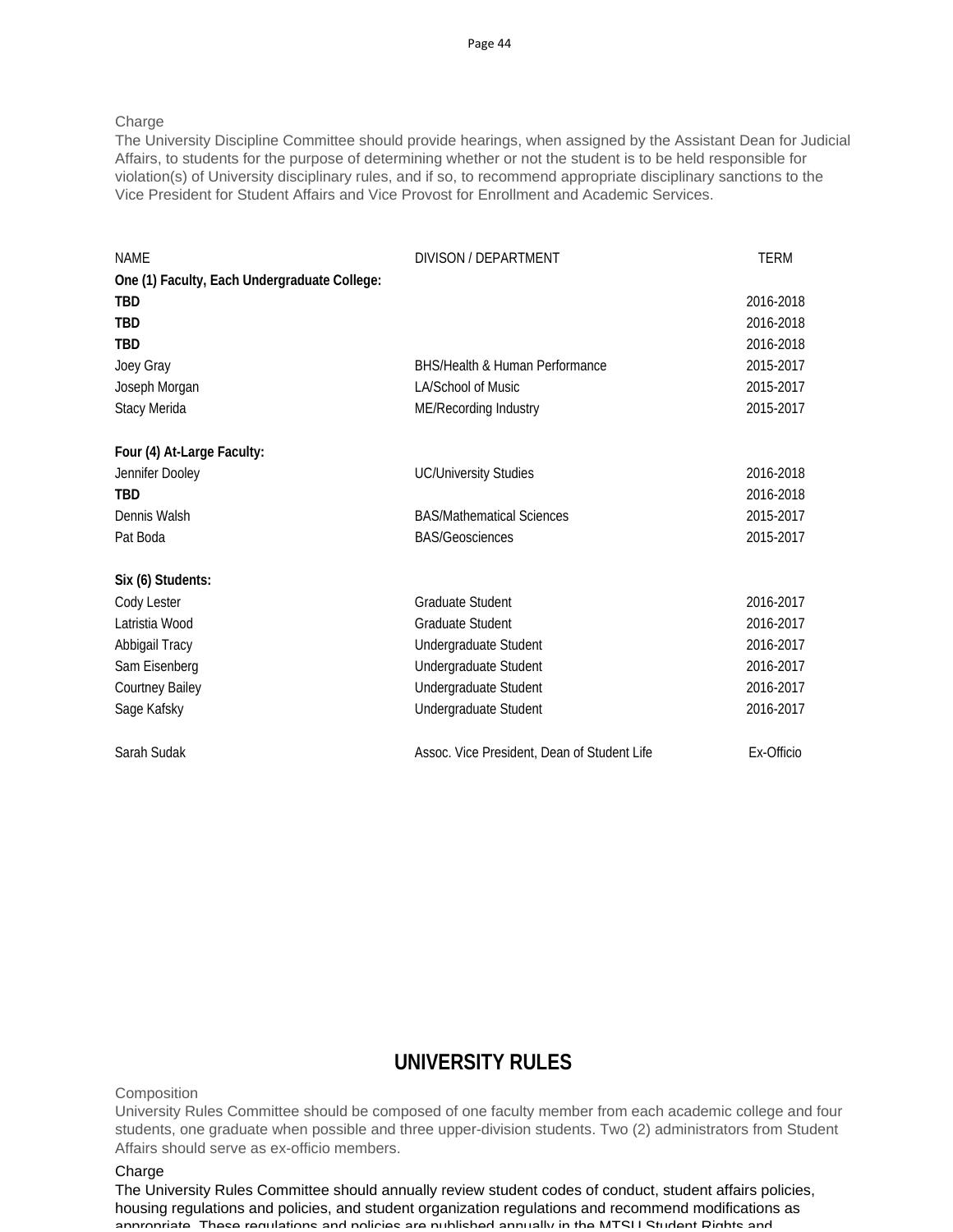appropriate. These regulations and policies are published annually in the MTSU Student Rights and Responsibilities.

| NAME                                         | DIVISON / DEPARTMENT                        | TERM       |
|----------------------------------------------|---------------------------------------------|------------|
| One (1) Faculty, Each Undergraduate College: |                                             |            |
| TBD                                          |                                             | 2016-2018  |
| Mamit Deme                                   | <b>BUS/Economics and Finance</b>            | 2016-2018  |
| Michael Hanson                               | ME/Recording Industry                       | 2016-2018  |
| TBD                                          |                                             | 2015-2017  |
| Charles Milligan                             | <b>COE/Educational Leadership</b>           | 2015-2017  |
| Zhen Wang                                    | <b>LA/Political Science</b>                 | 2015-2017  |
| Four (4) Students:                           |                                             |            |
| Cody Lester                                  | Graduate Student                            | 2016-2017  |
| April Carroll                                | Upper-Division UnderGrad.                   | 2016-2017  |
| Dalton Cantrell                              | Upper-Division UnderGrad.                   | 2016-2017  |
| <b>Austin Gober</b>                          | Upper-Division UnderGrad.                   | 2016-2017  |
| Sarah Sudak                                  | Assoc. Vice President, Dean of Student Life | Ex-Officio |
| Laura Sosh-Lightsy                           | Asst. Dean, Judicial Affairs                | Ex-Officio |

# **VETERANS AND MILITARY AFFAIRS**

**Composition** 

The Veterans and Military Affairs Committee should be composed of one faculty member from each academic cohort and a representative from Admissions (Military Credit Analyst), Business Office, Counseling Services, Career Center, the Office of Student Success, the Registrar, and the School Certifying Official for GI Bill, Veterans and Military Support representation from the University College, ROTC PMS, Student Veteran Organization (BRAVO)-Student President and Faculty Advisor; one Veterans Memorial Committee representative, the Director of the Veterans and Miliary Family Center, and one additional student appointed by the Student Government Association. The Vocational Rehabilitation Counselor ("VRC") shall serve as an exofficio member. Faculty representatives will serve two (2) year terms.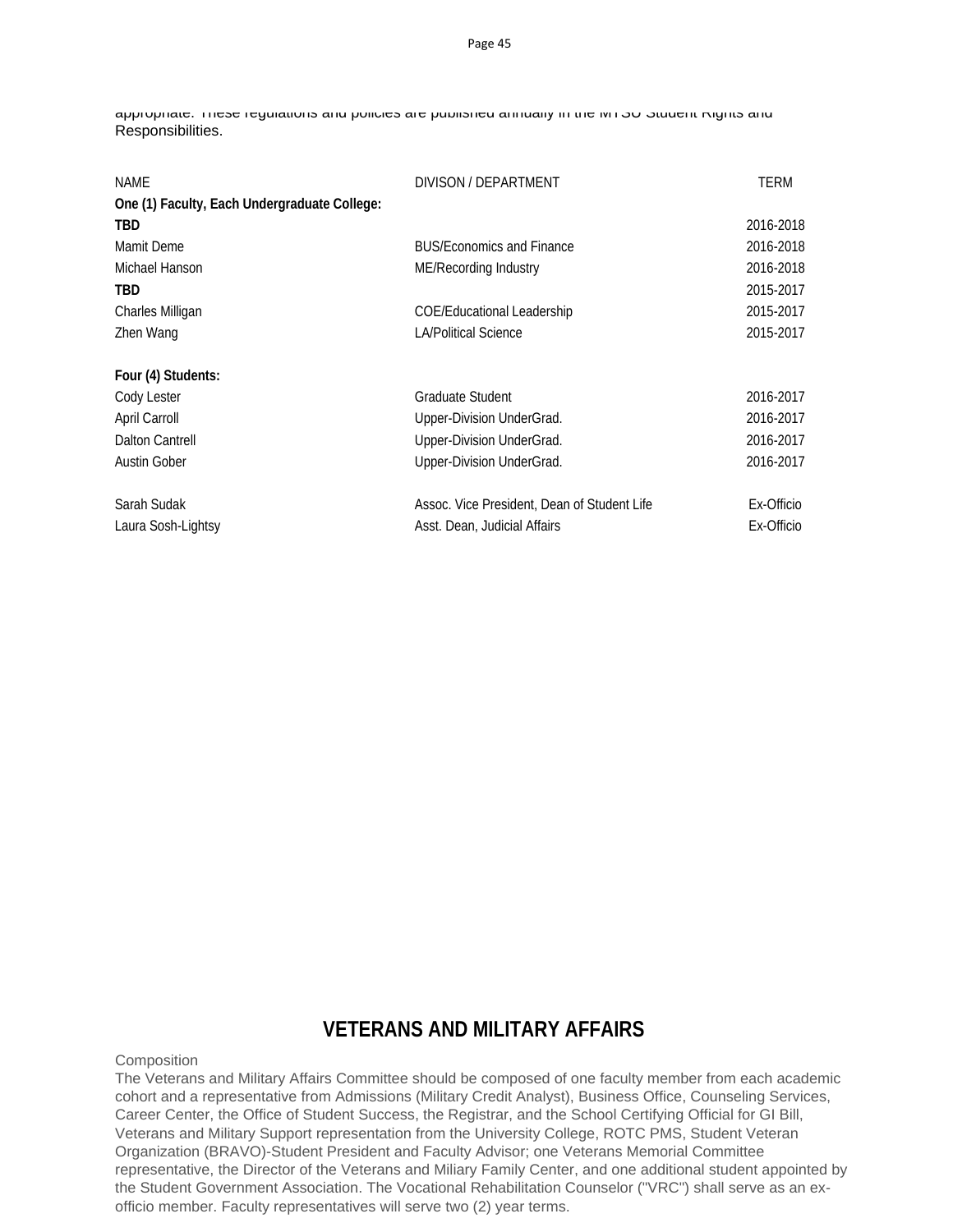### **Charge**

The Veterans and Military Affairs Committee is necessary to formally and proactively address the needs of this diverse population in order to attract them to MTSU and ensure their persistence to degree completion. This committee will serve to identify issues affecting the military/veterans student population and work within the Faculty Senate to develop and implement prompt solutions that benefit the students, faculty and ultimately MTSU. Understanding the characteristics and specific needs of these students will enhance faculty-student communication, and enable this mature and experienced population to set a leadership role in the classroom performance.

| <b>NAME</b>                                  | DIVISON / DEPARTMENT                      | <b>TERM</b> |
|----------------------------------------------|-------------------------------------------|-------------|
| One (1) Faculty, Each Undergraduate College: |                                           |             |
| Michael Hein                                 | BHS/Psychology                            | 2016-2018   |
| Horace Johns                                 | <b>BUS/Accounting</b>                     | 2016-2018   |
| <b>TBD</b>                                   |                                           | 2016-2018   |
| Rhonda Hoffman                               | BAS/Agribusiness/Agriscience              | 2015-2017   |
| Mary Beth Asbury                             | Comm Studies & Organization Comm          | 2015-2017   |
| Larry Hansard                                | Library                                   | 2015-2017   |
| One (1) Student:                             |                                           |             |
| Daniel Ladendorf                             | Student                                   | 2016-2017   |
| Administration:                              |                                           |             |
| Scott Hurt                                   | Admissions (Miltary)                      | Permanent   |
| <b>Philip Smith</b>                          | <b>Business Office</b>                    | Permanent   |
| Kathy Creel                                  | Career Center                             | Permanent   |
| Janet Outlaw                                 | <b>Counseling Services</b>                | Permanent   |
| Susan Fieldhouse                             | Registrar                                 | Permanent   |
| Brandon Chapman                              | <b>Student Success</b>                    | Permanent   |
| Ray Howell                                   | Veteran Affairs/Registrar                 | Permanent   |
| Veteran / Military Support:                  |                                           |             |
| Cathy Delametter                             | Univeristy College Rep                    | Permanent   |
| Lt. Co. Jackie McDowell                      | ROTC PMS                                  | Permanent   |
| Shanika Walters                              | Student President - BRAVO                 | 2016-2017   |
| Pat Richey                                   | Faculty Advisor - BRAVO                   | Permanent   |
| <b>Hilary Miller</b>                         | Director, Veterans Military Family Center | Permanent   |
| Derek Frisby                                 | Veterans Memorial Rep                     | Permanent   |
| <b>Heather Conrad</b>                        | <b>Vocational Rehab Counselor</b>         | Ex-Officio  |

#### **Committee reporting to the Vice President for Marketing & Communications**

### **UNIVERSITY RELATIONS**

#### **Composition**

The University Relations Committee should be composed of two (2) faculty members from each academic college, two (2) students, the Director of Academic Marketing, the Director of Creative and Visual Services, the Director of News and Media Relations, the Director of Athletic Media Relations, the General Manager of WMOT, the production manager of Television Services, the Senior Editor for University Publications, and the Director of Alumni Relations. The Vice President for Marketing & Communications, the Vice President for University Advancement, and the Assistant to the President, Office for Community Engagement and Support should serve as ex-officio members.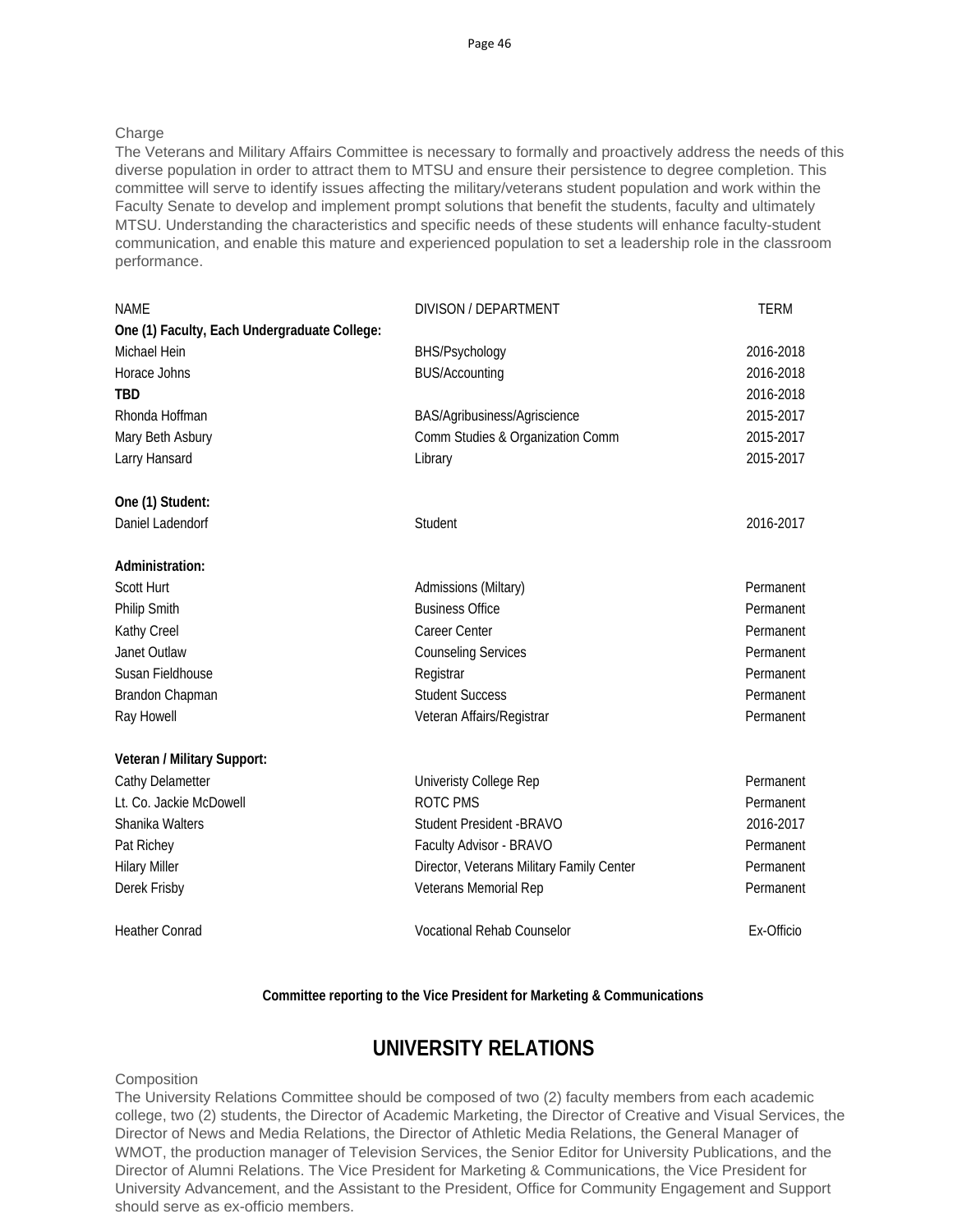**Charge** 

The University Relations Committee should advise and assist the Vice President for Marketing and Communications in developing programs to enhance the image of the University. The committee should also stand ready to review and make recommendations, within its scope of responsibility, which would assist departments in their public relations efforts.

| <b>NAME</b>                                  | DIVISON / DEPARTMENT                            | <b>TERM</b> |
|----------------------------------------------|-------------------------------------------------|-------------|
| Two (2) Faculty, Each Undergraduate College: |                                                 |             |
| <b>TBD</b>                                   |                                                 | 2016-2018   |
| Sandra Poirier                               | <b>BHS/Human Sciences</b>                       | 2016-2018   |
| Zhen Li                                      | <b>BUS/Management</b>                           | 2016-2018   |
| <b>TBD</b>                                   |                                                 | 2016-2018   |
| Laura Dubek                                  | LA/English                                      | 2016-2018   |
| <b>Christine Eschenfelder</b>                | ME/School of Journalism                         | 2016-2018   |
| Preston MacDougall                           | <b>BHS/Chemistry</b>                            | 2015-2017   |
| Colby Jubenville                             | BHS/Health and Human Performance                | 2015-2017   |
| Raholanda White                              | <b>BUS/Marketing</b>                            | 2015-2017   |
| Charlene True                                | <b>COE/Educational Leadership</b>               | 2015-2017   |
| Xiaowei Shi                                  | LA/Comm Studies & Organizational Comm           | 2015-2017   |
| <b>Beverly Geckle</b>                        | Library                                         | 2015-2017   |
| Two (2) Students:                            |                                                 |             |
| Cayman Seagraves                             | Student                                         | 2016-2017   |
| Rahsaan Robinson                             | Student                                         | 2016-2017   |
| David Foster                                 | Director, Academic Marketing                    | Permanent   |
| Jimmy Hart                                   | Director, News & Media                          | Permanent   |
| Mark Owens                                   | Director, Athletic Media                        | Permanent   |
| Valerie Hoeppner                             | General Manager, WMOT                           | Permanent   |
| Mitch Pryor                                  | Production Manager, TV Services                 | Permanent   |
| Drew Ruble                                   | Sr. Editor, University Publications             | Permanent   |
| <b>Ginger Freeman</b>                        | Director, Alumni Relations                      | Permanent   |
| Andrew Oppmann                               | Vice President, Marketing & Communications      | Permanent   |
| Joe Bales                                    | Vice President, University Advancement          | Permanent   |
| Gloria Bonner                                | Asst. President, University Community Relations | Permanent   |

**Committees reporting to the Vice President for Information Technology** 

### **ADMINISTRATIVE COMPUTING COMMITTEE**

### **(Special Purpose Committee)**

### **Composition**

The Administrative Computing Committee should be composed of one administrator from each vice presidential area to be recommended by the respective vice president and a representative appointed by the President. The University Provost and the Vice President for Business and Finance should each recommend for appointment one at-large administrator. One student should be appointed. Ex-officio members should include the Director of Administrative Information System Services and the Director of the Network Services.

f C C () f f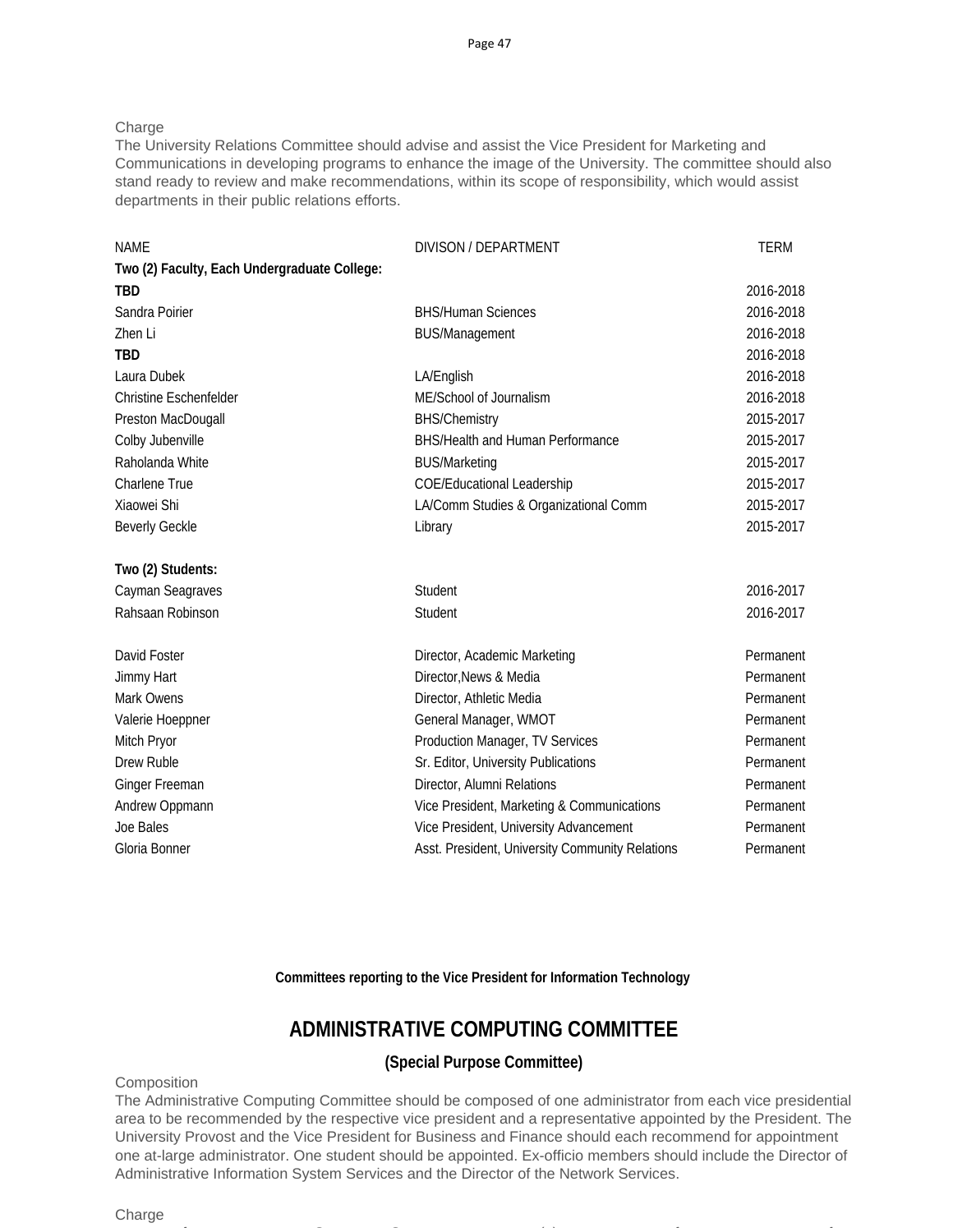The role of the Administrative Computing Committee should be: (1) to develop ideas for administrative uses for campus technology; (2) to provide advice to administrative users on technology needs; and (3) to provide advice to administrative users who have hardware, software, and service needs. The Computer Executive Committee may give a specific charge to this committee each year.

| <b>NAME</b>                                    | DIVISON / DEPARTMENT                       | <b>TERM</b> |
|------------------------------------------------|--------------------------------------------|-------------|
| One (1) Administrator, Each VP Area:           |                                            |             |
| Mitzi Brandon, Chair                           | Academic Affairs                           | 2015-2017   |
| <b>Phlip Smith</b>                             | <b>Business &amp; Finance</b>              | 2016-2018   |
| James Foster                                   | Information Technology                     | 2015-2017   |
| Jack Ross                                      | Marketing & Comm.                          | 2016-2018   |
| Danny Kelley                                   | <b>Student Affairs</b>                     | 2016-2018   |
| <b>Betsy Williams</b>                          | University Advancement                     | 2016-2018   |
| Jeff Farrar                                    | President's Division                       | 2015-2017   |
| Two (2) At-Large Administrators/Provost&VPofBF |                                            |             |
| Lisa Bass                                      | Specialist, Data Mgmt                      | 2015-2017   |
| Carol Rozell                                   | <b>Human Resources</b>                     | 2016-2018   |
| One (1) Student:                               |                                            |             |
| Madison Tracy                                  | Student                                    | 2016-2017   |
| <b>Bruce Petryshak</b>                         | Vice President, ITD                        | Permanent   |
| Lisa Rogers                                    | Director, Adm. Information System Services | Ex-Officio  |
| <b>Brian Holley</b>                            | Director, Network Services                 | Ex-Officio  |

# **COMPUTER EXECUTIVE COMMITTEE**

### **(Special Purpose Committee)**

**Composition** 

The Computer Executive Committee should be composed of the University Provost, who should serve as chair, along with the Vice President for Information Technology and Chief Information Officer, who shall serve as Vice Chair, the Vice President for Business and Finance, the Faculty Senate President, the Student Government President, an Academic Dean, an Academic Department Chair, and an Administrative Department Head. (The University Provost will recommend the Academic Dean and an Academic Department Chair. The Vice President for Business and Finance will recommend an Administrative Department Head.) Additional members should include the Chair of the Administrative Computing Committee, and the Chair of the Instructional Technology Committee.

C () for the contract of the contract of the contract of the contract of the contract of the contract of the c

Charge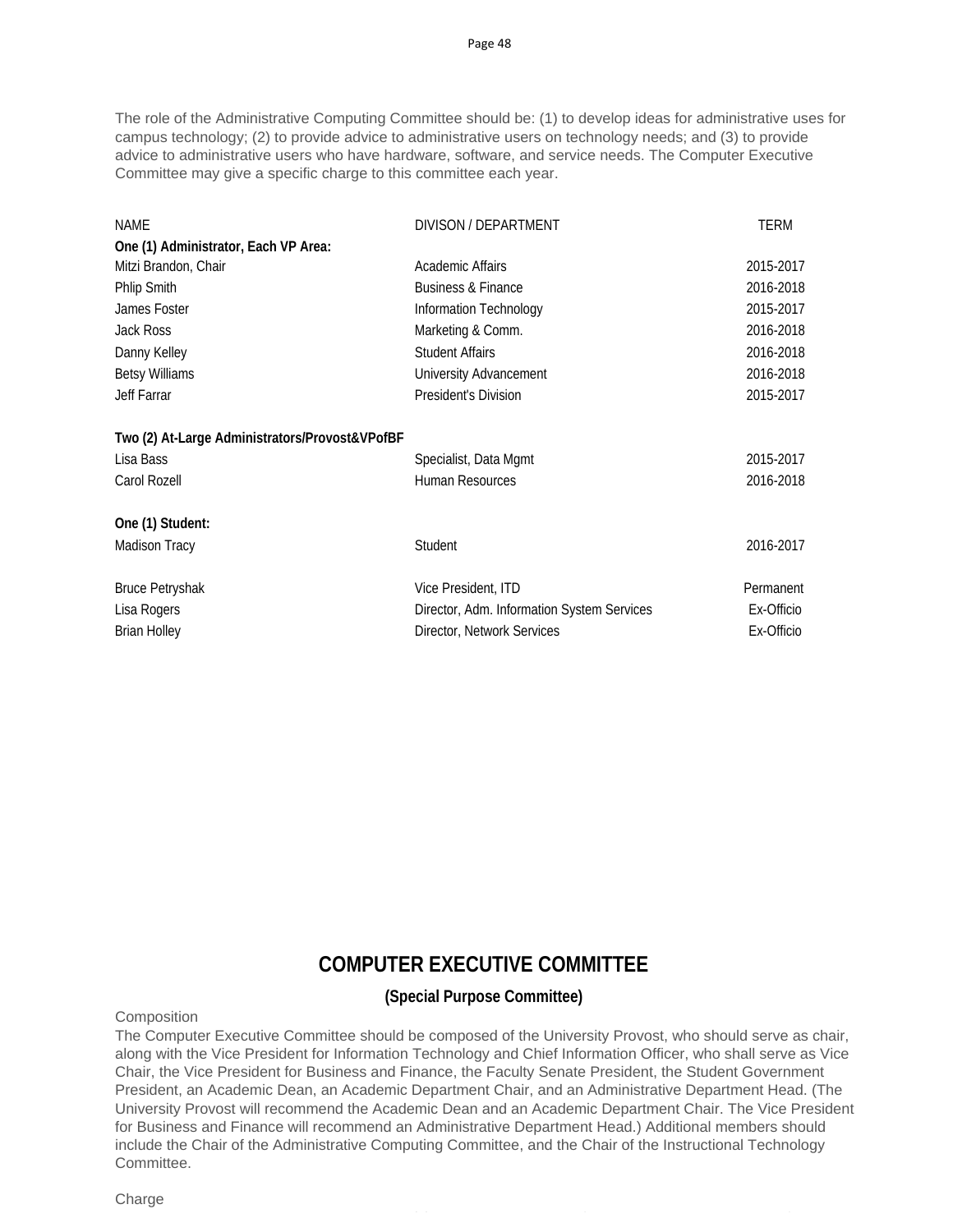The Computer Executive Committee should: (1) assume responsibility for the long-range Computer Information System Plan; (2) develop and administer a comprehensive plan for integrating the use of technology throughout the University; (3) provide information and direction to the Administrative Computing Committee and the Instructional Technology Committee; and (4) assume responsibility for campus information technology policy recommendations.

| DIVISON / DEPARTMENT               | <b>TERM</b> |
|------------------------------------|-------------|
| University Provost                 | Permanent   |
| VP, Information Technology         | Permanent   |
| Vice President, Business & Finance | Permanent   |
| President, Faculty Senate          | 2016-2017   |
| Academic Dean(Provost)             | 2016-2018   |
| Academic Dept Chair (Provost)      | 2016-2018   |
| Administrative Department Head     | 2016-2017   |
| Adm. Computing Comm. Chair         | 2016-2017   |
| Instructional Tech Comm. Chair     | 2016-2017   |
| President, SGA                     | 2016-2017   |
|                                    |             |

### **INSTRUCTIONAL TECHNOLOGY**

### (Special Purpose Committee)

#### **Composition**

The Instructional Technology Committee will be composed of one faculty member from each of the academic colleges, one academic chair, one academic dean, one administrator from the Division of Business and Finance, one administrator from the Information Technology Division, two administrators from Student Affairs, one faculty/administrator from the University Library, one computer lab director/faculty advisor, three Faculty Senate representatives to be selected by the Faculty Senate, the current President of SGA and one undergraduate student. Ex-officio member is the Director of Academic Technology in Academic Affairs (this results in 20 voting members and one non-voting member). Appointments to this committee are for a period of three years except for the Faculty Senate representative who will serve a one-year term. For the purpose of this committee, the College of Media and Entertainment, the University Library and the University College will be considered as separate units; the committee will include one representative from each unit. The Vice President for Information Technology and CIO shall recommend a committee chair to the President.

Charge

The role of the Instructional Technology Committee will be: (1) to develop University priorities for instructional technology and to recommend to the Vice President for Information Technology and CIO the allocation of student technology access fees based on these priorities; (2) to develop classroom uses for campus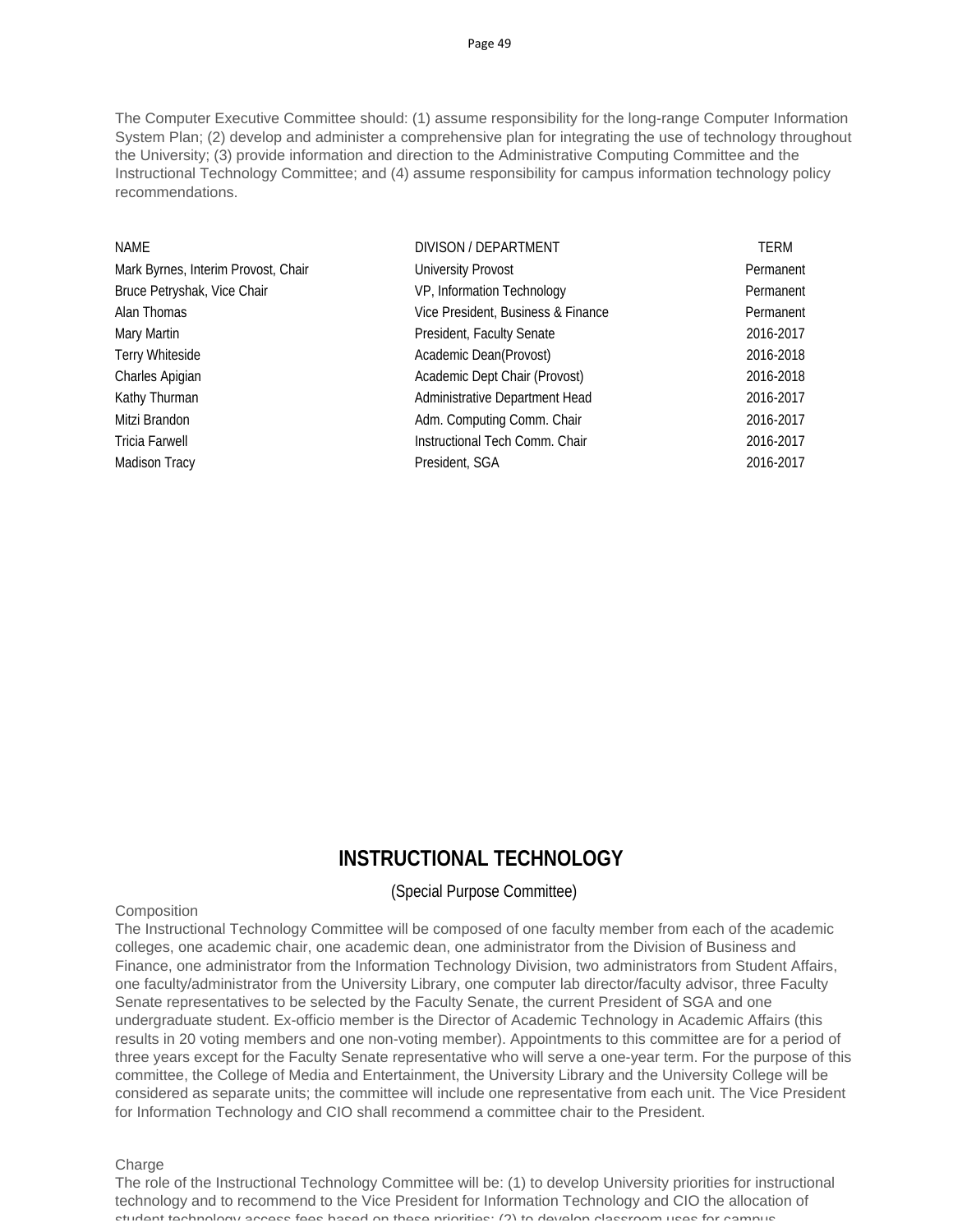student technology access fees based on these priorities; (2) to develop classroom uses for campus technology; (3) to provide advice of technology needs for research; and (4) to provide advice to academic users who have computer hardware, software and service needs. The Computer Executive Committee may give a specific charge to this committee each year.

| <b>NAME</b>                                  | DIVISION / DEPARTMENT                          | <b>TERM</b> |
|----------------------------------------------|------------------------------------------------|-------------|
| One (1) Faculty, Each Undergraduate College: |                                                |             |
| Qiang Wu                                     | <b>BAS/Mathematical Sciences</b>               | 2016-2019   |
| Dave Wood                                    | <b>BUS/Economics</b>                           | 2016-2019   |
| <b>Heather Dillard</b>                       | <b>COE/Educational Leadership</b>              | 2016-2019   |
| Alan Musicant                                | BHS/Psychology                                 | 2015-2017   |
| Ann McCullough                               | LA/Foreign Languages & Literatures             | 2015-2017   |
| <b>Cosette Collier</b>                       | ME/Recording Industry                          | 2015-2017   |
| Carol Dawson                                 | <b>UC/University Studies</b>                   | 2015-2017   |
| One (1) Undergraduate Student:               |                                                |             |
| Cayman Seagraves                             | Student                                        | 2016-2017   |
| <b>Bud Fischer</b>                           | Academic Dean                                  | 2015-2017   |
| <b>Greg Schmidt</b>                          | Academic Dept. Chair                           | 2015-2017   |
| <b>Neal McClain</b>                          | FacultyAdm. Library                            | 2015-2017   |
| Philip Smith                                 | Adm, Business & Finance                        | 2015-2017   |
| <b>Tom Wallace</b>                           | Adm, Information Tech                          | 2015-2017   |
| Laurie Witherow                              | Adm, Student Affairs                           | 2015-2017   |
| <b>Bill Burgess</b>                          | Adm, Student Affairs                           | 2016-2019   |
| Lisa Boyce                                   | Computer Lab, Faculty Adv                      | 2016-2019   |
| Mary Martin                                  | <b>Faculty Senate Representative</b>           | 2016-2017   |
| Tricia Farwell, Chair                        | <b>Faculty Senate Representative</b>           | 2016-2017   |
| Joey Gray                                    | <b>Faculty Senate Representative</b>           | 2016-2017   |
| Madison Tracy                                | President, SGA                                 | 2016-2017   |
| <b>Bruce Petryshak</b>                       | Vice President, Information Technology         | Permanent   |
| David Edgar                                  | Director/Acad. Tech./Specialist-Space Planning | Ex-Officio  |

# **INSTRUCTIONAL TECHNOLOGIES DEVELOPMENT COMMITTEE**

### **Composition**

The Instructional Technologies Development Committee is composed of eight voting faculty members and two ex-officio representatives. Faculty members of the committee include one representative from each academic college and two at-large representatives. The ex-officio representatives come from the Vice Provost for Research and Dean of the College of Graduate Studies and the Information Technology Division. The Information Technology Division serves this committee on an administrative level by providing grant funds, mailing out grant and award application forms, serving as an information source, handling applicant paperwork, scheduling meetings, and consulting with grant recipients on their projects.

### **Charge**

The charge of the Instructional Technologies Development Committee is: (1) to recommend the recipients of semester long Instructional Technologies Development grants to the Vice President for Information Technology and Chief Information Officer for approval; (2) to update and revise the Instructional Technologies Development Grant Guidelines as needed; (3) to select the three recipients of the annual faculty Outstanding Achievement in Instructional Technology Awards; and (4) to update and revise the Outstanding Achievement in Instructional Technology Award nomination procedures and recipient selection criteria/process as needed.